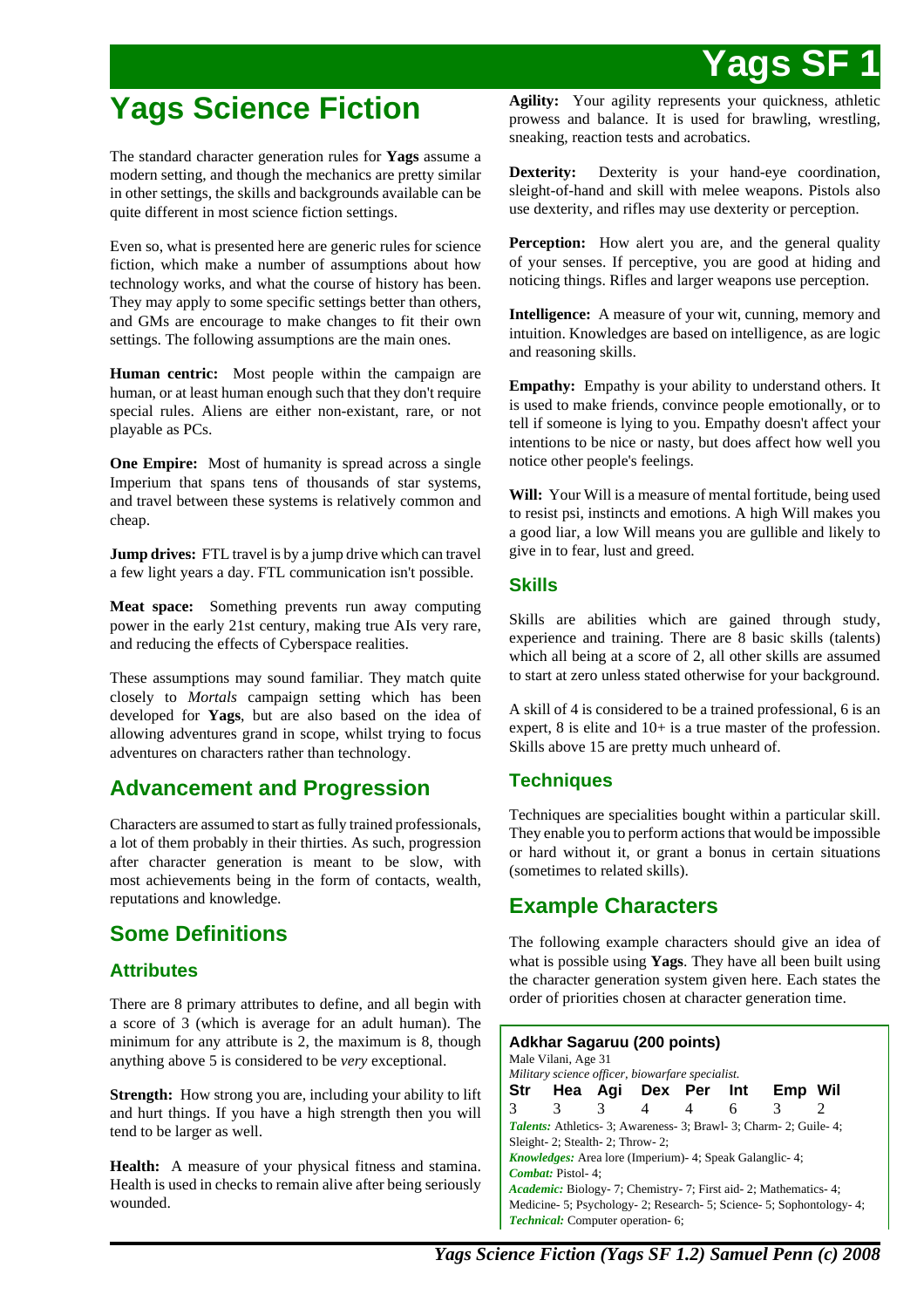#### **Techniques**

Combat reflexes[*Melee*] (2) , Hard to kill[*Brawl*] (2) , Quick load[*Firearms*] (2) , Biochemistry[*Chemistry*] (4) , Biowarfare[*Biology*] (4) , Genetics[*Biology*] (4) , Xenobiology[*Biology*] (4) , Computer programming[*Computer operation*] (4) .

#### **Advantages** Military rank.

## **Background:**

Initially on a path that would keep him in Academia, Adkhar's interest in biochemistry eventually led him into the shady area of biowarfare, and soon found himself snapped up by the military.

Though primarily a researcher, Adkhar has had basic army training, and does occasionally get his hands dirty by getting involved in field work, either advising with the deployment or testing of new weapons, or advising in how to protect against possible threats.

Priorities were experience, attributes and background.

## **Eneri Riisha (100 points)**

Male Vilani, Age 31 *Idle rich.* **Str Hea Agi Dex Per Int Emp Wil** 3 3 3 3 4 4 5 4 *Talents:* Athletics- 3; Awareness- 3; Brawl- 3; Charm- 6; Guile- 6; Sleight- 2; Stealth- 2; Throw- 2; *Knowledges:* Area lore (Imperium)- 4; Speak Galanglic- 4; *Combat:* Pistol- 2; Rifle- 2; *Vehicle: Drive-3; Pilot-3; Spaceship operation-2; Spaceship piloting-4; Social:* Dance- 2; Etiquette- 3; Perform- 2; Politics- 2; Sport: Fencing-2; **Techniques** Carousing[*Social*] (2) , Seduction[*Social*] (4) .

**Advantages**

Very rich, Noble, Good looking, Blackmailed. **Background:**

Eneri is a minor noble with a *lot* of money. Apart from sport, attending parties, flirting, and running around the Imperium in one of his expensive yachts, he doesn't have a lot to do.

Priorities were Background, Attributes and Experie

#### **Enli Lishenii (150 points)** Male Vilani, Age 34 *A mercenary soldier.* **Str Hea Agi Dex Per Int Emp W** 5 3 6 6 4 3 2 2 Talents: Athletics- 3; Awareness- 3; Brawl- 5; Charm- 2; Guile Sleight- 2; Stealth- 4; Throw- 4; *Knowledges:* Area lore (Imperium)- 4; Speak Galanglic- 4; *Combat:* Pistol- 5; Rifle- 6; Tactics- 3; *Military:* Demolitions- 2; Strategy- 4; Survival- 4; Teach- 2; *Vehicle:* Drive- 2; Heavy weapons- 3; *Technical:* Security systems- 2; **Techniques**

Swimming[*Athletics*] (2), Zero gravity[*Athletics*] (2) combat[*Brawl*] (2), Combat reflexes[*Melee*] (2), Desert survival (4), Jungle survival[*Survival*] (4), Hard to kill[*Brawl*] (2) pain[*Brawl*] (4) , Quick load[*Firearms*] (2) , Sharp shooter[*Firearms*] (4) , Triple shot[*Firearms*] (6) , Multiple targets[*Firearms*] (4) . **Advantages** Large.

**Background:**

Enli is an ex-Imperial army soldier who decided there was more money to be made going private. He has been involved in plenty of front line action, as well as advising on strategy and the training of local forces in modern military tactics.

Priorities were attributes, experience and background.

## **Jennifer Sandeman (200 points)** Female Solomani, Age 35 *Solomani terrorist.* **Str Hea Agi Dex Per Int Emp Wil** 4 4 5 5 3 3 2 3 *Talents:* Athletics- 5; Awareness- 5; Brawl- 4; Charm- 3; Guile- 3; Sleight- 2; Stealth- 5; Throw- 3; *Knowledges:* Area lore (Solomani Rim)- 4; Speak Galanglic- 4; *Combat:* Pistol- 5; Rifle- 2; Tactics- 5; *Criminal:* Burglary- 6; Demolitions- 6; Forgery- 2; Psionic Block- 4; Security systems- 2; Streetwise- 6; *Other:* Drive- 4; **Techniques** Improved psionic block[*Psionic Block*] (4) , Combat reflexes[*Melee*] (2) , Hard to kill[*Brawl*] (2) , Quick load[*Firearms*] (2) , Sharp shooter[*Firearms*] (4) , Multiple targets[*Firearms*] (4) , Surprise attack[*Tactics*] (2) , Tactical move[*Tactics*] (4) , Close combat[*Brawl*] (2) . **Advantages** Lucky, Good looking, Criminal. **Background:** Born and bred on Terra, Jennifer comes from a family of activists who were fighting for the freedom of their homeworld from the tyranny of the Imperium. After her family was killed, the Imperium tried to make her a model citizen, and she was educated and eventually trained in the Imperial Army. However, her hatred of the Imperium was rekindled and her 'conditioning' broken by friends of Terra.

She now acts actively against the Imperium whenever possible.

Priorities were experience, attributes and background.

| ence.                               | Khugi liken (200 points)<br>Male Vilani, Age 31 |                                                                        |         |   |             |   |                                                                      |                                                                                                                                                                            |  |  |  |
|-------------------------------------|-------------------------------------------------|------------------------------------------------------------------------|---------|---|-------------|---|----------------------------------------------------------------------|----------------------------------------------------------------------------------------------------------------------------------------------------------------------------|--|--|--|
|                                     |                                                 | A special forces soldier.                                              |         |   |             |   |                                                                      |                                                                                                                                                                            |  |  |  |
|                                     | Str                                             |                                                                        | Hea Agi |   | Dex Per Int |   | Emp Wil                                                              |                                                                                                                                                                            |  |  |  |
|                                     | 4                                               | 4                                                                      | 4       | 6 | 4           | 3 | $\mathcal{L}$                                                        | 2                                                                                                                                                                          |  |  |  |
|                                     |                                                 |                                                                        |         |   |             |   | <i>Talents:</i> Athletics-4; Awareness-4; Brawl-6; Charm-2; Guile-2; |                                                                                                                                                                            |  |  |  |
| Vil                                 |                                                 | Sleight- 2; Stealth- 5; Throw- 4;                                      |         |   |             |   |                                                                      |                                                                                                                                                                            |  |  |  |
|                                     |                                                 | <i>Knowledges:</i> Area lore (Imperium) - 4; Speak Galanglic - 4;      |         |   |             |   |                                                                      |                                                                                                                                                                            |  |  |  |
|                                     |                                                 | Combat: Pistol- 5; Rifle- 8; Tactics- 5;                               |         |   |             |   |                                                                      |                                                                                                                                                                            |  |  |  |
| $-2;$                               |                                                 | <b><i>Military:</i></b> Demolitions- 3; Psionic block- 3; Survival- 4; |         |   |             |   |                                                                      |                                                                                                                                                                            |  |  |  |
|                                     |                                                 | Vehicle: Drive- 2; Heavy weapons- 3;                                   |         |   |             |   |                                                                      |                                                                                                                                                                            |  |  |  |
|                                     | <b>Techniques</b>                               |                                                                        |         |   |             |   |                                                                      |                                                                                                                                                                            |  |  |  |
|                                     |                                                 |                                                                        |         |   |             |   | Swimming[Athletics] (2), Zero gravity[Athletics] (2)                 | Close                                                                                                                                                                      |  |  |  |
|                                     |                                                 |                                                                        |         |   |             |   |                                                                      | combat[Brawl] (2), Combat reflexes[Melee] (2), Jungle survival[Survival]                                                                                                   |  |  |  |
|                                     |                                                 |                                                                        |         |   |             |   |                                                                      | $(4)$ , Desert survival[ <i>Survival</i> ] $(4)$ , Arctic survival[ <i>Survival</i> ] $(4)$ , Hard                                                                         |  |  |  |
|                                     |                                                 |                                                                        |         |   |             |   |                                                                      | to kill [ <i>Brawl</i> ] (2), Ignore pain [ <i>Brawl</i> ] (4), Quick $load[Firearms]$ (2)                                                                                 |  |  |  |
|                                     |                                                 |                                                                        |         |   |             |   |                                                                      | , Sharp shooter[Firearms] (4), Triple shot[Firearms] (6), Controlled<br>$fire[Firearms]$ (4), Multiple targets [ <i>Firearms</i> ] (4), Surprise attack [ <i>Tactics</i> ] |  |  |  |
| Close                               |                                                 | $(2)$ , Tactical move[Tactics] $(4)$ .                                 |         |   |             |   |                                                                      |                                                                                                                                                                            |  |  |  |
| al[ <i>Survival</i> ]<br>2), Ignore |                                                 |                                                                        |         |   |             |   |                                                                      |                                                                                                                                                                            |  |  |  |
| earms] (4),                         | <b>Advantages</b><br>Cool.                      |                                                                        |         |   |             |   |                                                                      |                                                                                                                                                                            |  |  |  |
|                                     | <b>Background:</b>                              |                                                                        |         |   |             |   |                                                                      |                                                                                                                                                                            |  |  |  |
|                                     |                                                 |                                                                        |         |   |             |   |                                                                      |                                                                                                                                                                            |  |  |  |
|                                     |                                                 |                                                                        |         |   |             |   |                                                                      | Khugi Iiken is a special forces soldier serving in the Imperial                                                                                                            |  |  |  |
|                                     |                                                 |                                                                        |         |   |             |   |                                                                      | Army. Trained for black ops missions, he is skilled at                                                                                                                     |  |  |  |
|                                     |                                                 |                                                                        |         |   |             |   |                                                                      |                                                                                                                                                                            |  |  |  |

*Yags Science Fiction (Yags SF 1.2) Samuel Penn (c) 2008*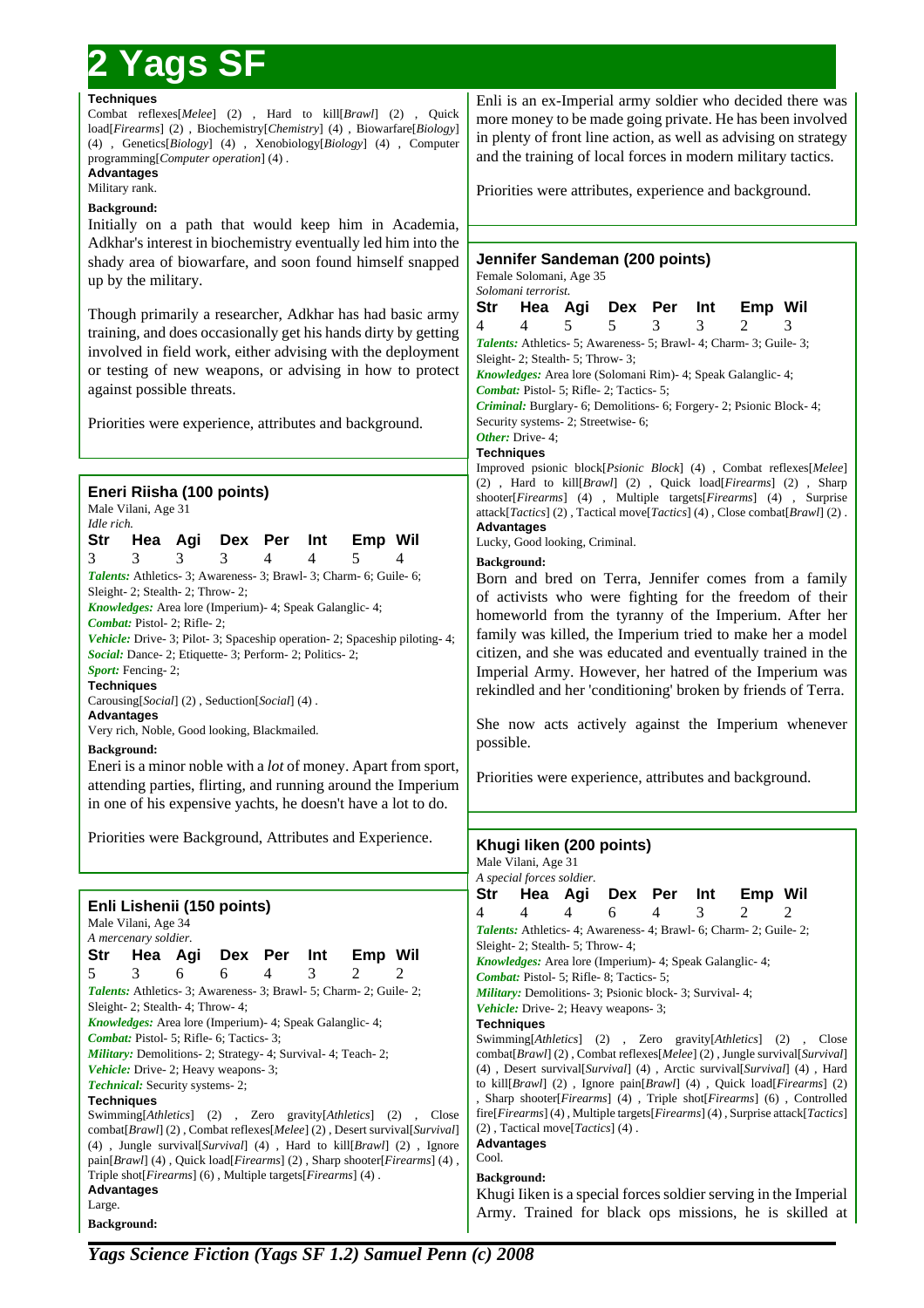# **Yags**

close combat, survival in harsh environments and covert operations.

Priorities were Experience, Attributes and Background.

|                                                                                                                                          |                                               |     | <b>Mazun Shaim (200 points)</b>                                                      |         |     |                                                                           |  |  |  |  |
|------------------------------------------------------------------------------------------------------------------------------------------|-----------------------------------------------|-----|--------------------------------------------------------------------------------------|---------|-----|---------------------------------------------------------------------------|--|--|--|--|
| Male Vilani, Age 29                                                                                                                      |                                               |     |                                                                                      |         |     |                                                                           |  |  |  |  |
|                                                                                                                                          | High tech thief.                              |     |                                                                                      |         |     |                                                                           |  |  |  |  |
| Str                                                                                                                                      | Hea                                           |     | Agi Dex Per                                                                          |         | Int | Emp Wil                                                                   |  |  |  |  |
| 3                                                                                                                                        | 3                                             | 5   | 5                                                                                    | 3       | 4   | 4<br>2                                                                    |  |  |  |  |
|                                                                                                                                          |                                               |     |                                                                                      |         |     | Talents: Athletics- 6; Awareness- 4; Brawl- 3; Charm- 5; Guile- 5;        |  |  |  |  |
|                                                                                                                                          | Sleight- 5; Stealth- 5; Throw- 2;             |     |                                                                                      |         |     |                                                                           |  |  |  |  |
|                                                                                                                                          |                                               |     | Knowledges: Area lore (Imperium)- 4; Speak Galanglic- 4;                             |         |     |                                                                           |  |  |  |  |
|                                                                                                                                          | Combat: Pistol-2;<br>Military: Demolitions-2; |     |                                                                                      |         |     |                                                                           |  |  |  |  |
|                                                                                                                                          |                                               |     | Business: Administration-2; Law-2; Trade-2;                                          |         |     |                                                                           |  |  |  |  |
|                                                                                                                                          |                                               |     | <b>Technical:</b> Computer operation- 3; Security systems- 8;                        |         |     |                                                                           |  |  |  |  |
|                                                                                                                                          | Vehicle: Drive- 4:                            |     |                                                                                      |         |     |                                                                           |  |  |  |  |
|                                                                                                                                          |                                               |     | Criminal: Burglary- 5; Forgery- 2; Streetwise- 5;                                    |         |     |                                                                           |  |  |  |  |
| <b>Techniques</b>                                                                                                                        |                                               |     |                                                                                      |         |     |                                                                           |  |  |  |  |
|                                                                                                                                          |                                               |     |                                                                                      |         |     | Climbing[Athletics] (4), Sure footed[Athletics] (4), Swimming[Athletics]  |  |  |  |  |
|                                                                                                                                          |                                               |     | Seduction[Social] (4), Light sleeper[Awareness] (4).                                 |         |     | (2), Underwater swimming[Athletics] (4), Carousing[Social] (2),           |  |  |  |  |
| <b>Advantages</b>                                                                                                                        |                                               |     |                                                                                      |         |     |                                                                           |  |  |  |  |
|                                                                                                                                          | Good looking.                                 |     |                                                                                      |         |     |                                                                           |  |  |  |  |
| <b>Background:</b>                                                                                                                       |                                               |     |                                                                                      |         |     |                                                                           |  |  |  |  |
|                                                                                                                                          |                                               |     |                                                                                      |         |     | A smooth talking conman and thief, with skills in social                  |  |  |  |  |
|                                                                                                                                          |                                               |     |                                                                                      |         |     | engineering and breaking high-tech security systems as well               |  |  |  |  |
|                                                                                                                                          |                                               |     |                                                                                      |         |     | as old fashioned burglary. Mazun's aim is to not be seen, and             |  |  |  |  |
|                                                                                                                                          |                                               |     |                                                                                      |         |     | to avoid confrontation whenever possible. Though he carries               |  |  |  |  |
|                                                                                                                                          |                                               |     |                                                                                      |         |     | a gun, it is more for self defence against other criminal                 |  |  |  |  |
|                                                                                                                                          |                                               |     | elements than for use on his jobs.                                                   |         |     |                                                                           |  |  |  |  |
|                                                                                                                                          |                                               |     |                                                                                      |         |     |                                                                           |  |  |  |  |
|                                                                                                                                          |                                               |     |                                                                                      |         |     | Priorities were experience, attributes and background.                    |  |  |  |  |
|                                                                                                                                          |                                               |     |                                                                                      |         |     |                                                                           |  |  |  |  |
|                                                                                                                                          |                                               |     |                                                                                      |         |     |                                                                           |  |  |  |  |
|                                                                                                                                          |                                               |     |                                                                                      |         |     |                                                                           |  |  |  |  |
|                                                                                                                                          |                                               |     | Nashu Uamder (200 points)                                                            |         |     |                                                                           |  |  |  |  |
|                                                                                                                                          | Female Vilani, Age 35                         |     | Imperial navy starship mechanic.                                                     |         |     |                                                                           |  |  |  |  |
| Str                                                                                                                                      | Hea                                           | Aqi |                                                                                      | Dex Per | Int | Emp Wil                                                                   |  |  |  |  |
| 3                                                                                                                                        | 3                                             | 3   | 5                                                                                    | 3       | 5   | 3<br>3                                                                    |  |  |  |  |
|                                                                                                                                          |                                               |     |                                                                                      |         |     | Talents: Athletics- 2; Awareness- 3; Brawl- 3; Charm- 2; Guile- 2;        |  |  |  |  |
|                                                                                                                                          | Sleight-3; Stealth-2; Throw-2;                |     |                                                                                      |         |     |                                                                           |  |  |  |  |
|                                                                                                                                          |                                               |     | Knowledges: Area lore (Imperium)- 4; Speak Galanglic- 4;                             |         |     |                                                                           |  |  |  |  |
|                                                                                                                                          | Combat: Pistol- 4; Rifle- 4;                  |     |                                                                                      |         |     |                                                                           |  |  |  |  |
|                                                                                                                                          |                                               |     |                                                                                      |         |     | Military: Combat engineering- 5; Demolitions- 5; First aid- 2;            |  |  |  |  |
| Academic: Astronomy- 1; Research- 1;                                                                                                     |                                               |     |                                                                                      |         |     |                                                                           |  |  |  |  |
| Technical: Computer operation- 4; Engineering- 5; Mathematics- 3;<br>Mechanics-8; Science-2; Scrounging-6; Security systems-5; Spaceship |                                               |     |                                                                                      |         |     |                                                                           |  |  |  |  |
| systems-2;                                                                                                                               |                                               |     |                                                                                      |         |     |                                                                           |  |  |  |  |
| Vehicle: Drive-2; Pilot-2; Spaceship piloting-2;                                                                                         |                                               |     |                                                                                      |         |     |                                                                           |  |  |  |  |
| <b>Techniques</b>                                                                                                                        |                                               |     |                                                                                      |         |     |                                                                           |  |  |  |  |
| tech[Mechanics]<br>Medical[Mechanics]<br>Grav<br>(4)<br>(2)                                                                              |                                               |     |                                                                                      |         |     |                                                                           |  |  |  |  |
|                                                                                                                                          |                                               |     |                                                                                      |         |     | Computers[Mechanics], Sensors[Mechanics], Power plants[Mechanics],        |  |  |  |  |
|                                                                                                                                          |                                               |     |                                                                                      |         |     | Spaceships[Mechanics], Jump drives[Mechanics], Cars[Mechanics], Zero      |  |  |  |  |
|                                                                                                                                          |                                               |     | $(4)$ , Combat reflexes[ <i>Melee</i> ] $(2)$ , Hard to kill[ <i>Brawl</i> ] $(2)$ . |         |     | gravity[Athletics] (2), Quick load[Firearms] (2), Sharp shooter[Firearms] |  |  |  |  |
| Advantages                                                                                                                               |                                               |     |                                                                                      |         |     |                                                                           |  |  |  |  |
|                                                                                                                                          | Minor reputation.                             |     |                                                                                      |         |     |                                                                           |  |  |  |  |
| <b>Background:</b>                                                                                                                       |                                               |     |                                                                                      |         |     |                                                                           |  |  |  |  |

Nashu is an engineer for the Imperial Navy, and she has a reputation of being able to fix anything under the worst of combat conditions. Initially she began training as a marine, but was discovered to have an aptitude for fixing and building things.

Though she spends most of her time overseeing the maintainence of fighter wings aboard Imperial capital ships, she is also happy to operate in more front line roles, advising and aiding in military operations planetside.

Priorities were experience, attributes and background.

#### **Shana Direma (150 points)** Female Vilani, Age 28

*Martial arts specialist.*

|  |  | Str Hea Agi Dex Per Int Emp Wil                                           |  |
|--|--|---------------------------------------------------------------------------|--|
|  |  | 4 4 7 6 3 2 2 2                                                           |  |
|  |  | <b>Talents:</b> Athletics- 5; Awareness- 4; Brawl- 4; Charm- 2; Guile- 2; |  |

Sleight- 2; Stealth- 3; Throw- 2;

*Knowledges:* Area lore (Imperium)- 4; Speak Galanglic- 4;

*Combat:* Aikijutsu- 4; Jujutsu- 4; Karate- 7; Pistol- 4; Tactics- 5;

## **Other:** Burglary- 2: Streetwise- 2:

**Techniques**

Combat reflexes[*Melee*] (2) , Reflex dodge[*Melee*] (4) , Hard to kill[*Brawl*] (2) , Quick load[*Firearms*] (2) , Surprise attack[*Tactics*] (2) , Tactical move[*Tactics*] (4) , Close combat[*Brawl*] (2) , Unarmed combat[*Brawl*] (4) , Attack is defence[*Karate*] (4) , Fast attack[*Karate*] (6) , Harmful blow[*Karate*] (6) , Aikijutsu defence[*Aikijutsu*] (2) , Jujutsu blow[*Jujutsu*]  $(2)$ .

## **Advantages**

Lucky, Good looking, Poor.

## **Background:**

Trained in various martial arts, Shana has drifted towards a life in the grey regions of society, acting as part time body guard and criminal, depending on what sort of jobs are available.

Priorities were attributes, experience and background.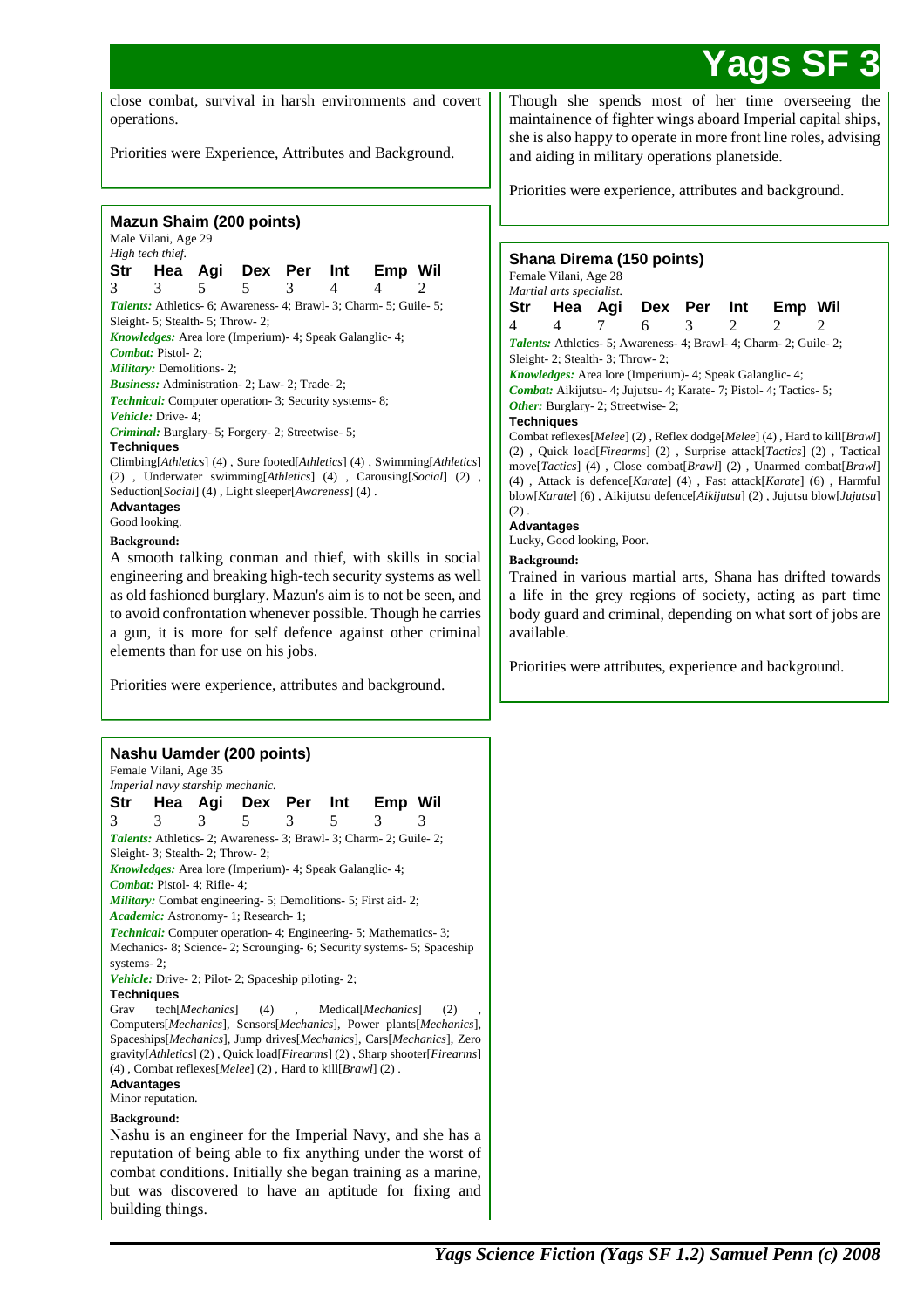# **4 Yags SF Building a Character**

Designing a character for **Yags SF** is a relatively straightforward process. As always, you will need a character concept before hand, which will depend on the type of campaign being run by the GM, the type of characters everybody else is taking, and your personal preference.

There are no set character classes to choose from, instead abilities are purchased from a number of point pools - attributes, experience and background. Which of these is given priority (and so has the most points available) is up to you.

Characters begin the game very experienced, potentially equivalent to action heroes. However, there will be others who are better than they are.

# **Priorities**

Once you have determined the type of character you wish to play, it is time to determine the priorities of that character.

**Attributes:** A typical adult human has a score of 3 in every attribute. By prioritising this, you may start with more attributes at a much higher level.

**Background:** Allows you to choose some special advantages for your character, from wealth and social status to psionic ability. If you want to play a non-human, then this is also a background cost.

**Experience:** Covers general experience and governs how many skills you start with, as well as the maximum skill level of any one skill at generation time. These points can be spent on any skills and techniques.

When designing your character, you should choose which area will be primary, which secondary and which tertiary. Your choice only affects the number of points placed into each area at character generation, and has no effect after this point.

The above three groups determine all aspects of your character according to the rules. Before players can make their decisions however, the GM (and the group) needs to decide what the general level of the campaign will be. This determines how good PCs are when they start, and indirectly the type of adventures they will be getting involved in.

## **Citizen of the Galaxy**

| Category          | Primary | Secondary | Tertiary |
|-------------------|---------|-----------|----------|
| <b>Attributes</b> | $+5/5$  | $+2/4$    | 0/4      |
| Experience        | 100/6   | 60/5      | 40/4     |
| <b>Advantages</b> |         |           | U        |

## **Seasoned Traveller**

| Category          | Primary | Secondary | Tertiary |
|-------------------|---------|-----------|----------|
| <b>Attributes</b> | $+8/6$  | $+5/5$    | $+2/4$   |
| Experience        | 100/7   | 75/6      | 50/5     |
| <b>Advantages</b> |         |           |          |

## **Hero of the Imperium**

| Category          | Primary | Secondary | Tertiary |
|-------------------|---------|-----------|----------|
| <b>Attributes</b> | $+12/8$ | $+6/6$    | $+3/5$   |
| Experience        | 200/10  | 150/8     | 100/6    |
| <b>Background</b> |         |           |          |

Where two numbers are given (e.g. 12/8), the first number is the number of points that may be spent, and the second number is the maximum level that an attribute or skill may be raised to. The meaning of these values is described in the sections below.

## **Attributes**

For player characters, attributes are generally rated on a scale of 1 to 10. Humans are limited to a range of 2 to 8, though some aliens can go outside of this. A typical adult human is considered to have a score of 3 in each attribute. A description of what the various levels represent, and their costs, are given in the table below.

The number of points that may be spent on buying up an attribute depends on the priority you chose for attributes - 12 points for primary, 6 for secondary and only 3 for tertiary. This choice also limits the maximum you may buy an attribute up to.

| Score          | Cost and description                                              |
|----------------|-------------------------------------------------------------------|
| 10             | Super alien. The limit of what most aliens can                    |
|                | achieve, and far ahead of any human.                              |
| 9              | Super human. Beyond want humans can achieve,                      |
|                | and only found in a select few alien species.                     |
| 8              | <b>Amazing (+15 points).</b> At the limit of human ability,       |
|                | which only a few people in human history have<br>attained.        |
|                | <b>Outstanding (+10 points).</b> The best Olympic athletes        |
|                | and the most renowned of academics will have this                 |
|                | level of attribute.                                               |
| 6              | <b>Superb</b> (+6 points). Far above human average,               |
|                | attained not by chance but through dedicated training.            |
| 5              | <b>Exceptional</b> $(+3 \text{ points})$ . Obviously exceptional. |
|                | Attributes higher than this are normally only attained            |
|                | through training and dedication.                                  |
| $\overline{4}$ | Good (+1 point). Significantly above average for an               |
|                | adult. About 5% of the population has this level or               |
|                | above.                                                            |
| 3              | <b>Average (0 points).</b> Typical average for an adult.          |
|                | About 90% of the population.                                      |
| $\overline{c}$ | Poor (-2 points). Significantly below average, the                |
|                | bottom 5%.                                                        |
| 1              | <b>Terrible.</b> Obviously impaired compared to a typical         |
|                | human. An attribute of this level is almost worthless.            |

Levels outside of the range 2-8 cannot be purchased, but are reserved for alien species. Some aliens get a bonus or penalty to a given attribute, and this bonus applies after you have purchased the attribute. You may not purchase an attribute to a level that would cause it to be shifted outside of the 1-10 range once species modifiers have been applied.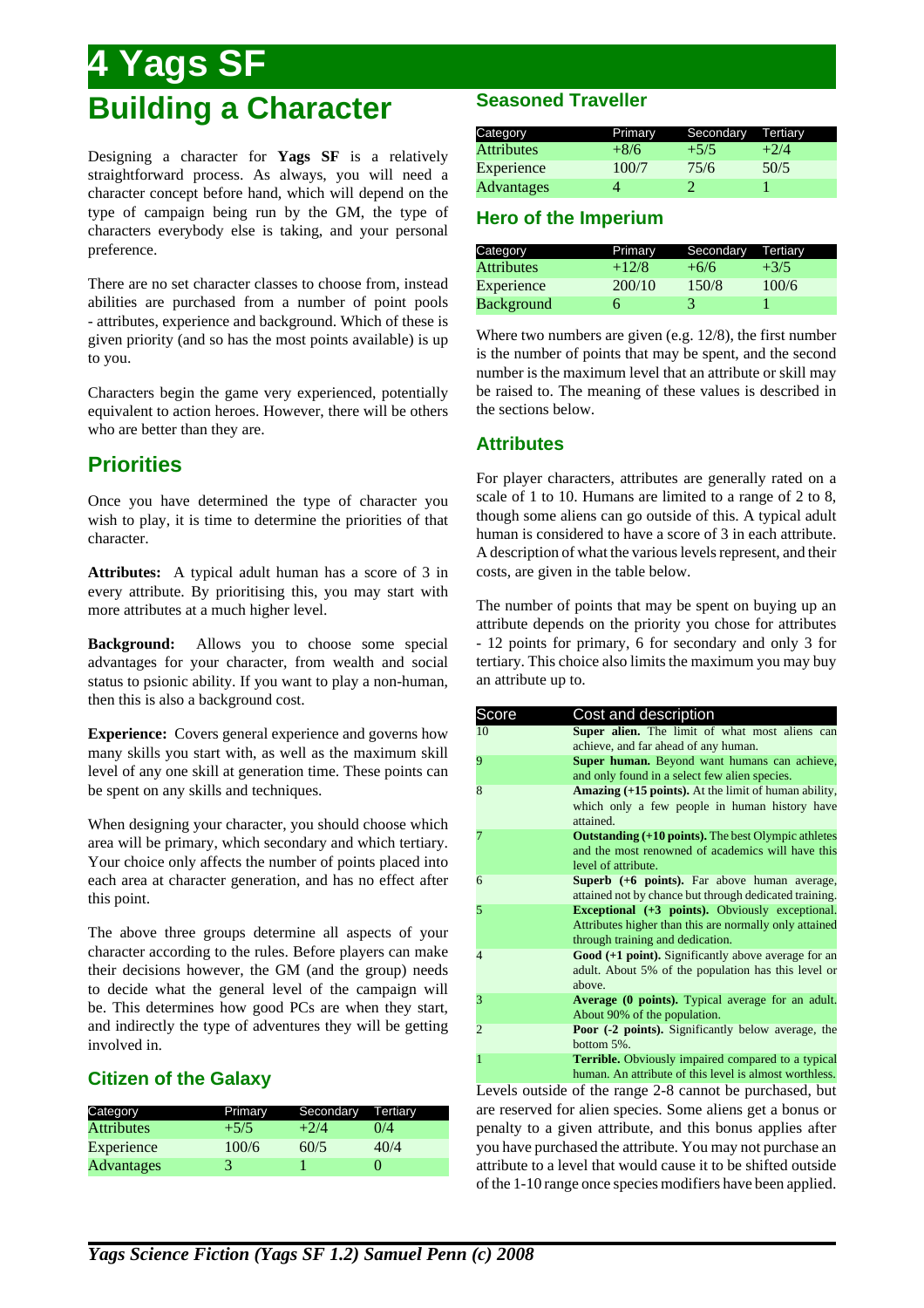## **Experience**

Experience gives you experience points which may be spent on pretty much any skill. The table gives two numbers, in the form points/maximum.

The first number is the total number of experience points you may spend on skills. The second number is the maximum skill level any single skill can be raised to.

## **Background**

You may select one or more background options, which may be *advantages* or *disadvantages*. You may take as many advantages as you have points for, plus optionally one disadvantage which gives you an extra point to spend on an advantage.

## **Advantages**

### **Blackmail (+1):**

You have information on someone they really don't want to be made public. Who they are is up to you, but generally the more important they are the less damaging the information is. You can get some money out of them, or sometimes the odd favour, but they will always be looking to get rid their problem permanently, especially if you push them too hard.

### **Cool (+1):**

You remain cool under stress. Gain a +2 bonus to your *Will* to resist fear, terror and anything else which may break your cool.

#### **Good looking (+1):**

You are extremely good looking, and can use it to your advantage in your dealings with anyone who finds you sexually attractive, or in a situation where being smart and presentable would be an advantage. Gain a +1 bonus to whatever attribute you are using (normally *Empathy*).

#### **High noble (+3):**

You are a member of the mid-ranks of the Imperial nobility, being highly ranked in a sub-sector, or of lesser importance in a sector.

## **Intelligent item (+1):**

You have an item (possibly a weapon, likely some item of electronic equipment) which has a machine intelligence programmed into it. It is capable of some independant thought, though is more a Turing Personality capable of following instructions. It can only do what it would normally be capable of, and only sense through whatever sensors it has. It is no smaller than a small handgun or PDA.

#### **Large (+1):**

You are very large, being both tall and heavily built. You have a bonus of +1 to your *Size* (raising it to 6 for humans), which provides you with an extra level of wounds and stuns. You also have extra reach, and any reach 0 melee attacks are instead considered reach 1. You may not have a *Strength* below 4.

#### **Lucky (+1):**

You are lucky, and receive a +1 to luck checks. You may also spend your luck as a luck point, to get out of deadly situations. You may take this multiple times.

### **Major Reputation (+3):**

You have a good reputation in a sector for some achievement of your youth.

### **Military rank (+1):**

You are an officer in one of the Imperial armed forces.

### **Minor Reputation (+1):**

You have a good reputation in a sub-sector for some achievement of your youth.

## **Noble (+1):**

You are a member of the lower ranks of Imperial nobility, or have a high social status for some other reason.

## **Rich (+3):**

You are rich, with a total net worth of about 100 million credits. Most of this will be in property and shares, but you will have about 10% of this as immediate disposable income.

## **Sexy (+3):**

As well as being *good looking*, the way in which you walk, talk and dress comes across as very sexy to anyone who would be sexually attracted to you. Others will tend to flirt with you given a chance, and you may gain +2 to *Empathy* in such situations.

#### **Starship (+3):**

You own a small jump-capable starship. Choose one of the common jump capable starships up to 200t. You probably couldn't have afforded to buy the ship, so you may have won it in a game, rescued it from a wrecker's yard, or simply obtained it through shady means.

Though it may not look like much, it has it where it counts, being (mostly) reliable, and tuned to being just that bit better than would normally be expected. It may need to be able to defend itself (though not too well to draw attention), and there's *always* a need to have somewhere to stuff things you don't want Imperial customs inspectors to find.

#### **Useful friends (+1):**

You have friends in useful places. They may be Imperial bureacrats, members of the Navy, or even group of terrorists, pirates or underworld bosses who you used to have dealings with. They are willing to help you if you have the need, though their friendship can only be pushed so far, and often they'll want a favour in return.

The sort of help they will be willing and able to provide is up to you and the GM. The greater the power and influence the friend has, the more they will be constrained in what they can do, especially if helping you could harm their reputation.

**Very Rich (+5):**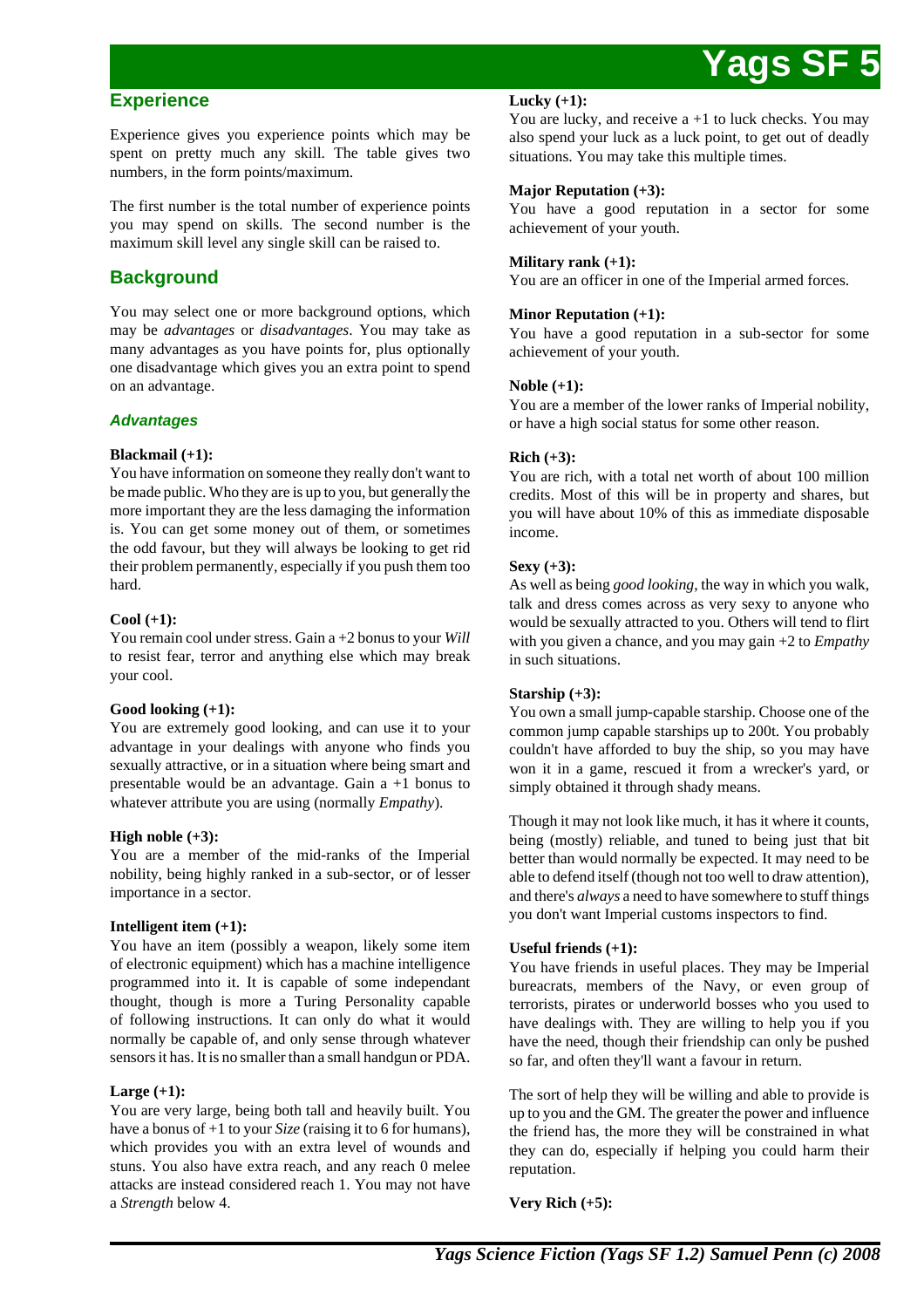You are very rich, with a total net worth in the billions of credits.

## **Wealthy (+1):**

You are comfortably well off, and have a total net worth of around a million credits. Most of this will be tied up in property, vehicles and other items which will be hard to sell in a hurry.

You are not wealthy enough to be able to give up working if you wish to maintain your lifestyle.

## **Disadvantages**

## **Barbarian (-1):**

You are from a low tech culture that has little or no knowledge of spaceflight or electronics. You may not start with any high tech skills, and always suffer a -1 attribute penalty when trying to use such skills.

## **Blackmailed (-1):**

Somebody has information that if made public would ruin your career, your family and possible end your life. To make matters worse, they have no qualms about using the threat of release to request small favours from time to time. Of course, these favours are always illegal and unsavoury, and if anyone finding out about these actions, it would also be bad for your career, your family and possibly your life.

## **Criminal (-1):**

You are a wanted criminal, with a bounty on your head for crimes against humanity. Your crimes could have been anything from murder to terrorism. Remember that you are wanted across all of Known Space - this is more than just upsetting a local government.

It is assumed that you normally travel with a false identity, but with genetic screening and face recognition common at large starports, you can't stay using one identity for too long.

## **Cybernetics (-1):**

Cybernetics are generally viewed with suspicion within Known Space, and those that have cybernetic 'enhancements' such as limbs or hands may be treated unfavourably, especially at customs inspections and the like.

You have a cybernetic replacement for some bodypart such as an arm or eye. It provides no real benefit, and is simply a medical replacement for the original which was lost when regrowth technology was unavailable to you.

## **Dead (-1):**

Due to an accident during your early career, or because of combat action, you are dead. If you select this option then you need to generate a new character.

## **Illiterate (-1):**

Illiteracy is rare in civilised culture, especially on technological worlds, but it is not completely unheard of. You are unable to read or write (in any language), which can also make use of a computer difficult. Learning the skills later will be difficult for you. This is a social stigma as well as a practical problem.

## **Poor (-1):**

You are very badly in debt, and have little or no posessions or wealth of your own. Depending on your social rank, the government, banks or criminal element may be seeking a share of any wealth you do obtain during the game.

## **Psionic susceptibility (-1):**

You are particularly susceptible to psi attacks. Any resistence rolls you make against psionics are halved.

## **Small (-1):**

You are very small, and your *Size* is one less than it would normally be, meaning you have one less levels of wounds and stuns (loosing the -0 level). You may not have a *Strength* above 4.

## **Ugly (-1):**

You are very ugly, and receive a -1 to *Empthy* when trying to persuade someone of your own race.

## **Unlucky (-1):**

You are unlucky, and receive a -1 to luck checks.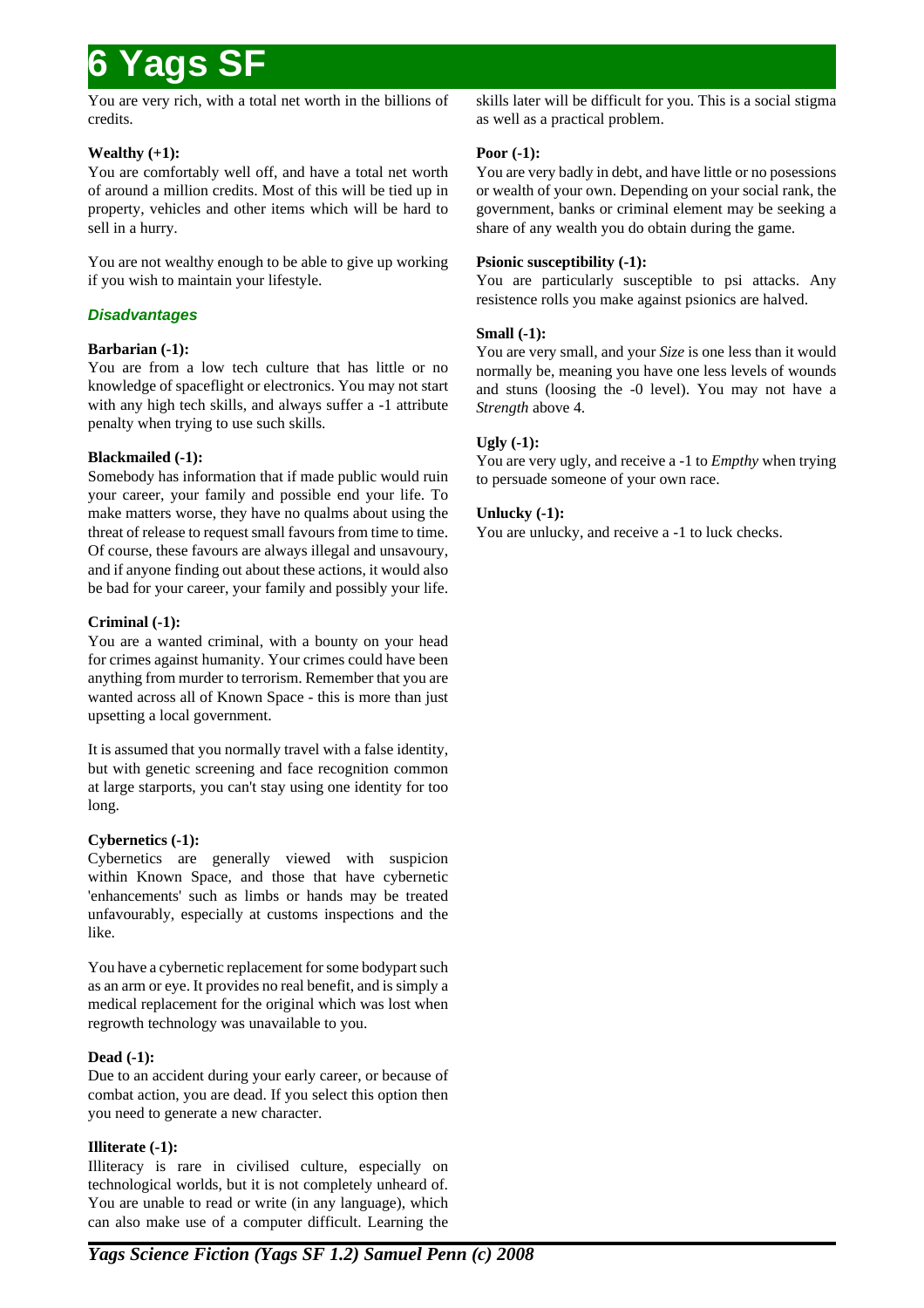# **Skills**

There are a wide range of skills available to Imperium characters, the most common of which are described here. There is a focus on those skills which are common within the high technology of the Imperium, and though low tech skills can be learnt, they are uncommon and are described elsewhere.

There is a high level of education throughout most of the Imperium, and the huge economic base means that people can afford to spend longer specialising in one area. As such, higher level skills will encountered more often, even if only finding a specialist is a lot easier when you can just search for their website.

A skill at a level of '2' represents those who have basic familiarity with the skill. A skill of 2 is sufficient to drive a car safely, operate a computer with confidence, or fire a gun reasonably on a firing range.

A skill at a level of '4' represents having good knowledge of a subject. Most people will have a skill of at least 4 in the primary skills necessary for their jobs, or in those skills they've been using on a regular basis for a long time. A person who has driven a car for many years probably has a Drive of 4; office administrators probably have Computer operation and Administration at 4. Most regular army personnel will have 4 in basic combat skills.

A skill of '6' represents special training or lots of experience. The difference between someone who has done something a lot, and someone who has had advanced training, is often represented by the latter knowing a lot of *techniques* related to that skill.

A skill of '8' or above is normally only held by those who have studied or trained very hard. Special forces operatives may have 8 or more in their primary skill, and well known academics will also have this sort of level.

# **Types of Skills**

## **Standard skills**

Most skills are considered to be *standard skills*. Such skills can be learnt relatively easily, including being self taught. They can also be used by a character who has a skill of zero, though such an attempt fumbles on a natural one or two.

## **Talents**

Talents are skills which are known by everyone from childhood onwards. They are treated just as standard skills, with the exception that all characters start with a skill level of two in all talents.

There are only eight talents, and are listed by default on the character sheet. Talents are sometimes marked with an asterix (\*).

## **Knowledges**

A knowledge is a special type of skill which cannot be attempted unless the character has a skill level of at least one. They can rarely be self taught, requiring a teacher or study aid (such as a book) to learn from.

## **Languages**

Language skills are treated on a scale from one to four, and are not normally 'rolled' like other skills. Instead, the level of skill gives a guide to how much of a conversation a character can understand.

**Level one:** The character can recognise the language and knows a few words, but cannot put sentences together.

Level two: The character can understand and form basic sentences. The character can probably get by in the market or in an inn.

**Level three:** The character has a good grasp of the language and can hold a decent conversation. They will obviously still be a foreigner however, and many unusual words will be beyond their understanding.

Level four: The character is fluent in the language. If they are a foreigner, then they may still have an accent, but they will not have any problems communicating.

**Level five and above:** If the character is a non-native speaker, then they can speak without an accent. This level and beyond gives detailed knowledge of different dialects and really obscure words, but is not of use in everyday conversation.

# **Skill Rules**

## **Defaults**

Some skills have a default - this will generally be one of the *talents*. If desired, the default can be used instead, but the result (after the die roll) is halved, plus the chance of fumbling is doubled.

A default skill may also restrict the type of tasks which are possible. For example, *Trade* defaults to *Guile*, but the latter can only be used to barter, and isn't much use if the character needs to know the real value of goods.

## **Pre-requisites**

A few skills have pre-requisites. Before this skill can be purchased at level one, all pre-requisites must be met. A skill like Physics might have a pre-requisite of Mathematics-2 and Science-2 for example, which means both skills must be known at level 2 before buying physics.

Further, the main skill may never be more than double the level of any of the pre-requisites. A physicist would have to raise their Mathematics and Science to at least 3, before raising Physics to 6.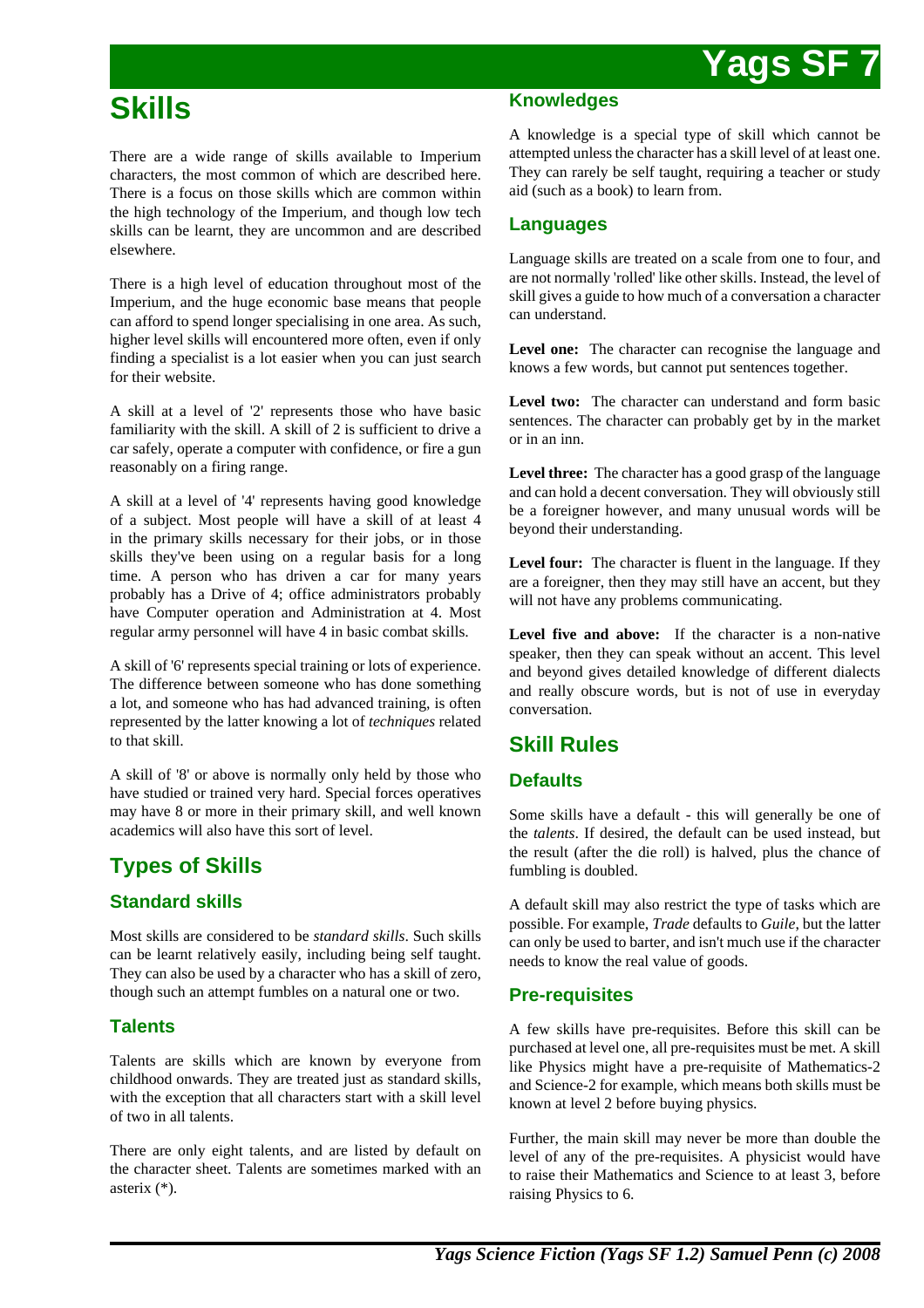A character cannot put points into a skill if the next level of skill is not allowed.

## **Limited Skills**

Under some genres, a skill may be *limited* by another skill. This concept is mostly limited to knowledge or science skills. When a skill is limited by another skill, the first skill may never be more than half the score of the second.

For example, during the *Enlightenment*, when Science was being discovered, the Science skill is limited by Natural Philosophy. If a character has a Natural Philosophy of 7, then their Science cannot be higher than 3 (since raising it any higher would make it greater than 3.5). Once the character's Natural Philosophy has been raised to 8, then they can begin to raise their Science to 4.

A character cannot put points into a skill if the next level of skill is not allowed.

## **Skill Techniques**

A *Technique* is a specialisation of a skill, and may provide bonuses or allow some particular special action to be attempted. A skill may have several techniques associated with it, and some techniques can be used with more than one skill. In the latter case, the technique only needs to be purchased once - it can then be used with any skill which uses it, as long as the skill is of sufficient level.

A technique has a cost associated with it, which is the number of experience points which need to be spent to buy it. A level 6 technique costs 6 points to buy. The cost of the technique is also the minimum skill level that must be achieved before the technique can be purchased. If you do not have the required skill at a sufficient level, then the technique can't be bought.

Finally, a technique may have a prerequisite. These are the techniques which must be known before this technique can be learnt.

## **Buying a technique**

*Hard to kill is a level 2 technique which is based on the Brawl skill. To buy it, you must have a brawl of at least 2, at which point you can spend 2 points to buy Hard to kill.*

*Ignore pain is a level 4 technique which is based on Brawl and which has Hard to kill as a prerequisite. If you have a Brawl skill of 4 or more, and have already purchased Hard to kill, then you can spend 4 points to buy Ignore Pain.*

Some techniques will be based on a skill group rather than a skill. In this case the technique can be purchased when *any* skill in that group reaches the technique's level, but it can only be used with those skills of sufficient level.

## **Buying skills**

All characters who are part of the *Imperium* start with the following skills for free at a score of 4:

Area lore (Imperium), Speak Galanglic.

Unless you are *illiterate*, you can automatically read and write any language you have a skill in. You may swap the *Area lore (Imperium)* for an Area lore of wherever you come from, or specialise in an individual sector (e.g., *Area lore (Spinward Marches)*) if you wish.

There are also eight *Talents* which all characters start with at a score of 2. These represent skills which everyone picks up during childhood, and include *Awareness*, *Athletics*, *Brawl*, *Charm*, *Guile*, *Sleight*, *Stealth* and *Throw*.

All other skills start at 0, and must be purchased. Increasing a skill by one level costs a number of points equal to the new level of the skill. So to raise a skill from 3 to 4 costs 4 points. To raise a skill from 0 to 4 costs 10 points  $(1 + 2 + 3 + 4)$ .

## **Skill list**

The following skills are commonly available, and are organised according to category. Some skills may be listed more than once.

## **Academic**

**Anthropology**(K) - The study of Homonids. **Archaeology**(K) - How to dig up ruins. **Area lore**(K) - Knowledge about a given region. **Astronomy**(K) - The study of the stars and planets. **Biology**(K) (Science) - The science of biology. **Botany**(K) (Biology) **Chemistry**(K) (Science) - The science of chemistry. **Criminology**(K) - The study of crime. **Ecology**(K) (Botany, Zoology) **Economics**(K) - Knowledge of financial matters. **First aid** - Healing injuries and other ailments. **History**(K) - Knowledge of the past. **Law**(K) - Knowledge of the law. **Mathematics**(K) - Geometry, aglebra etc. **Medicine**(K) - Diagnosis and healing. **Paleontology**(K) - The science of ancient life. **Physics**(K) (Science) - The science of physics. **Politics**(K) - Knowledge of politics. **Psychohistory**(K) - Predicting groups of people. **Religion**(K) - Knowledge about gods and cults. **Research** (Any Academic skill) - Being able to find information. **Science**(K) - Basic science, logic and reasoning. **Sophontology** - The study of intelligent species. **Surgery** (Medicine) - Performing complex surgery. **Teach** - The ability to teach people. **Theology**(K) (Religion) - Theoretical knowledge about religion. **Vetinary**(K) (First aid) - Healing for animals. **Zoology**(K) (Biology)

## **Business**

**Accountancy** (Administration) - Managing finances. **Administration** - Being able to manage people and paper. **Current affairs**(K) - Current affairs. **Economics**(K) - Knowledge of financial matters. **Law**(K) - Knowledge of the law. **Marketing** - Managing advertising campaigns and PR. **Politics**(K) - Knowledge of politics. **Trade** (Guile) - Bartering and other merchant skills.

**Combat**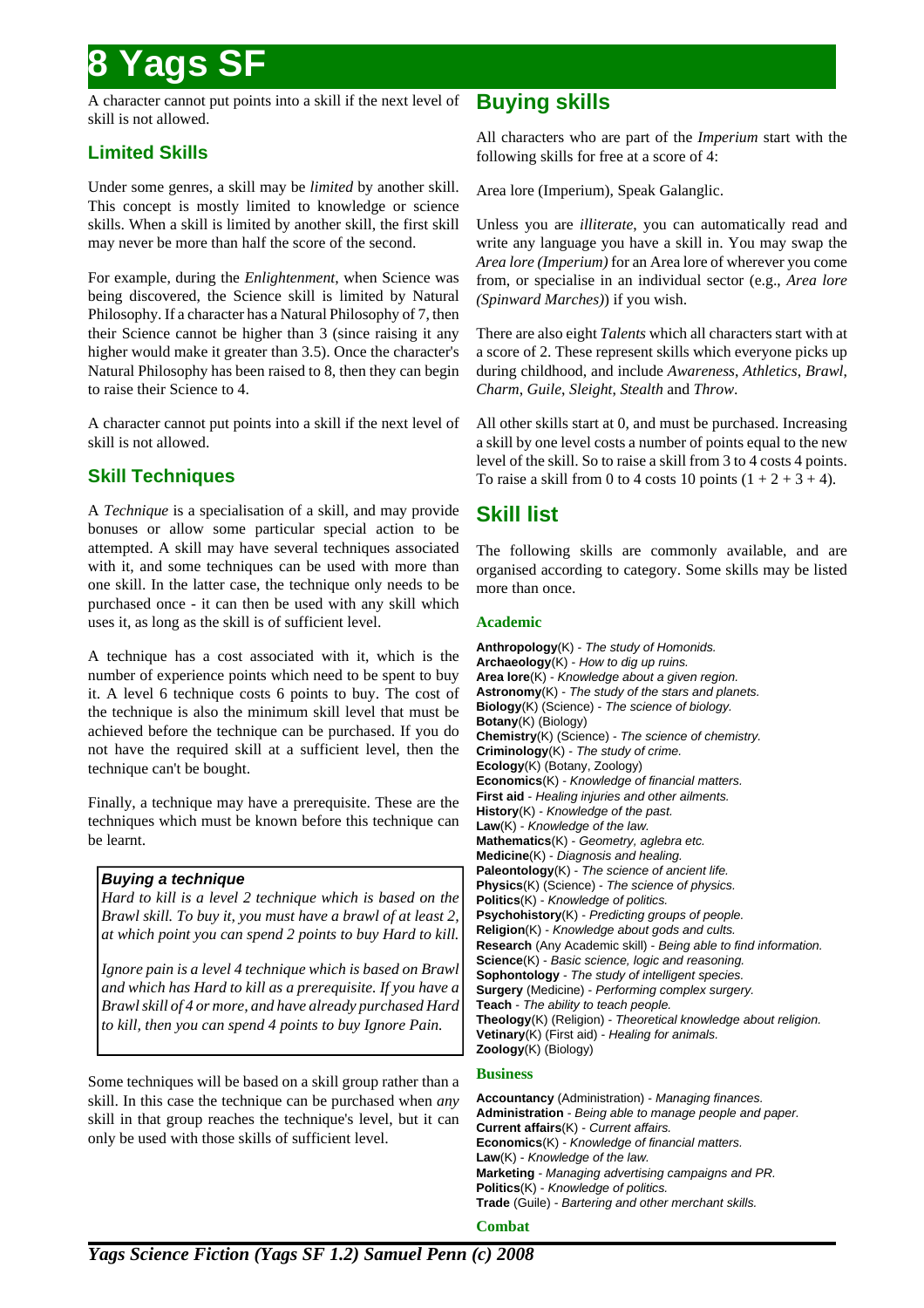

**Bow** - Using all sorts of bows, except crossbows. **Brawl**(\*) - Punching, kicking, wrestling and dodging.

**Chain weapon** (Melee weapon) - Using chains, nunchuk or similar weapons.

**Crossbow** - Using crossbows.

**Heavy weapons** (Rifle) - Using heavy machine guns. **Melee** - Using a melee weapon in combat. **Melee weapon** (Brawl) - Using a sword, club or spear.

**Pistol** (Rifle) - Firing pistols, revolvers and SMGs. **Rifle** (Pistol) - Firing rifles. **Tactics** - Knowledge of combat tactics.

**Throw**(\*) - Using thrown weapons, and catching things. **Craft**

**Architecture**(K) - How to design buildings. **Cooking** - Preparing meals. **Handicraft** - Skill at various village crafts. **Scrounging** - Finding and fixing scrap.

### **Criminal**

**Burglary** - Breaking and entering. **Demolitions** - Blowing things up efficiently. **Forgery** - Forging credentials. **Gambling** (Guile) - Skill at playing card and dice games. **Intimidation** (Guile) - Scare someone into doing what you want. **Psionic Block** - Protecting your mind from psionic attack. **Sleight**(\*) - Sleight of hand. **Stealth**<sup>\*</sup>) - Hiding and moving quietly. **Streetwise** (Guile) - Dealing with the criminal underworld. **Surveillance systems** (Security systems) - Spying on people with electronic devices.

**Torture** - Making people talk.

### **Military**

**Combat engineering** - Building things quickly. **Communication systems** - Using radios and similar communications gear. **Demolitions** - Blowing things up efficiently.

**Gunnery** - Firing large vehicle mounted guns.

**Hypersledding** - Safely using orbital re-entry vehicles.

**Intelligence analysis** - Analysing intelligence data.

**Military affairs**(K) (Administration) - Knowledge of military matters. **Psionic Block** - Protecting your mind from psionic attack.

**Sensor systems** - Using radar, sonar and other sensor systems.

**Signal intelligence** - Using sensor and communications equipment. **Spaceship gunnery** (Spaceship systems, Gunnery) - Using spaceship weapons.

**Strategy** - Military strategy and logistics.

**Surveillance systems** (Security systems) - Spying on people with electronic devices.

**Survival** - Living in the wilderness.

**Tactics** - Knowledge of combat tactics.

**Torture** - Making people talk.

## **Sport**

**Bicycling** (Athletics) - Being able to ride a bycle well. **Fencing** - Fighting with light fencing weapons. **Gliding** - Piloting an unpowered aircraft. **Hypersledding** - Safely using orbital re-entry vehicles.

#### **Starship**

**Jump navigation(K)** - Plotting a course through jump space. **Orbital navigation**(K) - Plotting courses in a system. **Spaceship gunnery** (Spaceship systems, Gunnery) - Using spaceship weapons. **Spaceship piloting** - Piloting a small space craft.

**Spaceship systems** - Operating a large spaceship.

## **Talents**

**Athletics**(\*) - Jumping, climbing and running.

**Awareness**(\*) - General ability to notice things.

**Brawl**(\*) - Punching, kicking, wrestling and dodging.

**Charm**(\*) - Being nice to people.

**Guile**(\*) - Using and recognising deceit. **Sleight**(\*) - Sleight of hand.

**Stealth**(\*) - Hiding and moving quietly.

**Throw**(\*) - Using thrown weapons, and catching things.

#### **Technical**

**Communication systems** - Using radios and similar communications gear.

**Computer operation** (Intelligence, Electronic operation) - The skill of using a computer.

**Electrician** (Electronics) - Fixing electrical things. **Electronics** - Building electronic devices. **Engineering** - The science of building things. **Machinest** (Mechanics) - Building tools **Mechanics** (Engineering) - Fixing machines. **Security systems** - Using and evading security. **Sensor systems** - Using radar, sonar and other sensor systems. **Signal intelligence** - Using sensor and communications equipment. **Surveillance systems** (Security systems) - Spying on people with electronic devices. **Vehicle**

**Boating** - Handling small watercraft. **Drive** - Driving simple ground vehicles. **Gliding** - Piloting an unpowered aircraft. **Heavy weapons** (Rifle) - Using heavy machine guns. **Helicopter** - Piloting a helicopter. **Hypersledding** - Safely using orbital re-entry vehicles. **Pilot** - Piloting a powered aircraft. **RPV operation** - Piloting a small RPV. **Spaceship piloting** - Piloting a small space craft.

## **Skill descriptions**

### **Accountancy**

Business. **Defaults to:** Administration **Tech levels:** 5+

Accountancy provides you with the knowledge of how to manage the finances of a business or organisation. It includes knowledge of tax laws, legal requirements and how to use common tools (including computers) needed to do your job.

With a *moderate* success you can meet all the legal requirements and ensure the figures are right. If you get at least a *poor* result, then failures can be fixed the following month. A *good* success allows you to perform some creative accountancy, whilst an *excellent* success allows lots of creative accountancy and making best use of tax laws.

#### **Example difficulties**

- **10** *Managing personal finances.*
- **20** *Managing the finances of a small business.*
- **30** *Managing the finances of a large business.*
- **40** *Managing the finances of a multinational corporation.*

## **Administration**

#### **Business**

The skill of managing an organisation, from dealing with people, basic finance, reception type duties and so on and so forth. You also know how to best short cut administration enforced by others, cutting through bureacracy in the shortest possible times.

## **Animal handling**

#### Outdoor, Animal.

You have experience with dealing with animals. This is quite a broad skill, since it covers calming animals, training them and using them effectively. It does not however cover the riding of animals.

## **Animal husbandry (Knowledge)**

## Rural.

#### **Defaults to:** First aid

Looking after animals, especially on a farm. May be used to tend to sick or injured animals, in which case it may default to *first aid*.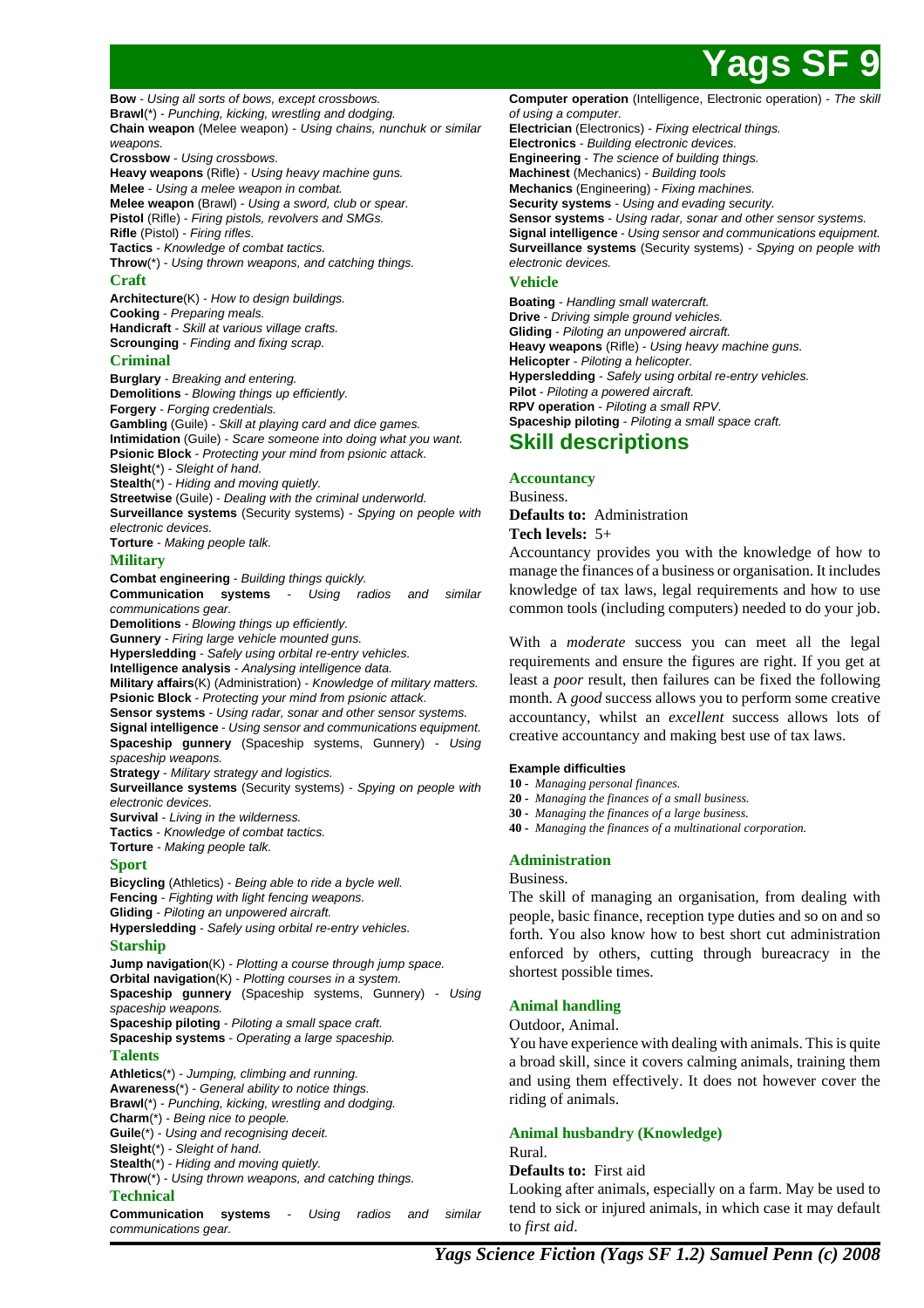**Anthropology (Knowledge)** Academic.

### **Tech levels:** 5+

This is the study of humans, including their origins, cultural and physical attributes, history and environment.

### **Archaeology (Knowledge)**

Academic.

### **Tech levels:** 5+

This skill is mostly about digging up the ruins of ancient civilisations, and covers the practical skills needed to find, recognise and preserve items, as well as basic management - social, equipment and legal. It does also include knowledge of how to identify and date ruins, as well as general knowledge of specific civilisations. However, detailed knowledge of ancient history requires the *History* skill.

## **Architecture (Knowledge)**

#### Craft.

The skill and knowledge required to design buildings, from simple houses up to huge cathedrals. Larger constructs may require knowledge of techniques in order to stand much chance of success. Some knowledge of *Law* may be needed to get all the planning regulations correct.

## **Area lore (Knowledge)**

#### Academic.

Knowledge of a given area, including geographical and political knowledge. The *Area lore* skill is used when checking to see if a character has heard of a person, place or organisation. Area lore is nearly always based on intelligence.

There is an area lore skill for each area, normally an area the size of a country, with the same culture. An area lore skill can give knowledge of surrounding areas, though such knowledge will be prejudiced by the beliefs of the original area the skill is for.

#### **Example difficulties**

**10 -** *Knowledge that everyone knows, such as who the ruler is to the names of major cities.*

### **Artist**

#### Artistic.

The ability to draw or paint competently. Used with dexterity, or with intelligence to try and accurately draw some scene from memory.

## **Astronomy (Knowledge)**

#### Academic.

#### **Tech levels:** 5+

This is concerned with the study of stars and planets, their motions, positions and general behaviour. It does not provide full detail on their formation and physical makeup (that is left to *Astrophysics*).

## **Athletics (Talent)**

#### Talents.

**Techniques:** *Running, Sprinting, Sure footed, Climbing, Acrobatic talent, Contra gravity, Zero gravity, Swimming,* *Underwater swimming, Sport, Professional sportsman, Champion sportsman, Parachuting, Skiing.*

This is a broad skill covering all forms of athletics, gymnastics and acrobatics. It is split into the following tasks.

### *Running*

Running represents a light jog which you can keep up for many minutes without too much difficulty. When running, you move a number of metres each round equal to your *move* score. A point of fatigue is gained every *health x athletics* minutes you are running.

#### *Sprinting*

Sprinting represents an all out sprint, moving as quickly as you can. You cannot do anything else whilst sprinting, and most people can only sprint for a few rounds before becoming exhausted.

When sprinting, you may move a distance in metres equal to *move* x 2 + *athletics* each round, and gain a point of fatigue each round.

#### *Jumping*

Jumping represents both long jumps and high jumps.

*Climbing* Climbing things.

#### **Example difficulties**

**10 -** *Jumping onto a table* **20 -** *Jumping over a table*

#### **Awareness (Talent)** Talents.

**Techniques:** *Blind fighting, Light Sleeper.*

This skill is used by the character when there is a chance of noticing something which isn't obvious, such as someone trying to sneak around, people moving at a distance, or looking for a secret door. If the character is asleep, then any awareness rolls are quartered. If the character is only dozing (or day dreaming), then rolls are halved.

#### **Example difficulties**

**perception x stealth -** *See a hidden person* **agility x stealth -** *Hear a sneaking person* **10 -** *Hear people talking through a door* **20 -** *Hear people talking through a wall* **10 -** *Hear someone walking on gravel* **15 -** *Hear someone walking on leaves* **20 -** *Hear someone walking on grass* **1/10m -** *See someone with casual glance* **1/25m -** *See someone with careful look* **x2 range -** *Vision during dusk* **x4 range -** *Vision under moonlight* **x10 range -** *Vision under starlight*

## **Bicycling**

Sport.

### **Defaults to:** Athletics

Riding a bicycle well. Most people in a modern setting probably learnt to ride a bike at some point, and so this skill defaults to *athletics*. If you have practised stunts or mounting biking in harsh conditions, then you probably have this skill however.

#### **Example difficulties**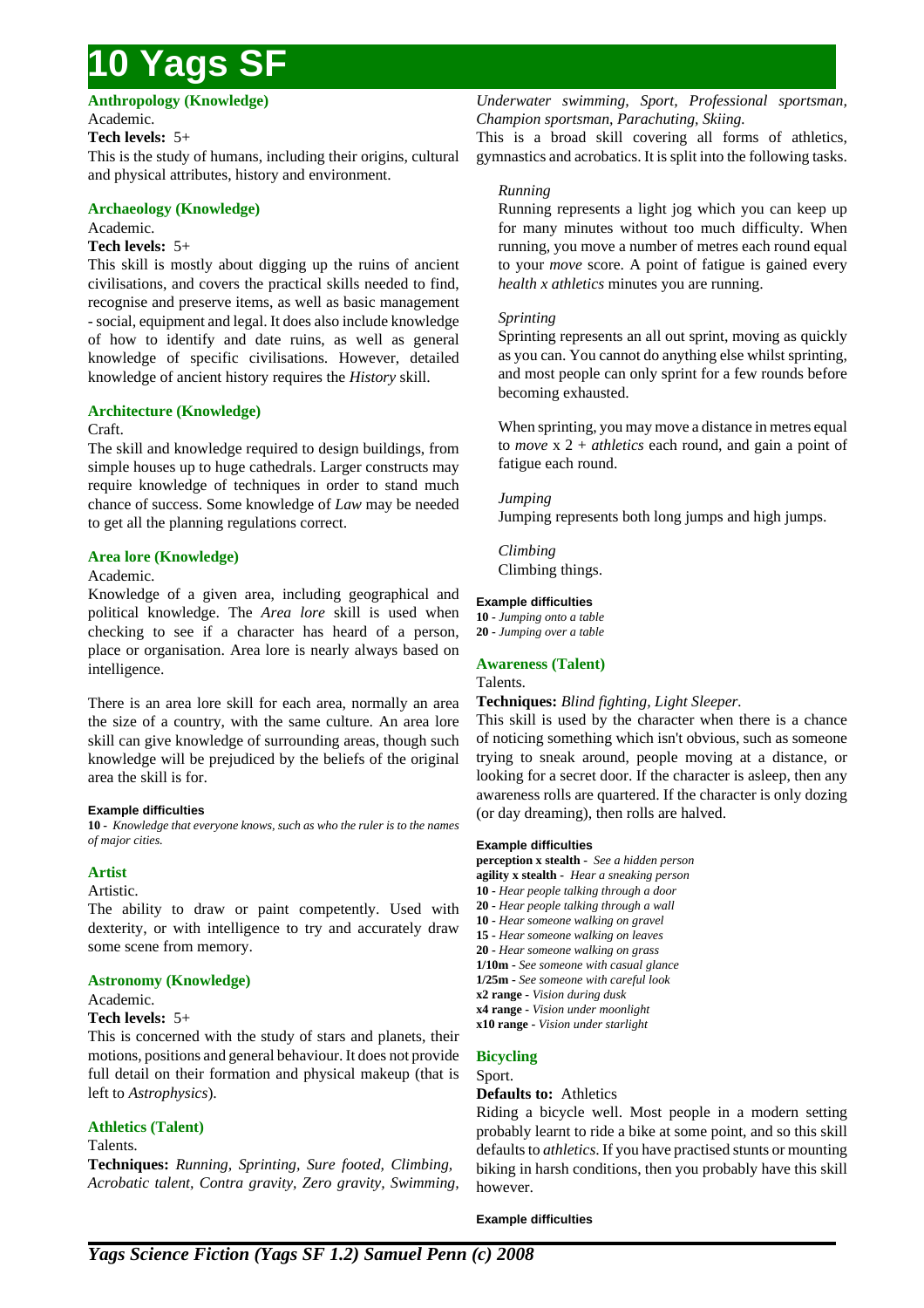**5 -** *Riding a bicycle in good conditions.*

## **Biology (Knowledge)**

Academic, Science. **Defaults to:** Science **Requires:** Science-2

## **Tech levels:** 5+

**Techniques:** *Genetics, Bioengineering, Biowarfare, Xenobiology.*

Biology is a particular branch of *Science*, and covers the study of living things. It is closely related to *Chemistry*.

#### **Boating**

## Vehicle, Rural.

Being able to use a small oared boat. Based on intelligence for judging travel conditions, strength for speed or dexterity for fine navigation.

#### **Example difficulties**

**10 -** *Row a boat in a straight line in calm conditions.*

**15 -** *Row a boat in choppy conditions*

**20 -** *Row a boat in rough conditions (open sea)*

- **30** *Very rough conditions*
- **40** *Row in a storm*

#### **Botany (Knowledge)**

Academic. **Defaults to:** Biology **Tech levels:** 4+ This is the study of plants.

#### **Bow**

#### Combat, Missile.

The knowledge of how to use a bow such as a short bow, long bow or composite bow. For long bows, for every full four points of skill, the effective strength of the character is increased by one for purposes of determining the *pull* of the bow that they can draw.

This skill can be used with crossbows, though reload times are doubled, and attacks fumble on a 1-3.

#### **Brawl (Talent)**

Talents, Combat, Melee.

**Techniques:** *Close combat, Disabling hold, Disabling attack, Dirty fighting, Brute force, Unarmed combat, Out of reach, Hard to kill, Ignore pain, Tough, Combat reflexes, Reflex dodge, Opportunity attack, Improved damage, Multiple attacks.*

A general purpose combat skill covering dodging, punching and wrestling. This is covered in more detail in the combat section. It allows the use of small weapons such as knives and daggers, as well as improvised weapons such as stones, bottles, sticks and chairs.

A character may always use the *brawl* skill to dodge even if they are using a weapon, but they don't get any bonuses from the weapon if they do so.

#### **Burglary**

#### Criminal.

You have experience in the various tasks involved in breaking into buildings. Opening basic locks, forcing doors and windows, and knowledge about how buildings are generally designed come under this skill.

#### **Example difficulties**

- **10** *Very simple and basic lock.*
- **20** *Typical key based lock.*
- **30** *Good key based lock, typical combination safe.*
- **40** *Excellent key based lock, good combination safe.*
- **50** *Excellent combination safe.*
- **10** *Most low tech unsecured doors and windows.*
- **20** *Good quality mid-tech doors and windows.*

## **Calligraphy**

Artistic.

**Tech levels:** 2+ The skill of writing in a way that produces a work of art, as well as a record of knowledge.

#### **Chain weapon**

Combat, Armed melee. **Defaults to:** Melee weapon Using flexible chain melee weapons.

#### **Charm (Talent)**

Talents, Social.

**Techniques:** *Seduction, Carousing.*

*Charm* is all about appearing friendly and sociable, and can be used to make people like you and act favourably towards you. It is nearly always based on *Empathy*, since you need to be able to react to how the other person is perceiving you.

At its simplest, a simple *empathy x Charm* check determines what another thinks of you. As long as you get a *Very easy* success, then you'll get a *Neutral* reaction, assuming they have no other reason to dislike you. A *Moderate* success will give a *Good* reaction, and a *Difficult* success will give an *Excellent* reaction.

*Charm* can also be used to improve a second social skill test (such as *Guile*, *Trade* or *Perform*). Make a *empathy x Charm* check against the *will x 4* of the target to gain a  $+3$  bonus for each level of success.

#### *Carousing*

Used at parties and similar social gatherings. Can be used to find out information, flirt or try and talk to someone who might be otherwise difficult to talk to (such as a duke surrounded by hangers-on and aids who won't let anyone else near him, or just an attractive and popular girl similarly protected). Generally not resisted.

#### *Chatter*

Mindless chatter to try and draw information out of someone, or to simply distract them. Generally not resisted, unless the target is being deliberately close mouthed about a subject.

#### *Seduction*

Can try to seduce a person. Add appearance to *empathy* for purposes of seduction attempts, and resisted with the target's *will*.

*Persuade*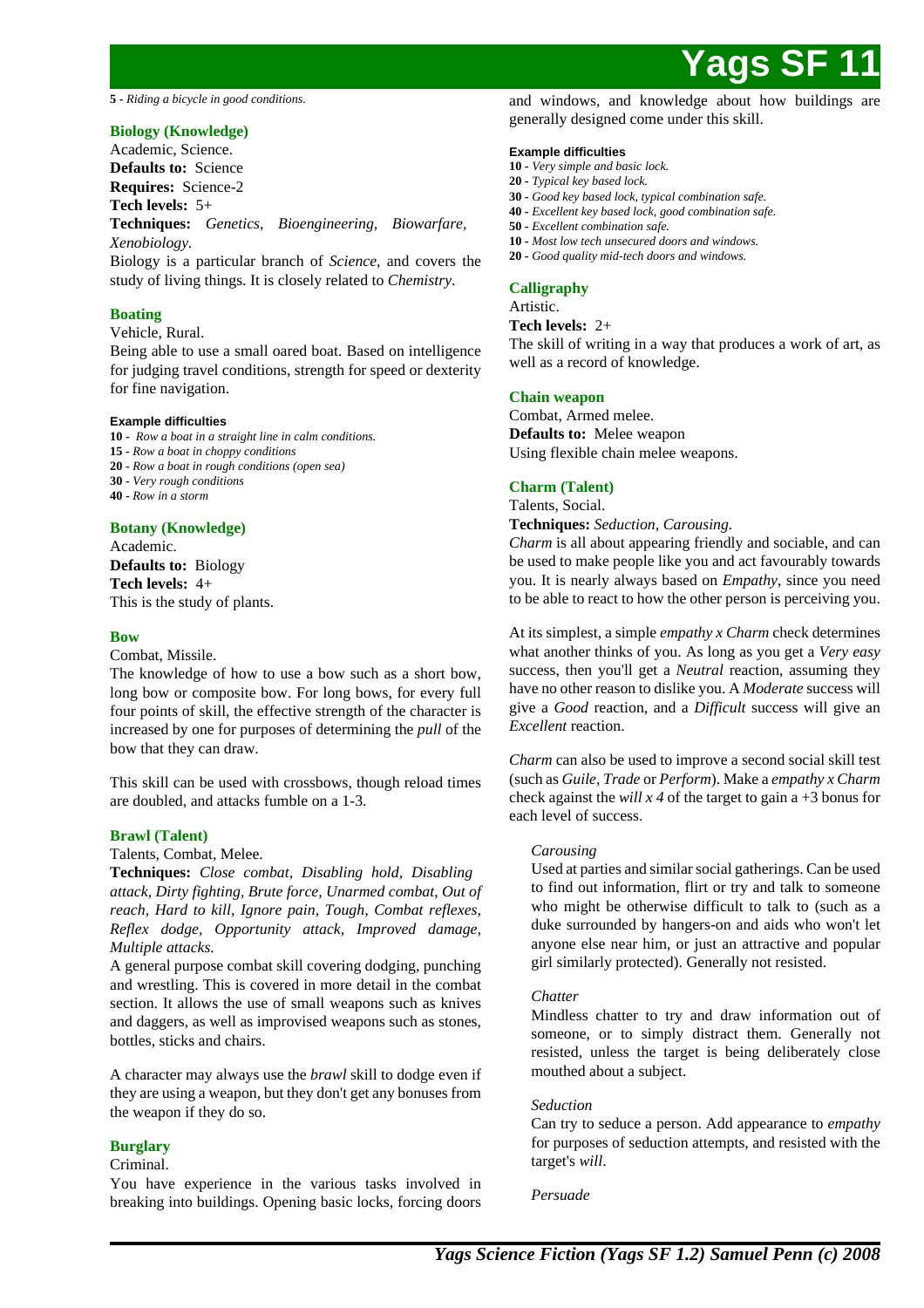If trying to change someone's mind by emotional arguments, resisted with the target's *will*.

#### **Example difficulties**

**10 -** *Not make a fool of yourself.*

- **20** *Give a good impression.*
- **30** *Be very likeable and understanding.*

**40 -** *Win friends and influence people easily.*

#### **Example difficulties (Carousing)**

**10 -** *Survive a party without acting like an idiot or a boor..*

**20 -** *Make a good impression. Get to talk to someone important.*

**30 -** *Make a very good impression. People will remember you favourably. Get to talk to someone really important, or someone important who is avoiding you.*

**40 -** *Most popular person at the party. Get to talk to someone really important who is actively avoiding you.*

#### **Example difficulties (Seduction)**

**-10 -** *Bad circumstances. Target of attempt is busy doing other things, such as working or is tired.* **-20 -** *Inappropriate circumstances. Target is on guard, or doing something else important.*

**-30 -** *Highly inappropriate circumstances.*

## **Chemistry (Knowledge)**

Academic. **Defaults to:** Science **Requires:** Science-2 **Tech levels:** 5+ **Techniques:** *Biochemistry.*

Chemistry is a particular branch of *Science*, which is concerned with the study of chemicals and elements.

### **Combat engineering**

Military.

#### **Tech levels:** 5+

Most infantry has experience with digging trenches, building bridges and putting up sandbags. A combat engineer has a lot of experience doing this. This skill covers getting the job done in the minimum time, often so that's its good enough to do what it needs to do. It covers a wide range of tasks, from bridge building to tunnelling, and is more practical than theoretical.

Unlike 'real' engineering skills, this one assumes that the needed materials aren't readily to hand and that the people doing most of the heavy lifting are are mostly unskilled infantry, so the result will often be simple and ugly. But it'll work.

#### **Communication systems**

#### Technical, Military.

This skill provides advanced knowledge of how to use communication devices such as radios. It does not just cover how to switch a device on and talk into it, since that is covered by basic *Intelligence*, but provides in depth knowledge of how to fix it when things go wrong, how to get around jamming, how to jam someone else's communications, and how to improve signal strength.

#### **Computer operation**

Technical.

**Defaults to:** Intelligence, Electronic operation

**Techniques:** *System administration, Computer intrusion, Computer forensics, Computer security, Computer programming, Cryptanalysis, Sensors, Medical.*

This covers the skills needed to use a modern computer, from switching it on to finding files, sending messages and using common applications. At the higher levels, programming, system administration and network intrusion become possible. This skill covers a wide range of complex of tasks, which are detailed elsewhere.

#### **Example difficulties**

**10 -** *Looking for a particular file using easy criteria.* **20 -** *Filtering information from a database and analysing it (producing graphs, finding correlations).*

## **Cooking**

#### Craft.

The preparing, preserving and cooking of food. Includes some knowledge of herbs.

## **Criminology (Knowledge)**

Investigation, Academic. **Tech levels:** 6+

You have studied criminals and the crimes they commit, in an attempt to better catch them. This is normally the domain of law enforcement.

### **Crossbow**

Combat, Missile.

**Tech levels:** 4+

Covers the use of all varieties of hand held crossbows. Skill in this provides accuracy, and also enables quicker reloading of the heavier versions of the crossbow.

The skill can be used with bows, though range penalties are doubled, and attacks fumble on a 1-3, due to the extra complexity of bows over crossbows.

#### **Current affairs (Knowledge)**

#### Business, Social.

**Techniques:** *Seduction, Carousing.*

Represents uptodate knowledge of what is going on in your society. This is a skill which is constantly changing, so if you loose contact with society, then you will be at a large disadvantage when you return. It also covers knowing how to get information and how to interpret it, so becoming uptodate again is relatively quick for you.

## **Dance**

## Artistic.

**Defaults to:** Athletics

**Techniques:** *Courtly dancing, Folk dancing, Sensual dancing.*

With *Dance* you are able to impress people with your graceful dances. It allows you to know the common types of dances, as well as the ability to actually dance. With sufficient skill, you will be able to improvise new dances, and work with a partner to complement their improvisations.

The skill covers all forms of dancing, though you can buy techniques which provide bonuses in specialisations.

#### **Example difficulties**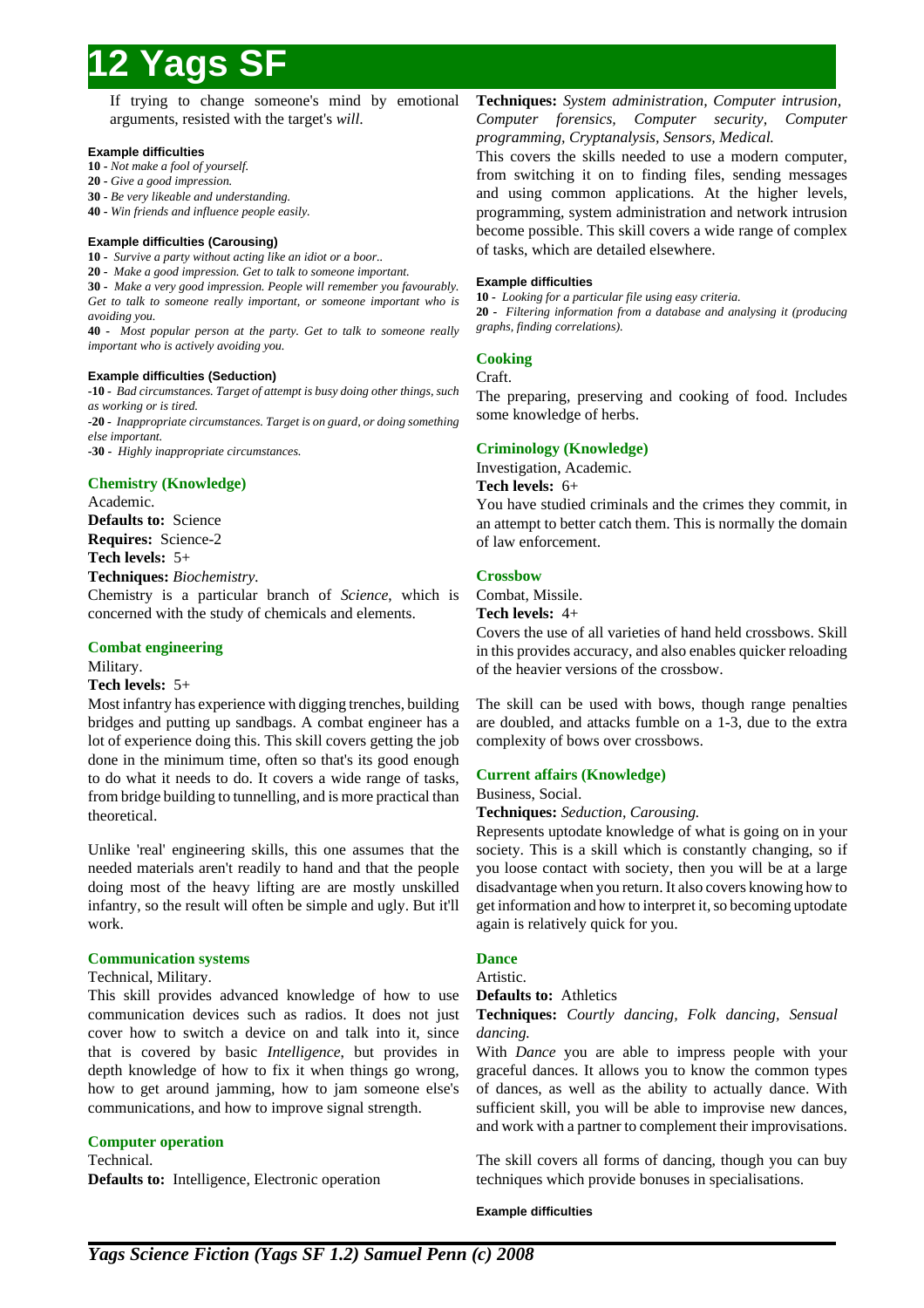**0 -** *You are clumsy and obviously unskilled. You will give a poor impression to anyone who is watching.*

**10 -** *Nothing special, but you don't make any big mistakes (though lots of little ones). People won't pay to watch you dance.*

**20 -** *You dance with competence and some degree of grace. Your dancing will please most people.*

**30 -** *Very good dancing, which will impress most people. You get a +1 bonus to the reaction level of people who saw you dance.*

**40 -** *An excellent performance which will impress pretty much everyone. You can a +2 bonus to the reaction level of those around you. Probably a level of skill better than most people have seen.*

**50 -** *An outstanding performance of skill and grace. You gain a +2 reaction bonus, or +3 if asking someone to share a dance with you.*

## **Demolitions**

Military, Criminal.

### **Tech levels:** 4+

Blowing things up is easy, but doing it with the minimum of explosives, at minimal risk to yourself, and in a way that causes maximum damage is somewhat harder. This skill provides everything you need to know about destroying things with explosives. You also know about the different types of explosives, how best to store, move and deploy them, and how to disarm other people's bombs.

## **Drive**

Vehicle.

**Techniques:** *Stunt driver, High speed driving, Ice driving, Off-road driving, Driving familiarity.*

The skill of driving a car or similar land vehicle. This skill assumes familiarity with 4 wheeled powered vehicles, such as a family car, jeep, SUV or van. Other types of vehicles (e.g. HGVs, tanks, motorbikes or go-carts) you are assumed to be unfamiliar with, and must take a technique to be familiarised with them. Until you are familiar, you *default* to this skill (i.e., halve your roll).

As with most vehicle skills, it uses *Dexterity* but your attribute is capped to the *Agility* of the vehicle you are currently driving. A typical early 21st century family car would have an *Agility* of 3, a sports car an *Agility* of 6.

If you fail a *Drive* check, then immediately check again. If you succeed the second time, then you regain control but are forced to a stop. If you fail the second time, then you lose control and probably crash.

For high speed driving, most difficulties assume that you are travelling at a moderate speed. Each +10 you add to the difficulty puts your speed one step above this. You must declare the speed you are attempting before making the check.

#### **Example difficulties**

**10 -** *Maintaining control in a tricky situation, such as a sharp bend, an emergency stop or avoiding a car that has pulled out in front of you.*

**20 -** *Maintaining control in a difficult situation, such as a very sharp and narrow bend, or avoiding a car or pedastrian that has just done something really stupid.*

**20 -** *Perform a basic stunt, such as a handbrake turn, or maintaining control after being rammed (or ramming someone else).*

**30 -** *Perform a difficult stunt, such as sliding to a precision stop from high speed.*

**+5 -** *Wet conditions, or poor visibility.*

**+10 -** *Icy or slippery conditions. If driving fast in icy conditions, also add a further +10 for each speed step.*

**x1.5 -** *Difficult terrain. Any terrain which is difficult for this type of vehicle adds 50% to the final difficulty. A rough dirt track would be difficult for a typical car, but normal for off-road vehicles.*

**x2 -** *Unsuitable terrain. Any terrain which the vehicle is completely unsuited for. A trip cross country across hills would count as unsuitable for a typical car, but possibly only difficult for an off-road rally car or a tank. Unsuitable terrain doubles the final difficulty.*

### **Ecology (Knowledge)**

Academic, Science. **Defaults to:** Botany, Zoology **Requires:** Biology-2, Zoology-2 **Tech levels:** 5+ This is knowledge of ecosystems, of the relationships between plants and animals living together in balance.

### **Economics (Knowledge)**

Academic, Business.

**Tech levels:** 5+

Economics is the study of how the economy and financial world works.

## **Electrician**

Technical. **Defaults to:** Electronics The skill of fixing electrical systems when they break.

## **Electronics**

Technical.

**Requires:** Electronics operation-2

You have skill in building electronic devices, as well as a good understanding of how they work and the theories on which they are constructed.

There is a technique for each type of electronic device that can be built. Knowing the correct technique halves the difficulty for a task.

## **Engineering**

#### Technical.

**Techniques:** *Aircraft, Boats, Cars, Power plants, Sensors, Computers, Medical, Grav tech, Spaceships, Jump drive.* The knowledge and skill of designing, building and repairing machines, buildings and other structures. Engineering tends towards the theoretical side of things, and does not necessarily cover the everyday maintenance of such items.

## **Etiquette (Knowledge)**

## Social.

**Defaults to:** Charm

## **Techniques:** *Seduction, Carousing, Fashion, High fashion, Scandalous fashion, Hidden insult, Flirt.*

Etiquette is a knowledge of good manners and social behaviour. It is of much greater use amongst the higher classes than amongst the peasantry, where no-one really cares which fork they use to eat their meal with, as long as a meal is there to be eaten.

It may be used to know how to address someone of rank, how to flirt with a noble Lady without offending her, or how to behave at a joust or banquet. It is normally based on intelligence, but may use *empathy* (especially for courtly flirting or flattery).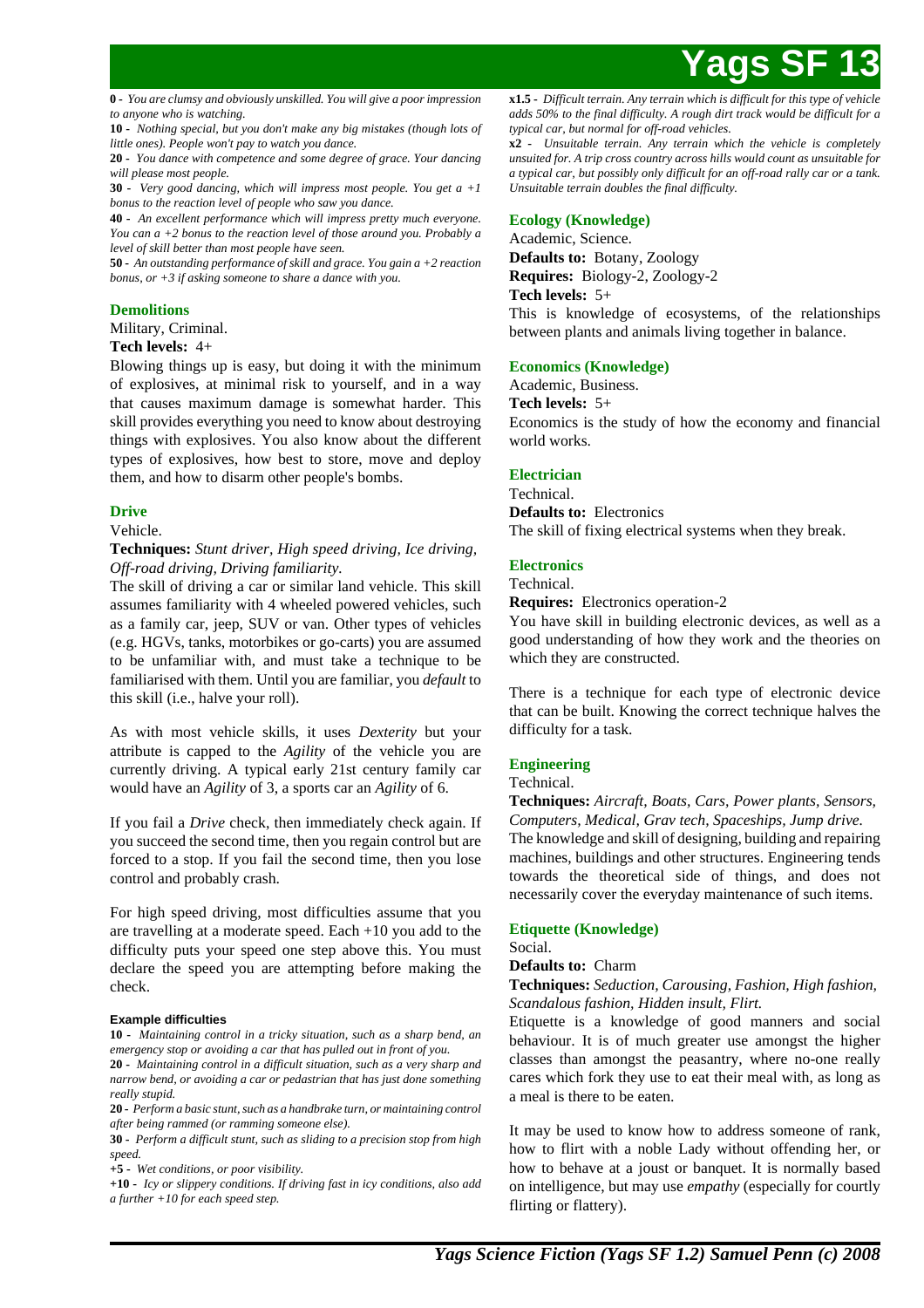#### *Flirt*

*Flirt* with a lady or gentleman in a polite and possibly discreet way.

## **Farming**

### Outdoor, Rural.

The planting, caring for and harvesting of crops, the care and feeding of animals such as cows, sheep and chickens. The majority of people in rural areas will of course be farmers and will have this skill to some level.

## **Fencing**

## Sport.

## **Tech levels:** 5+

The sport of using light fencing weapons. It can be used in duelling and combat, though is primarily concerned with the use of fencing weapons as a sport. Because it is *not* part of the Combat group, it cannot be used with any of the standard combat techniques.

## **First aid**

### Academic.

Provides care and treatment of wounds to stop bleeding and prevent infection. Once a wound has been successfully first aided, it may begin healing naturally. First aid checks are generally made with intelligence. First aid can also be used to treat stuns.

To treat a character's wounds, the base difficulty is 10. This is modified upwards by the total of the character's stun and wound penalties (a fatally wounded character (-15) would be difficulty 25 to treat). Success means that the wounds will begin healing naturally. If the roll was made by 10 or more, then one level of wound is also healed.

Stuns are a base difficulty of zero to first aid, again modified by total stun and wound penalties. Success heals one stun, and each 10 over that heals another level of stuns. Stuns do not need to be treated before they begin healing.

## **Forensics (Knowledge)**

Investigation.

## **Tech levels:** 6+

You have experience in searching crime scenes for clues as to what happened, and who did it.

## **Forgery**

## Criminal.

The skill of forging identity cards and the like. You know how to obtain the materials necessary for creating forgeries, can detect a forged document or card, and can create them yourself as long as you have the necessary information. Some forms of forgery will require modifying database records, which will require *Computer operation* and similar skills which *Forgery* does not provide, however it will let you know what databases need to be changed.

## **Gambling**

Social, Criminal. **Defaults to:** Guile

## **Techniques:** *Seduction, Carousing.*

This is the skill of playing games of chance, such as card games or dice games. This is a generic skill, based around being able to spot patterns, work out probabilities, bluff, cheat and basic gaming tactics.

A high skill represents a good, broad, knowledge of all such games, and so a greater chance of knowing how to play any given game, or at least knowing enough about a similar game in order to be able to play well.

## **Game**

#### Social.

### **Techniques:** *Seduction, Carousing.*

Knowledge of, and skill at playing a game such as chess or Hnefatafl. A skill is required for each game played, though similar games may allow half skill. This is based on intelligence.

The simplist way to find the winner for a game, is for both opponents to roll their skill, and the highest roll wins. If it is desired to play out the game in more detail, then proceed as follows.

Each opponent makes a skill check each turn of the game. If one exceeds the other by five or more, then they gain an advantage. Each advantage gained gives +3 to the skill check next turn. On gaining the fourth advantage, the player is considered the winner. If the player with the advantage looses a turn, then they loose a level of advantage.

#### **Example difficulties**

**10 -** *Knowing the rules to a game* **20 -** *Playing a game reasonably well*

## **Gliding**

Vehicle, Sport.

You have experience in flying gliders. This skill provides you with the ability to fly a glider, to know how to find and use thermals and geographic features for lift and how to look after and maintain a glider. You'll also have some knowledge of aviation law and etiquette.

## **Guile (Talent)**

Talents, Social.

## **Techniques:** *Seduction, Carousing, Disguise, Misdirection, Cold reading.*

*Guile* allows a character to use and understand social methods of deception, through lying, body language and actions. A character can lie by making an opposed *will x guile* against the target's *empathy x guile*. Success means that the target is fooled, though the attempt may be modified by circumstances based on how probably the lie is.

Will is generally used when trying to hide a character's own emotions, *empathy* to understand another's and *intelligence* to think quickly when inventing a believable story.

## *Disguise*

The character can disguise either themselves or another person by using *guile*. Make an intelligenceguile check.

*Fast talk*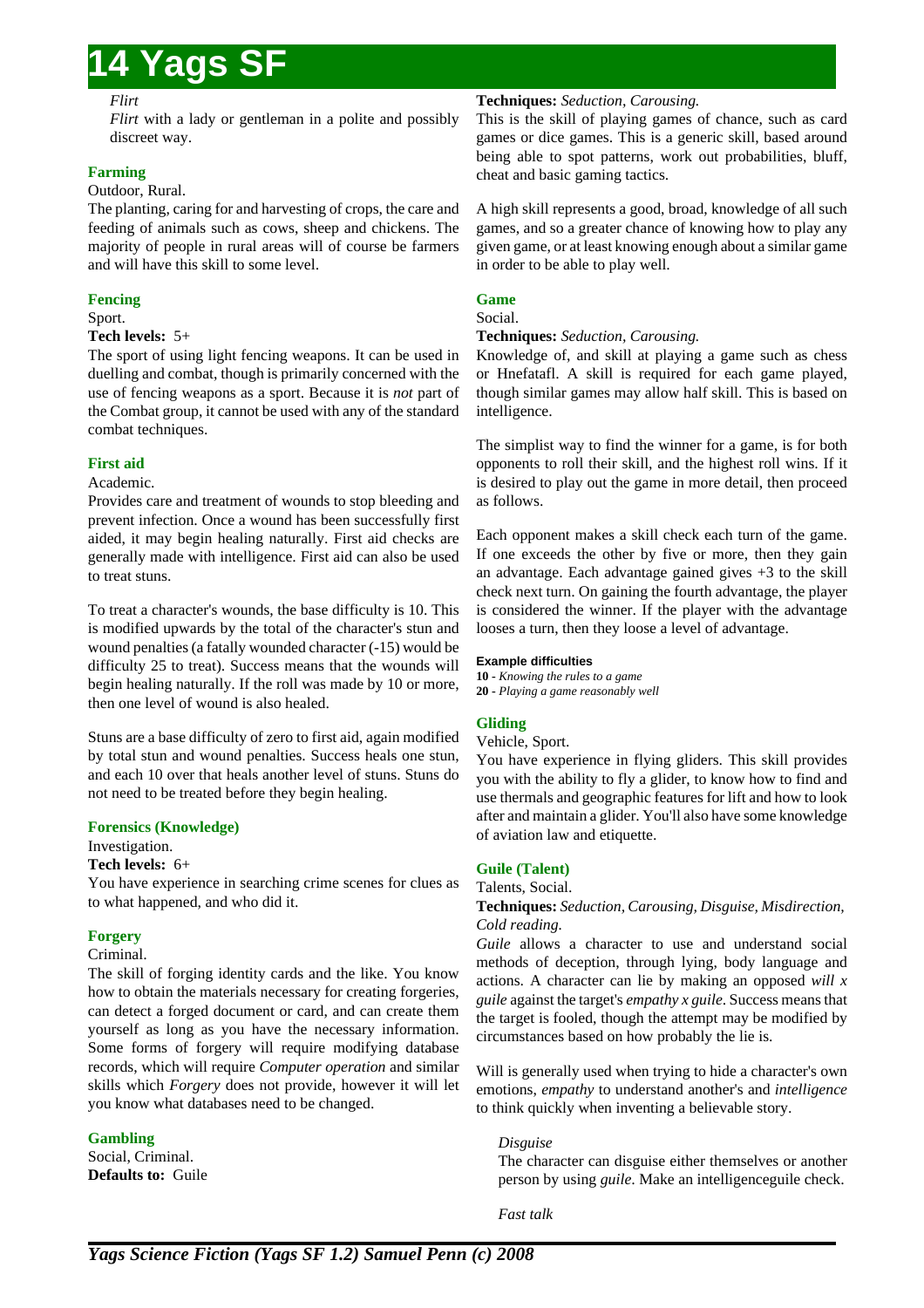

When trying to invent a plausible story quickly, then an *intelligence x guile* check can often be called for, against the same for the target. If the target finds the story plausible, then opposed *empathy* and will checks may still be necessary in order to hide the lie.

#### *Taunt*

Make someone mad. Opposed with *will*.

### **Gunnery**

Military.

### **Tech levels:** 5+

The *gunnery* skill covers the use of very large vehicle mounted or emplacement weapons, such as artillery and battleship main guns. Whereas *Heavy weapons* covers "barely man portable in a Hollywood action film" weapons, Gunnery is only for the really big weapons which often require several crew members to operate. Will often use *Intelligence*, since doing the maths to plot the trajectory is generally more important than quick reflexes.

#### **Handicraft**

Craft.

The making of baskets, embroidery and other similar village hand crafts not covered by other professional skills. It is generally seen as the province of women.

#### **Heavy weapons**

Combat, Firearms, Vehicle. **Defaults to:** Rifle **Tech levels:** 5+

**Techniques:** *Quick load, Multiple targets, Sharp shooter, Controlled fire, Improved automatic fire, Selective fire, Triple shot, Fire on the run, Awkward shot, Concentrated fire, Heavy fire.*

This skill provides you with knowledge of how to use heavy weapons such as vehicle mounted machine guns, grenade launchers, anti-tank weapons and mortars. Most non-man portable weapons fall into this category. Always uses *Perception* when firing weapons.

*Very* large weapons (naval guns, tank guns, starship mounted particle accelerators) come under the *Gunnery* skill. If it requires more maths than judgement, then it's probably *Gunnery*.

#### **Helicopter**

Vehicle. The skill of piloting a helicopter.

#### **Heraldry (Knowledge)**

#### Lore, Legal.

Knowledge of heraldic arms, flags and other symbols. A person skilled in heraldry can recognise nobles, understand and describe the code of heraldic arms, and make guesses as to who someone is allied with based on their coat of arms. Based on intelligence.

*Area lore* may be substituted, though all rolls are halved and it can only be used for recognition.

#### **Example difficulties**

**10 -** *Recognise a major personality based on their arms, such as a principle member of the royal family, or a major duke or earl. Recognise that someone belongs to a major noble house.*

**20 -** *Recognise a very important person, such as a duke or earl, or a secondary member of the royal family.*

- **30** *Recognise an important land owner, such as a powerful baron.*
- **40** *Recognise a baron or other low ranking land owner.*
- **50** *Recognise someone really obscure.*

#### **History (Knowledge)**

#### Academic.

The study of historical events. As standard, it gives a knowledge of a broad range of recorded history without specialisation in any one area. Most people will know more about their own culture than others, so there's  $a + 10$  or  $+20$ increase to the difficulty to know the history of cultures outside your own (note that some historical events, such as who built the pyramids, is popular knowledge even in non-Middle Eastern cultures).

There are many techniques which allow you to specialise in a period or culture. These are 4 points each.

#### **Hypersledding**

Military, Sport, Vehicle.

You have been trained to use personal re-entry sleds which allow you to safely land on the ground from orbit. They are heavily heat shielded, and can cope with hypersonic velocities during reentry. They are used both for military assaults and as an (expensive) extreme sport.

### **Intelligence analysis**

Military.

You have been trained to analyse intelligence data in order to understand what it means. You can look at troop movements or supply movements for example and determine what the enemy is planning.

#### **Intimidation**

Social, Criminal, Investigation.

**Defaults to:** Guile

**Techniques:** *Seduction, Carousing.*

Being able to scare people, either with threats of simple physical violence, or by more subtle means. Can either be based on *Strength* or *Empathy*. When making an intimidation check, make an opposed roll against the target's *Will* (modified by any traits). Each level of success will shift the target's level of cooperation up by a category.

Modifiers to the target difficulty are given below. The level of apparent threat that you represent needs to be relative to any other threats that the target needs to consider. For example, you may have a hot poker, but the mob may apply a hot poker to him, and his entire family, if he betrays them.

#### **Example difficulties**

- **+30** *The target doesn't consider you any sort of threat.*
- **+10** *The target considers you a minor threat.*
- **-10** *The target considers you a reasonable threat.*
- **-30** *The target considers you a serious threat.*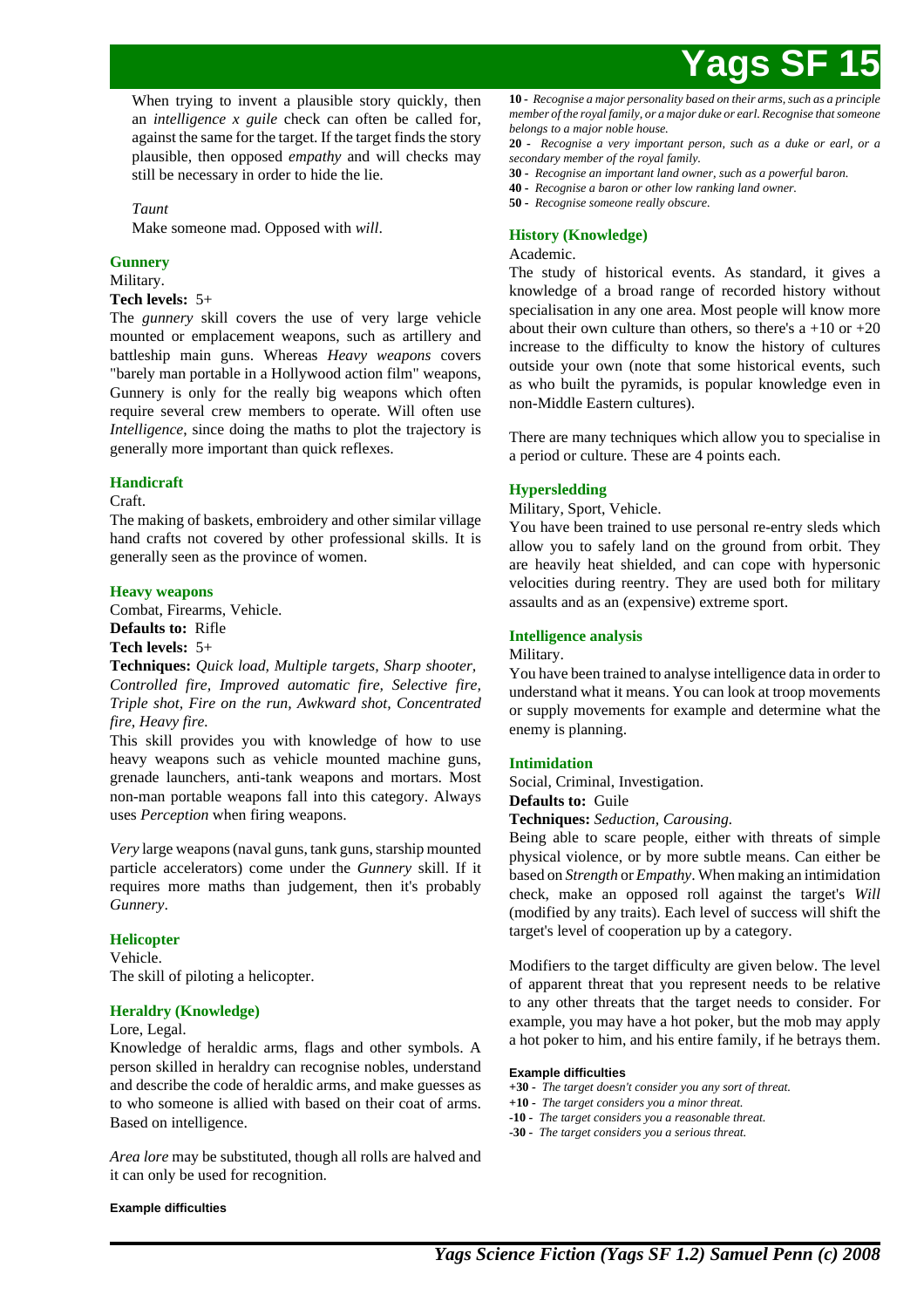**Jump navigation (Knowledge)** Starship.

## **Requires:** Mathematics-2, Physics-2

Plotting a course through jump space is a difficult process, and getting it wrong can result in a very messy death. How good you are determines how long it takes. The examples given below assume access to a basic computer, and you only want to make a one parsec jump. Add +5 to the difficulty for each extra parsec jumped.

Settings with a different method of hyperspace will have a similar skill. It may be that computers are able to do this automatically in all but the most unusual situations (in some settings, unusual situations may happen 9 times out of 10).

### **Example difficulties**

- **10** *Plotting a J1 course in 6 hours.*
- **15** *Plotting a J1 course in 3 hours.*
- **20** *Plotting a J1 course in 2 hours.*
- **25** *Plotting a J1 course in 1 hour.*
- **30** *Plotting a J1 course in 30 minutes.*

## **Law (Knowledge)**

#### Academic, Business.

Knowledge of the legal system, including how it works, what the laws are, and how to bend or avoid them.

### **Lip reading**

Social.

#### **Techniques:** *Seduction, Carousing.*

The skill of reading lips. Each 10 rolled gives an equivalent point of language skill. There may be penalties for distance, or partial visibility.

## **Machinest**

#### Technical.

#### **Defaults to:** Mechanics

The skill of building high tech tools. Though absolutely vital to a high tech society, most mechanics and engineers can get away with buying standard parts from a local shop. In a society where there isn't a ready availability of tools and parts, most (if not all) engineers will have some level of skill in *Machinest*.

## **Marketing**

Business. **Techniques:** *Propaganda.* Marketing, advertising and public relations skills.

## **Mathematics (Knowledge)**

Academic, Science.

## **Tech levels:** 3+

**Techniques:** *Statistics, Information theory, Cryptography.* Mathematics is the knowledge of advanced mathematics. Simple arithmetic is considered to be basic intelligence. Mathematics covers geometry, algebra, set theory, probability and other branches of mathematics. Most children with a Western education will have some knowledge of Mathematics after leaving school, though it's likely to be only a couple of points.

## **Mechanics**

Technical.

**Defaults to:** Engineering

**Techniques:** *Aircraft, Boats, Cars, Power plants, Sensors, Computers, Medical, Grav tech, Spaceships, Jump drive.* The skill of fixing mechanical devices when they break.

## **Medicine (Knowledge)**

Academic.

**Requires:** First aid-2, Biology-2 **Tech levels:** 4+

**Techniques:** *Cybernetics, Diagnosis, Poisons, Disease.*

The skill of diagnosing illnesses, and knowing what to do to cure an illness. Provides knowledge of the currently available drugs and how best to make use of them. Whilst first aid is focused on basic wounds (mostly cuts and bruises) and tends to be quite simple in its solutions, medicine provides a wide range of knowledge about how the body works, what drugs are available, and how best to diagnose illness and injuries.

If suitable drugs are available, then *Medicine* can be used in place of *First aid* to help someone recover from wounds. Before the weekly check, one *stun* is always recovered. A bonus is gained equal to the *Medicine* skill for each TL beyond 6 when the healing roll is made.

## **Melee**

Combat, Melee, Armed melee.

**Techniques:** *Combat reflexes, Reflex dodge, Opportunity attack, Improved damage, Multiple attacks.*

This is the skill of fighting with melee weapon. It can be used with pretty much any standard weapon type, including blades, spears, shields and clubs. Particularly exotic weapons may require *Techniques* to be able to use them effectively.

## **Melee weapon**

Combat, Armed melee.

**Defaults to:** Brawl

The skill of using a simple melee weapon, such as blades, spears and clubs. This skill covers all such weapons, as their use with a shield or a second parrying weapon. Exotic weapons, such as chain weapons, aren't covered since they are used in a completely different way. Small weapons such as knives however are used with the *Brawl* skill.

Melee weapon is used with *Dexterity*.

## **Military affairs (Knowledge)**

#### Military.

#### **Defaults to:** Administration

With this skill you have knowledge of how a military operates, how to recognise the various ranks, and the correct etiquette to use when dealing with those ranks. When dealing with military bureacracy, it may be used instead of *Administration*.

Generally, most enlisted personnel will have 1 or 2 levels in this, any more is unnecessary unless you are wanting to game the system, or try and second guess how military operations are planned.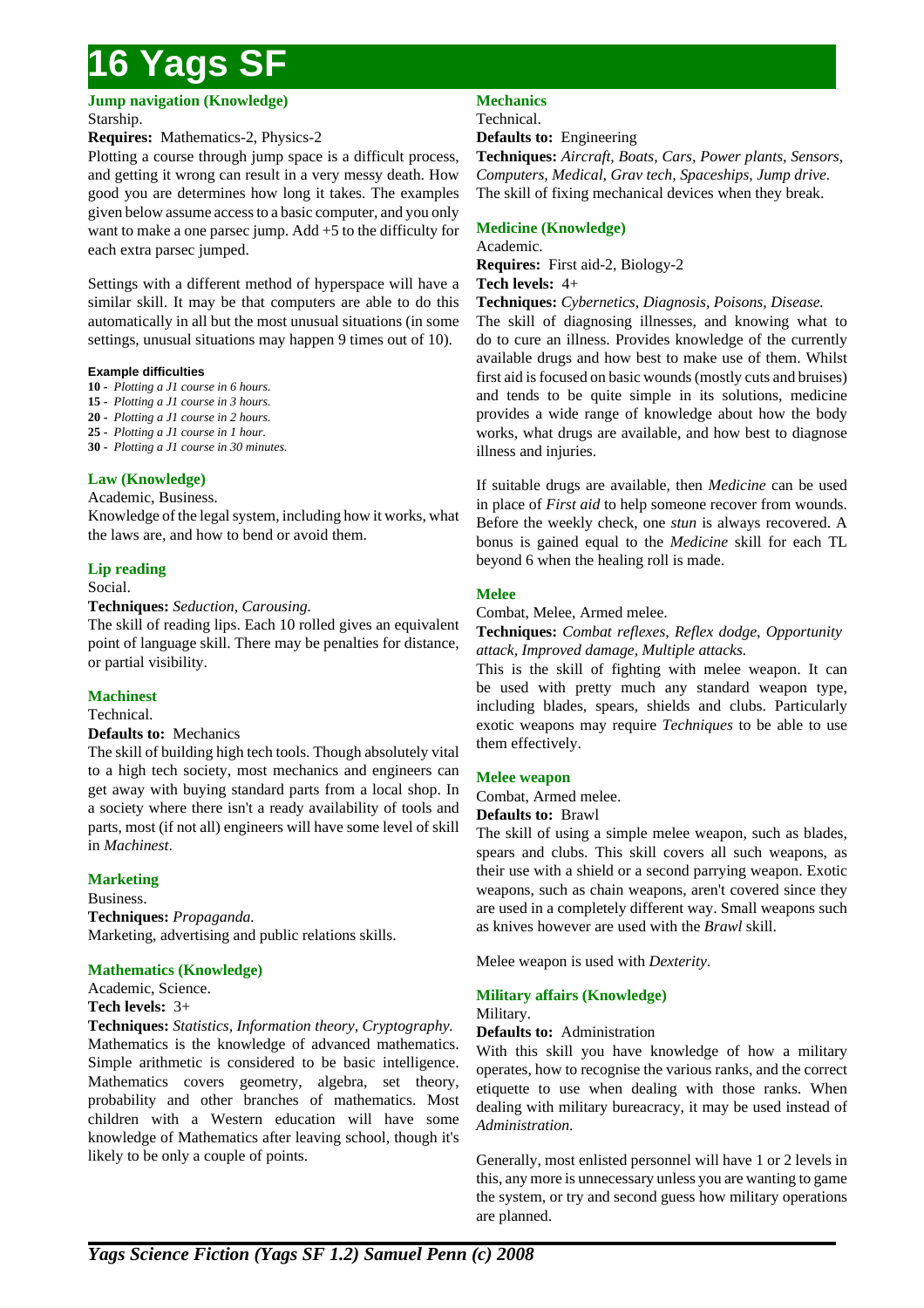### **Mining**

Outdoor.

Covers being able to locate new mines, and to construct and work them safely.

## **Musician**

### Artistic.

**Tech levels:** 1+

The skill of playing musical instruments, whether they are a drum, a flute or a harp.

### **Example difficulties**

**15 -** *Play without sending people running for cover* **20 -** *Play in tune with others* **30 -** *Play very well*

## **Orbital navigation (Knowledge)**

Starship.

## **Requires:** Mathematics-2, Physics-2

Moving from A to B in a star system is rarely a case of pointing in the right direction and accelerating. The quickest path is often a curve, and the destination has a habit of moving. Being able to calculate routes between planets requires a lot of knowledge of orbital mechanics, physics and maths.

This isn't need for seat-of-the-pants flying, and may be redundant if computer systems are able to do this automatically except in rare situations.

## **Ostling**

Outdoor, Animal. The care and training of horses.

## **Paleontology (Knowledge)**

Academic, Science.

## **Tech levels:** 5+

A science which investigates ancient life. It includes the finding, examination and care of fossils, knowledge of ancient lifeforms.

## **Perform**

Social, Artistic.

**Defaults to:** Charm

**Techniques:** *Seduction, Carousing, Passionate speaker, Poet.*

A skill which covers many forms of social skills, including oratory, poetry and singing. It may be used to rouse a crowd, invent some poetry on the spot, or remember a poem or song well enough to recite or sing it.

The mood of the audience can be affected with either song, poetry or oratory. The performer matches their skill roll against the will of the audience. If the audience can be treated as a *crowd*, take the average will and roll once for the whole audience (a vocal few will tend to lead the silent majority). Success by the performer will mean the crowd listens to what the performer says, and will think about it, though their opinion isn't shifted greatly. For each full 10 the performer beats the will of the crowd, the crowd's mood is shifted one category.

When singing or reciting poetry, the mood of the audience can be shifted, sometimes considerably. This can be done subtly, though it takes an evening of performance to carry it out.

A more direct way to sway an audience is through oratory. This is quicker and more direct then by choice of song, but is also pretty blatent.

### **Example difficulties**

**10 -** *Sing without inflicting pain on listeners. Less than this may get the character forcibly removed from the stage.*

**20 -** *Sing well enough to impress the audience, though not in a way that will be particularly remembered.*

**30 -** *Sing very well. The singer will be well received, and probably kept around for more of the same. The mood of the audience can be shifted subtly.* **40 -** *The singer will be spoken of for months to come, and people will be most eager to please. The mood of the audience can be shifted noticeably.* **50 -** *All others will be compared (probably unfavourably) to the singer, who will be heralded as a master of their art. The singer pretty much has control over the mood of the audience.*

## **Physics (Knowledge)**

Academic.

**Defaults to:** Science

**Requires:** Science-2, Mathematics-2 **Tech levels:** 5+

## **Techniques:** *Nuclear physics, Quantum physics, Relativity,*

*String theory, Quantum gravity, Jump physics.*

Physics is a particular branch of *Science*, concerned with forces and motion, energy and matter at the smallest scales. Particular branches of physics are treated as *techniques* - not knowing the technique doubles the difficulty.

## **Pilot**

Vehicle.

## **Techniques:** *Aircraft familiarity, Hotshot pilot, Top gun.*

The skill of piloting a powered aircraft. By default it assumes a small low performance aircraft, such as a Cessna or Spitfire. Larger aircraft require familiarity similar to the *Drive* skill.

Piloting skill may be used to fire direct fire weapons which are mounted to fire directly ahead. Your *Dexterity* is not capped to the *Agility* of the aircraft when firing. Turreted weapons use *Heavy weapons* or (very rarely) *Gunnery* skill.

Air combat requires a mixture of manouevre and shooting. Make opposed *dexterity x Pilot* checks to gain the advantage each turn. If you have two levels of success in your favour, then you can shoot at half skill. If you have three or more levels, then you can shoot at full skill. The target always gets to dodge with their full *dexterity x Pilot* (though capped by the aircraft's *Agility*).

#### **Example difficulties**

**10 -** *Land in ideal conditions.*

**20 -** *Land on an aircraft carrier. Includes difficulties for moving deck and shortness.*

**+10 -** *Land quickly without taking time to line up properly.*

**+5 -** *Land on a short runway or narrow runway.*

**+10 -** *Flying close to the ground, within 50m.* **+20 -** *Fly really close to the ground, within 10m.*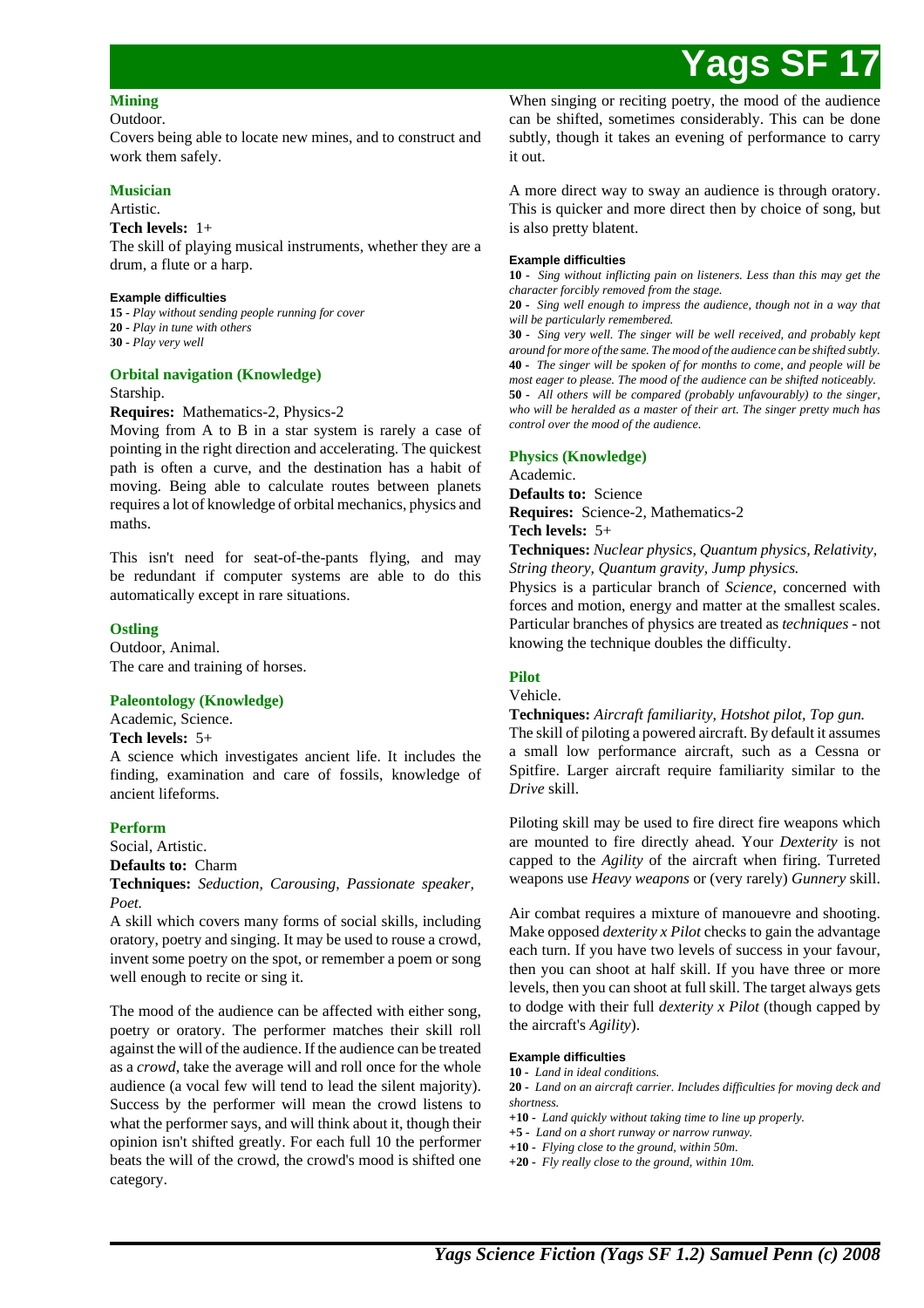### **Pistol**

Combat, Firearms. **Defaults to:** Rifle **Tech levels:** 5+

**Techniques:** *Quick load, Quick draw, Multiple targets, Sharp shooter, Controlled fire, Improved automatic fire, Selective fire, Triple shot, Fire on the run, Awkward shot, Two guns.*

You are skilled in firing pistols and similar small hand guns, including revolvers, automatic pistols and SMGs. This skill is most effective at short ranges and when in close combat with the target. It is always based on *Dexterity*.

At short range, you may normally add the attack bonus of the weapon to your attack roll unless you are making a *snapshot*.

## **Politics (Knowledge)**

Academic, Business.

Knowledge of political systems and how to take advantage of them. It may provide some knowledge of the current political groups of your culture, but this is really covered by *Current affairs*, and any knowledge provided by *Politics* will be more long term and theoretical.

## **Politics**

Social.

**Defaults to:** Guile

**Techniques:** *Seduction, Carousing.*

The skill of dealing with the intrigues of a political arena. With it, it is possible to find out relationships within the arena, and to obtain information from people, or even to spread information without it being obvious that the plotter is trying to spread information.

Note that politics is as much knowledge of the local political situation as it is the ability to 'play' it. Knowledge of who the powerful people are, and what their strengths, weaknesses and allegiences are is gained with this skill.

## **Psionic Block**

Military, Criminal.

## **Techniques:** *Improved psionic block, Unconscious block.*

*Psionic Block* does not require any actual psionic ability, but by concentrating on repetitive words and phrases the trained individual can prevent others from reading their mind. Normally this precludes any other actions, and all skill checks are at -40 whilst attempting this. It is very obvious to anyone looking at you that you are concentrating hard on something.

Based on *Will*. May be difficult to learn depending on the setting, requiring training by black ops or specialist training centres.

## **Psychohistory (Knowledge)**

#### Academic.

This is the somewhat shaky study of predicting the behaviour of large groups of people. It has never been totally proven to work, though there is circumstantial evidence for it. How useful it is in the campaign will depend on the setting and the whim of the GM. It may well be a multi-billion credit industry, which is as useless as astrology (unless you want a share of those billions of credits).

## **RPV operation**

## Vehicle.

You have experience in piloting small remote controlled vehicles, such as spy drones, model aircraft and similar devices. This is generally a *Dexterity* based skill. The RPV itself may provide a bonus depending on its manouevrability and control device.

## **Religion (Knowledge)**

### Academic.

Knowledge of the traditions, ceremonies, laws, gods, priests and mythology of a given religion. More broad or narrow the skill is depends very much on the culture and the level of knowledge required. In a monotheistic culture, especially where knowledge of other religions is discouraged (e.g. Medieval Europe), each religion will have its own skill, and this will give little knowledge of the others.

In a pantheistic culture, one skill can give knowledge of all the gods and cults, though only on a general level. Single skills will exist for each individual cult, which will also give knowledge of other cults, though that knowledge may be coloured by prejudice.

Where a religion actually grants supernatural abilities to its cult members or priests, these may be represented as *techniques* based on the cult's specific skill.

## **Research**

#### Academic.

#### **Defaults to:** Any Academic skill

The skill of being able to find information in books, on a computer system, or in any other knowledge source which doesn't require interaction with people (beyond standard dealing with librarians etc).

## **Ride**

Rural.

The ability to ride, normally a horse. A different skill is needed for different types of animals (horses and ponies would be the same skill, a Griffin another skill). As well as enabling you to remain mounted, it grants a bonus to combat skills when mounted if the relevant techniques are known.

## **Rifle**

Combat, Firearms. **Defaults to:** Pistol **Tech levels:** 5+

**Techniques:** *Quick load, Multiple targets, Sharp shooter, Controlled fire, Improved automatic fire, Selective fire, Triple shot, Fire on the run, Awkward shot, Marksman, Sniper.*

The use and handling of rifles, carbines, shotguns and the like. It is not very effective at very close range, but is designed for short to medium ranges. Can be used with either *Dexterity* or *Perception*. Add-ons to rifles such as an underslung grenade launcher may also be used with this skill instead of the more usual *Heavy Weapons* skill, but always use *Perception*.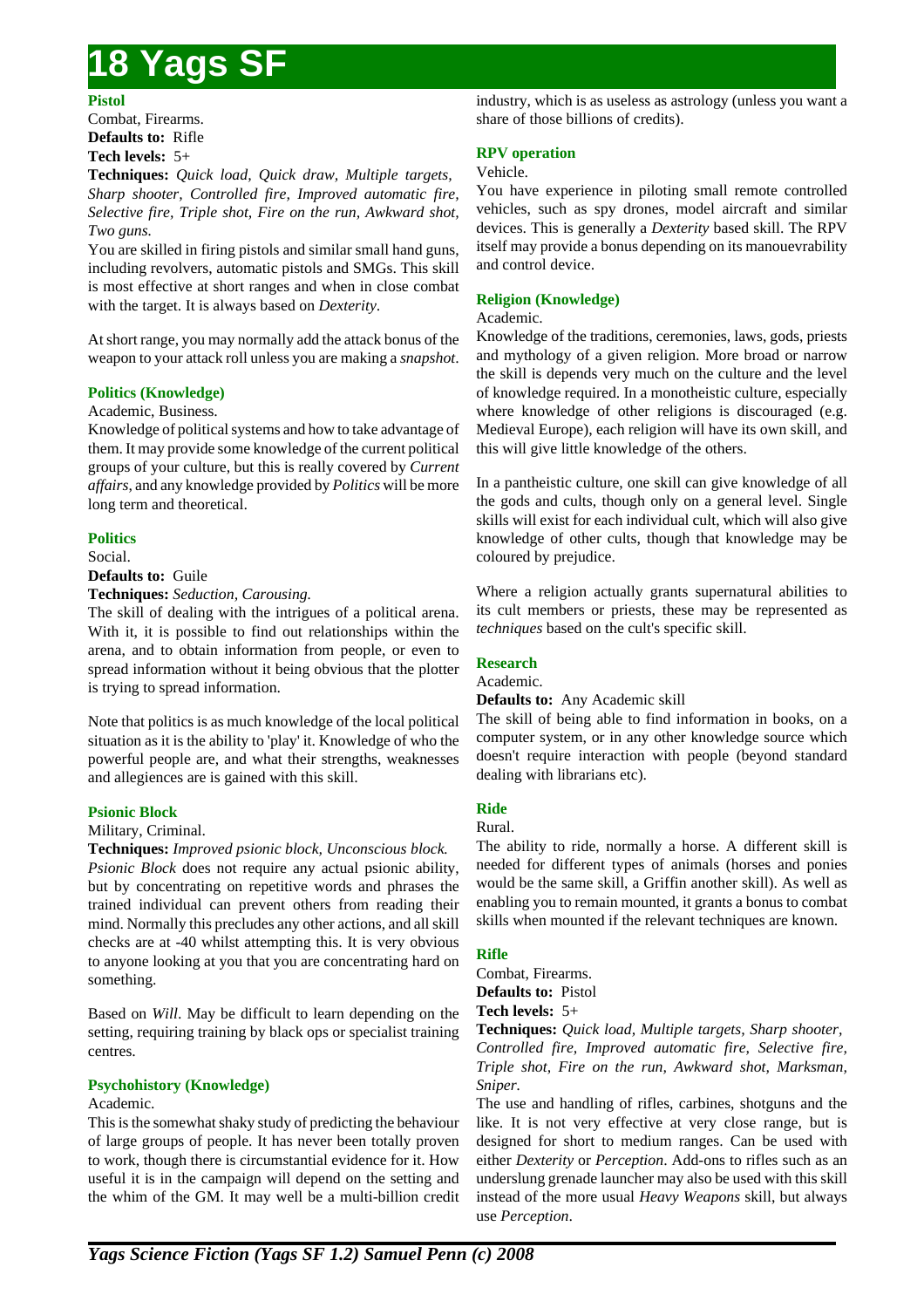At short range, you may normally add the attack bonus of the weapon to your attack roll unless you are making a *snapshot*.

#### **Science (Knowledge)**

Academic, Science.

### **Tech levels:** 4+

Science covers basic scientific knowledge, logical reasoning and baloney detection. Most Western schools will teach *science* to some degree. The skill provides basic knowledge of the various sciences, an understanding of the philosophy of science, and the ability to tell the difference between a scientific theory and dodgy pseudo-science.

All scientists will have *Science* to a greater or lesser degree, as will those in science based professions such as engineering or mathematics.

## **Scrounging**

#### Craft.

Being able to turn useless scrap into something useful. Used with intelligence. Covers finding, planning and building, though skills such as *carpentry* or *blacksmith* may be needed as well.

#### **Security systems**

#### Technical, Rogue.

Provides knowledge of using and by-passing electronic security systems such as short range sensors, pressure pads, electronic locks, iris and fingerprint scanners etc. It can be used to forge ID to try and bypass such systems.

### **Sensor systems**

Technical, Military.

Provides knowledge and experience with using advanced sensor systems, interpreting raw sensor data, knowing how to evade and block sensors, and how to make best use of an existing sensor network.

This provides far more knowledge than a person working in traffic control would have, and it is a skill normally only found in the military, in labs or amongst hackers.

## **Signal intelligence**

Technical, Military.

You have been trained in the use of both communications and sensor systems. Anyone can talk into a microphone or watch a radar display, but you have indepth knowledge of how such things actually work, and how best to interpret data from them. You have been trained in the use of electronic warfare, how to get the best range out of communications gear, how to interpret poor quality signals, and how to make best use of signals intelligence.

## **Sleight (Talent)**

#### Talents, Criminal.

**Techniques:** *Juggling, Legerdemain, Pick pocket.*

Sleight of hand, from filching items on a market stall, to picking someone's pockets. Can also be used for anything which requires a great deal of fine dexterity.

#### **Sophontology**

#### Academic.

This provides a broad knowledge of all known intelligent species, with information about common or well known species being easier than rarer species. If there are no known aliens in the campaign setting, then this skill is superfluous.

Anything which is common knowledge about species comes under *Area lore (Known Space)*, though this may be coloured by local bias and myth. *Sophontology* will give the truth (unless it really isn't known) about a species.

#### **Example difficulties**

**10 -** *Accurate 'common' knowledge about a common species, knowing the difference between myths and truths. Basic physiology, social structures and relationships with other species and political entities.*

- **15** *Specific but easy to obtain knowledge about the species.*
- **20** *Specific and hard to ontain knowledge.*
- **30** *Highly specialist details.*

**+10 -** *Knowledge about uncommon species (Pak'Mara, K'kree).*

**+20 -** *Knowledge about rare or secretive species (Minbari, Hivers etc in their respective settings).*

**+30 -** *Knowledge about very rare species (Vorlons, Ancients etc in their respective settings).*

## **Spaceship gunnery**

Starship, Military.

**Defaults to:** Spaceship systems, Gunnery

**Techniques:** *Precision shots.*

The distances and scales involved in spaceship combat make the entire enterprise of conducting a battle completely different from more mundane surface events. This skill provides knowledge of how to judge distances and speeds, the type of weapons deployed in most space battles, and how to make best use of offensive and defensive systems.

Normally based on *Intelligence*.

## **Spaceship piloting**

Starship, Vehicle.

**Requires:** Physics-2

**Techniques:** *Emergency re-entry, Hotshot space pilot.*

The skill of being able to pilot a small space craft, such as a shuttle, fighter or cargo pod. Anything much larger doesn't require *piloting* as such, and uses the *Orbital navigation* or *Spaceship systems* skills instead.

This skill is most useful for ships up to 100t in size. For spaceships larger than this, there is  $a + 5$  to the difficulty of all skill checks for manouevering, and a further +5 for each doubling of size (e.g., up to 200t is  $+5$ , up to 400t is  $+10$  etc).

As for the *Pilot* skill, can be used to fire front mounted guns. Base on *Dexterity*, even if firing weapon systems.

#### **Spaceship systems**

Starship. **Requires:** Physics-2

**Techniques:** *Spaceship familiarity.*

Knowledge of how to fly and operate a spaceship. This is the skill needed by all bridge crew, and at least some of the engineering crew as well. It covers the most common protocols and etiquette involved in flying a spaceship in an inhabited system, how to access ship systems, how to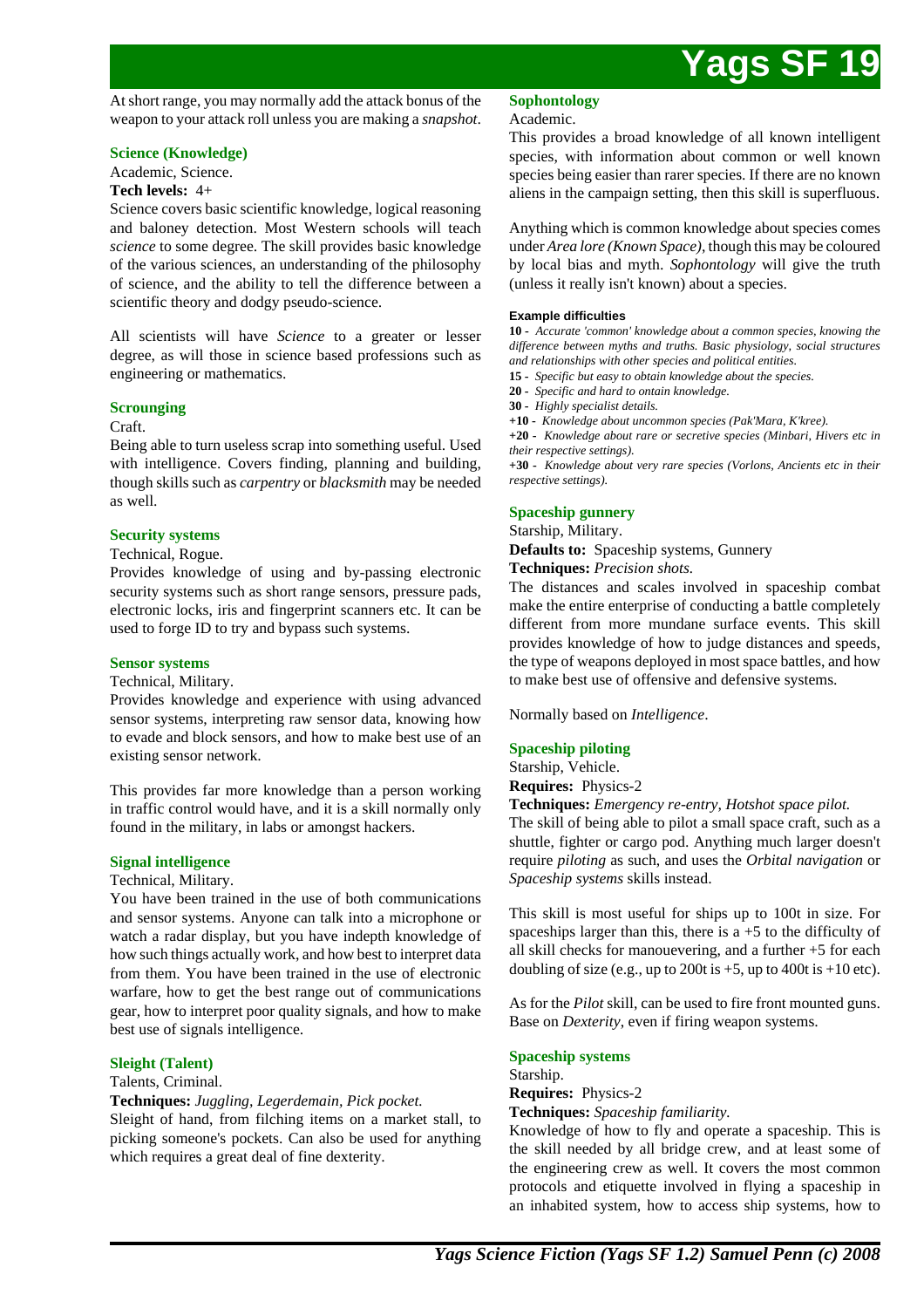provide the navigation computers with instructions and so on.

It pretty much assumes that most large spaceships are 'flown' by telling the computer where to go, so is based on *Intelligence*. Techniques may be required for specialisation.

## **Speak language (Language)**

### Language.

The ability to speak a language. Every character starts with a score of 4 in speaking their own language. This skill is rarely rolled, but instead gives an indication of the character's grasp of a language.

## **Stealth (Talent)**

### Talents, Criminal.

**Techniques:** *Ambush, Combat ambush, Sudden death, Silent running.*

Moving quietly, hiding, and generally not being seen or heard. Based on agility for moving quietly, or perception for finding somewhere to hide.

## **Strategy**

### Military.

Unlike *Tactics*, which is concerned with small scale skirmishes, military strategy provides knowledge and experience of running a war, including making most effective use of troops, logistics and knowledge of large scale tactics.

## **Streetwise**

Criminal, Investigation.

## **Defaults to:** Guile

## **Techniques:** *Shadowing.*

*Streetwise* is similar to *Politics*, though is more suited to life amongst the criminal classes. With it, comes knowledge of how to survive on the street, how to gain the trust of those who live on the wrong side of the law, as well as how to find them in the first place.

## **Surgery**

Academic. **Defaults to:** Medicine **Requires:** Medicine-4 **Tech levels:** 5+

This is a particular specialisation of medicine, focused on cutting people open and fixing their insides. It is considered to be quite a difficult skill, and failure can often be fatal for the patient.

If a person is wounded, and you have suitable medical equipment available to perform surgery, then a *dexterity x Surgery* check equal to  $10 + \text{half}$  the wound penalty may be made. Success both stabalises the wounds and heals one wound level. It takes one hour per level of wound, and can not be performed again unless the patient receives new wound injuries. *Surgery* may be performed on a patient that has already recovered a wound from a *First aid* check.

Failure results in one further wound be gained. If this takes the patient beyond *fatal*, then they die. A fumble also results in the immediate death of the patient.

If you are performing *surgery* in the field without use of suitable equipment, then this counts as *First aid*, and uses that skill.

### **Surveillance systems**

Technical, Rogue, Military, Criminal.

**Defaults to:** Security systems

You know how to spy on people, often using the latest in surveillance gadgets such as bugs, sound detectors, hidden video cameras and the like. You have been trained in how best to place such devices so that they gain maximum coverage with minimum chance of detection.

This skill also provides knowledge of counter surveillance, and can be used to find bugs or jam their signals. This skill is very much focused on the use of electronics to observe remotely - use of the mark I eyeball is covered by basic Streetwise or Awareness.

## **Survival**

Outdoor, Military.

With this skill, you are capable of surviving on many different types of terrain by foraging and hunting. There is a single skill, which covers all terrain types, though a number of techniques are needed to survive in harsh environments without penalty. *Survival* also covers tracking, finding shelter and travelling safely and quickly.

On coastal lands (where it is possible to fish), plains, woodlands and low mountain regions, the basic skill will suffice. In desert, arctic or jungle environments, then a technique is required. High mountains may count as arctic, swamps may count as coastal or jungle, depending on the exact environment.

## *Foraging*

When foraging for food, it takes four hours for each roll. Each five over the difficulty allows enough food to be found for another two people. If more food is found than is needed, then the forager has the option of stopping early as soon as enough food has been found. Assume that food is found at a consistent rate through the time period.

## *Hunting*

Similar to foraging, it takes four hours for each attempt to hunt game. Success indicates that suitable game has been found, and relevant combat skills are required to actually kill the animal. In this case, game is large game animals, such as deer.

#### *Navigation*

Anyone with any survival skill can navigate by use of the sun and stars. This is unaffected by the terrain type and difficulty of surviving in that terrain. When attempting to navigate, use the character's highest survival skill.

## *Tracking*

Survival can be used to track others by their footprints and other signs. It is possible to estimate the type of animal, their number and how long it has been since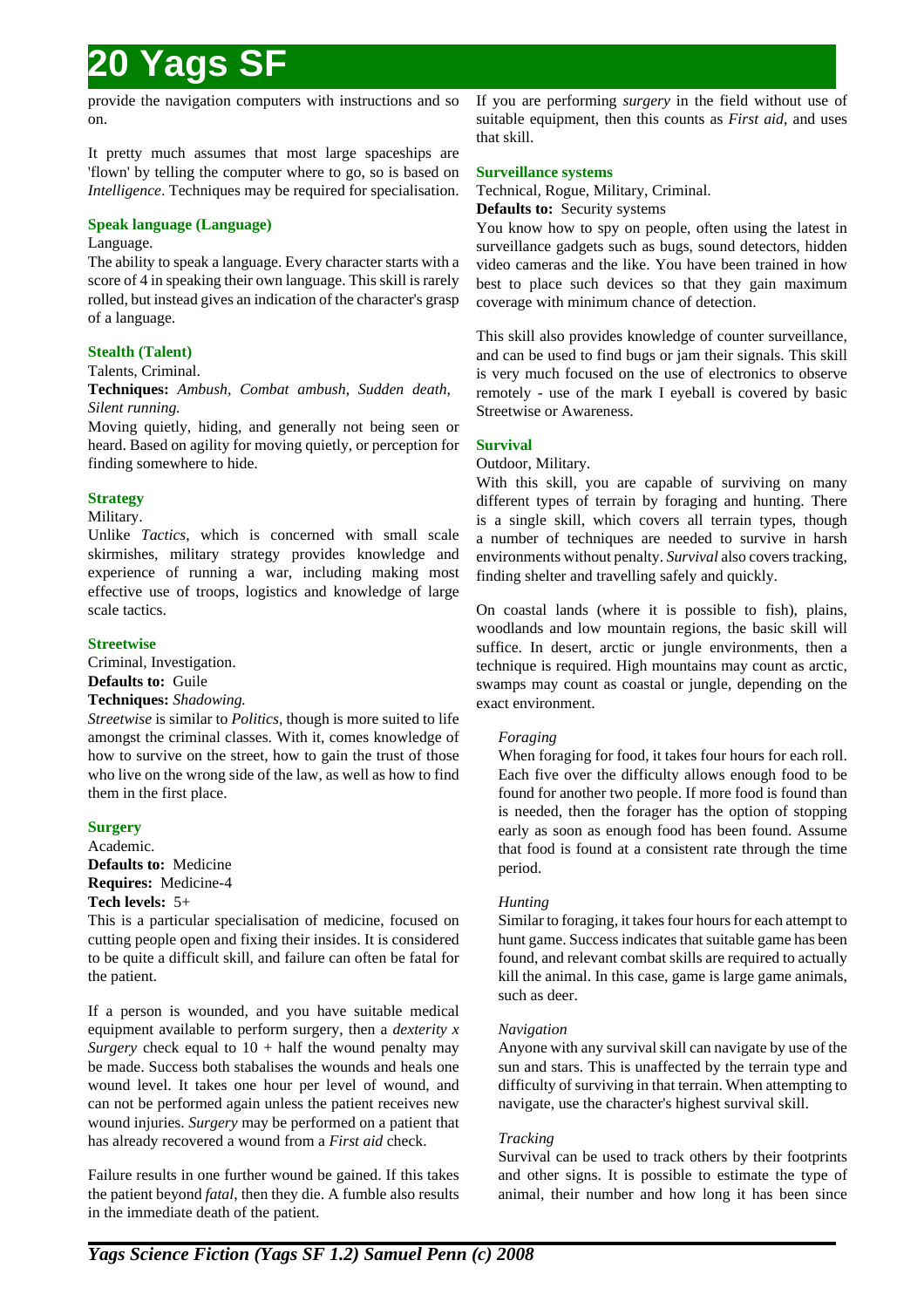

the tracks were made. Of course, it can be used to track people as well.

#### **Example difficulties**

- **10** *Base difficulty for woodland, plains or coastal regions.*
- **20** *Base difficulty for mountain, swamp or jungle.*
- **30** *Base difficulty for desert or arctic regions.* **+0 -** *Find a suitable shelter*
- **+0** *Forage for food for one person*
- **-10** *Good conditions*
- **+10** *Poor conditions*
- **+20** *Very poor conditions (e.g. winter)*

**15 -** *Accurately determine direction, time of day or night according to the position of sun, moon or stars.*

## **Tactics**

Combat, Military.

**Techniques:** *Surprise attack, Tactical move.*

Tactics, strategy and leadership when planning and fighting a battle involving small groups. It can be used to choose a suitable site for battle, to determine weaknesses in the enemy's strategy and defences, and to plan the logistics of travel and supply.

#### **Teach**

Social, Academic.

**Techniques:** *Seduction, Carousing.*

The ability to teach another person, and train them in the use of a skill. See the Campaign section for details on training.

**Theology (Knowledge)**

Academic.

**Defaults to:** Religion

#### **Tech levels:** 2+

The theory of religion, used by people who want to understand the why and how of religious beliefs. In many cultures doing this too critically can lead to charges of heresy, thought good use of this skill will enable the character to argue effectively and *safely* with others.

## **Throw (Talent)**

Talents, Combat, Missile.

This is the ranged attack equivalent of the brawl skill, and is used for throwing rocks, spears, knives, axes etc at distance targets. The talent is perception based. For hurled improvised weapons, short range is considered to be four times strength, medium twice this, and long range twice medium.

This skill can also be used to catch items. When trying to catch an item, throw is dexterity based.

## **Torture**

Criminal, Investigation, Military.

This is the art of applying pain to someone in order to get them to cooperate.

### **Trade**

Social, Business. **Defaults to:** Guile

**Techniques:** *Seduction, Carousing.*

Covers a multitude of skills involved with trading, including bartering, and having some clue as to the value of goods.

**Vetinary (Knowledge)**

Academic, Animal.

## **Defaults to:** First aid

First aid for animals. The *first aid* skill may be substituted, though it takes twice as long, and no wounds and no more than one stun can be healed immediately, regardless of the roll.

## **Zoology (Knowledge)**

Academic. **Defaults to:** Biology **Tech levels:** 4+ This is the study of animals.

## **Techniques**

Techniques are a way to specialise within a skill. Generally they are the result of specialist training rather than experience, so will mark the difference between the talented amateur and the professional. Some techniques allow you to perform actions which are not possible without the technique.

A technique may be learnt when the skill it is based on (which may be a group of skills) reaches the level of the technique. The cost to learn the technique is equal to its level, and any prerequisite techniques must have already been purchased.

Techniques are purchased from the same experience point pool that skills are purchased from.

## **Academic Techniques**

The Academic techniques cover the sciences and other areas of knowledge. Generally, each is a specialisation within a subject - so the *Physics* skill will have techniques for *Nuclear Physics*, *Relativity* etc.

A specialisation technique halves the difficulty of tasks within the specialisation. If a technique for a specialisation doesn't exist, then make it up. Most academic specialisations are level 4. Those which are for cutting edge specialisations might be 6 or 8.

## **Summary**

**Biochemistry** (4; Chemistry) - The chemistry of living organisms. **Genetics** (4; Biology) - Advanced knowledge of genetics. **Bioengineering** (6; Biology) - Advanced knowledge of cloning and tissue engineering. **Biowarfare** (4; Biology) - Knowledge of biological warfare. **Cryptography** (4; Mathematics) - Encryption and decryption of cyphers **Cybernetics** (4; Medicine) - Knowledge of cybernetics. **Diagnosis** (2; Medicine) - Diagnosing an illness. **Disease** (4; Medicine) - Knowledge of diseases. **Information theory** (2; Mathematics) - Quantification of information **Nuclear physics** (4; Physics) **Paranormal investigation** (4; Occult) - Ghost hunting **Poisons** (4; Medicine) - Knowledge of poisons. **Quantum gravity** (6; Physics) - The study of quantum gravity. **Quantum physics** (4; Physics) **String theory** (6; Physics) **Relativity** (4; Physics) **Jump physics** (6; Physics) - The study of jump space.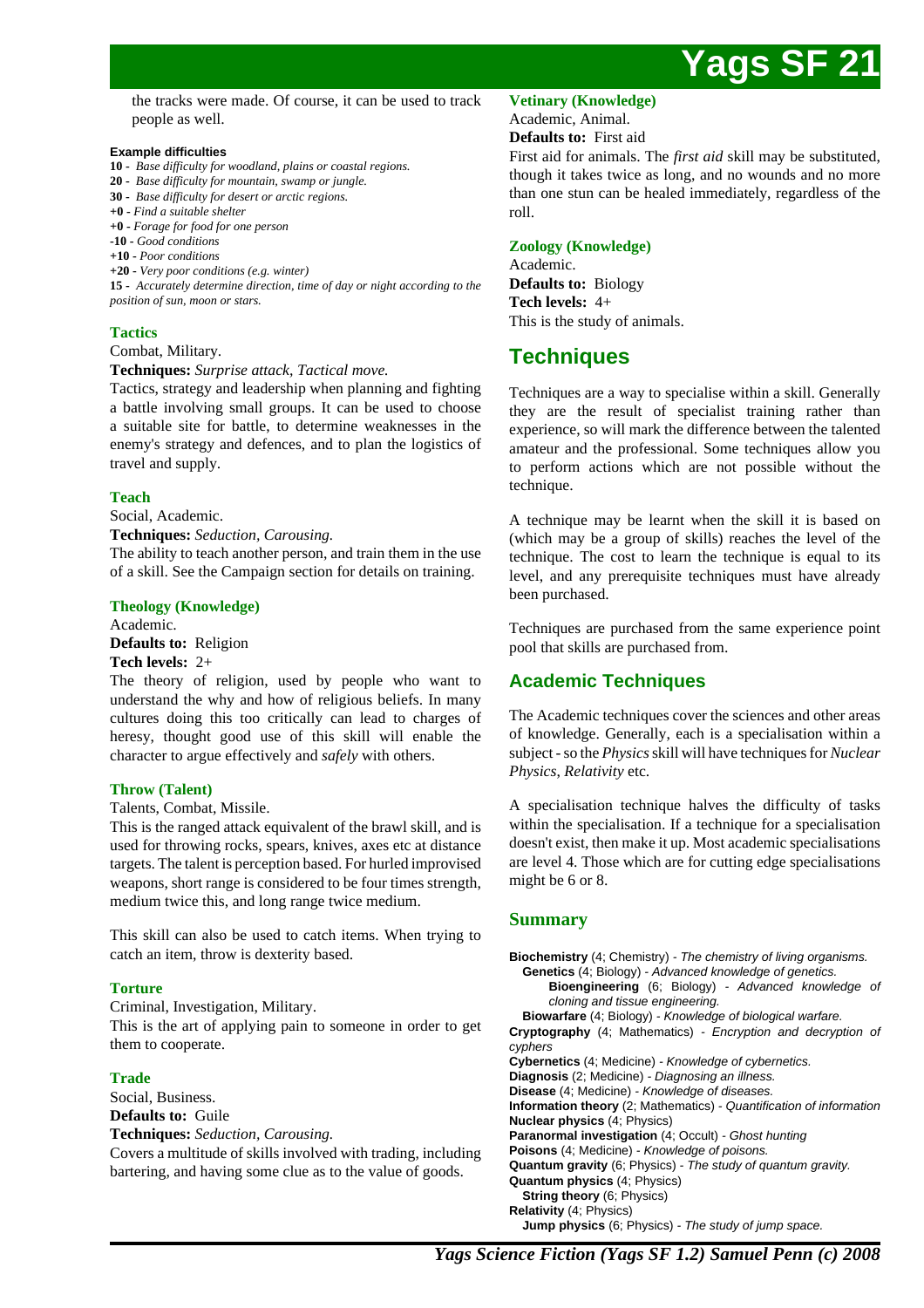**Statistics** (2; Mathematics) - Statistical analysis **Xenobiology** (4; Biology) - Knowledge of alien biological systems.

## **Descriptions**

## **Biochemistry (Cost 4):** *Chemistry.*

A study of the organic chemistry of compounds and processes within living organisms, attempting to understand biology using chemistry.

## **Bioengineering (Cost 6):** *Biology.*

## *Prerequisites: Genetics.*

Building on your knowledge of genetics, you have considerable experience with the design and growth of artificial biological organisms, including clones, specifically bred tissues and bio-enhancements.

## **Biowarfare (Cost 4):** *Biology.*

## *Prerequisites: Biochemistry.*

You are experienced in the field of biological warfare, and have a good understanding of how biological agents can be 'weaponised', how they disperse through the environment, and how to combat them.

Can be combined with *Bioengineering* to make viruses which target those with a specific genetic identifier (races, families or even individuals).

## **Cryptography (Cost 4):** *Mathematics.*

The branch of mathematics involved with the encryption and decryption of information. You can attempt to design an encryption algorithm, or try to break one.

## **Cybernetics (Cost 4):** *Medicine.*

You are experienced in the medical field of cybernetics.

## **Diagnosis (Cost 2):** *Medicine.*

You are especially experienced at diagnosing the cause of a patient's illness or injury based on knowledge of the symptoms.

## **Disease (Cost 4):** *Medicine.*

You have specific knowledge of diseases and how they effect people. You are skilled at curing them (at least those there are cures for), and for plotting the spread of them through a population.

## **Genetics (Cost 4):** *Biology.*

## *Prerequisites: Biochemistry.*

You have a detailed knowledge of genetics. You understand the theory of DNA and genetic inheritance, as well as having experience in identifying and extracting DNA, and making modifications to the genetic information of living creatures.

## **Information theory (Cost 2):** *Mathematics.*

Information theory is a branch of applied mathematics involving the measurement of information, often used in calculating limits on the communication and compression of information.

### **Jump physics (Cost 6):** *Physics. Prerequisites: Relativity.*

You have a detailed knowledge of jump space, and know how (at the theoretical level) jump drives work.

## **Nuclear physics (Cost 4):** *Physics.*

Specialist knowledge of the field of nuclear physics. You have experience in setting up and interpreting experiments in this field, and can perform such tasks as working out energy from nuclear reactions, how best to shield from and handle radioactive material, and how to design nuclear power stations and weapons.

## **Paranormal investigation (Cost 4):** *Occult.*

This is being able to investigate the paranormal. Whereas basic *Occult* provides knowledge of legends about the paranormal, *Paranormal investigation* provides knowledge of the tools of the trade, as well as practical experience in using them to find ghosts and other things that go bump in the night.

In the real world, this has no practical use unless you are trying to con the impressionable out of their money. In a fantasy or horror game however, it may be very useful.

## **Poisons (Cost 4):** *Medicine.*

You have specific knowledge of poisons, including both on how to cure them, and how to administer them.

## **Quantum gravity (Cost 6):** *Physics.*

*Prerequisites: Quantum mechanics.*

You have a detailed knowledge of quantum gravity, how it describes the universe, and a good theoretical understanding of how grav technology really works.

## **Quantum physics (Cost 4):** *Physics.*

You have a detailed knowledge of quantum physics, including the behaviour of particles at the quantum scales.

## **Relativity (Cost 4):** *Physics.*

Knowledge of both special and general relativity.

## **Statistics (Cost 2):** *Mathematics.*

You are skilled in the field of statistical analysis, a branch of mathematics focused on deriving information from raw data, and calculating the reliability of that information.

## **String theory (Cost 6):** *Physics.*

*Prerequisites: Quantum physics.*

Knowledge of the various versions of String theory. This isn't much practical use, though is useful if you have a job as a theoretical physicist.

## **Xenobiology (Cost 4):** *Biology.*

You are well read on a variety of alien biologies, and do not suffer penalties for having to deal with unusual xenomorphs. A truly exceptional biology might be difficult to understand at first, but you'll be far better equipped to deal with it than someone without your expansive knowledge.

## **Combat Techniques**

## **Summary**

**Ambush** (2; Stealth) - Ignore unsuspecting foe's armour.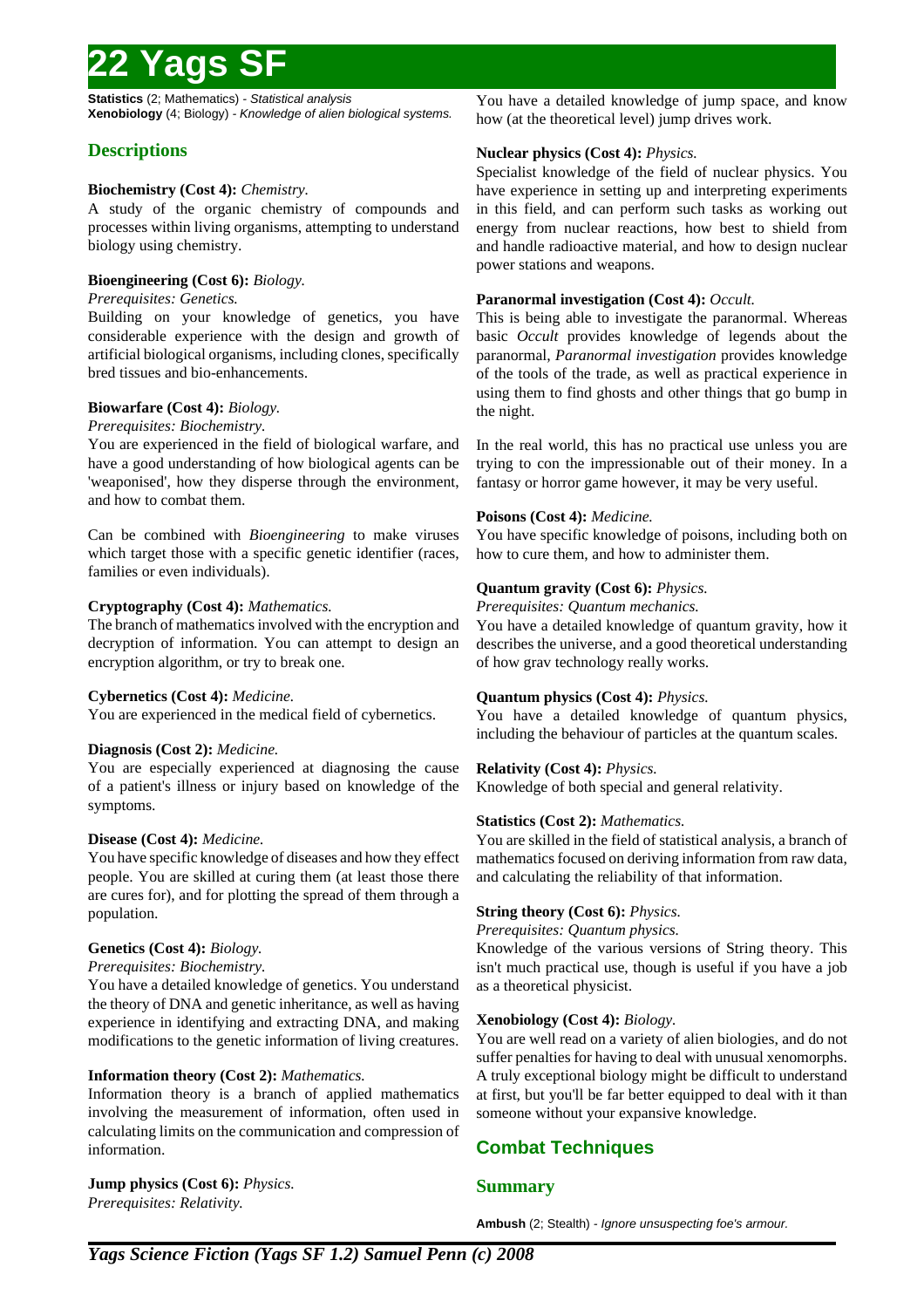**Combat ambush** (4; Stealth) - Ambush someone in the middle of combat.

**Sudden death** (8; Stealth) - Ambush anyone even if they can see you.

**Blind fighting** (4; Awareness)

**Brute force** (4; Brawl) - Can use strength when making an attack. **Close combat** (2; Brawl) - Bonus when grappling.

**Disabling hold** (4; Brawl) - Cause pain when grappling. **Disabling attack** (6; Brawl) - Target looses their attacks. **Unarmed combat** (4; Brawl) - Reduces the risk of free strikes. **Out of reach** (4; Brawl) - Ignore some reach penalties.

**Combat reflexes** (2; Brawl) - Best melee skill adds to initiative. **Reflex dodge** (4; Melee) - Increases base chance to be hit. **Opportunity attack** (6; Melee) - Do not have to declare

> manouevres. **Improved damage** (8; Melee) - Do more damage in your attacks.

**Multiple attacks** (10; Melee) - Two attacks a round.

**Dirty fighting** (4; Brawl) - Turn attack into stun attack.

Hard to kill (2; Brawl) - Bonus to staying alive.

**Ignore pain** (4; Brawl) - Reduce injury penalty.

**Tough** (6; Brawl) - Bonus to soak.

**Surprise attack** (2; Tactics) - Gain bonus in a surprise attack. **Tactical move** (4; Tactics) - Initiative is based on skill.

## **Descriptions**

### **Ambush (Cost 2):** *Stealth.*

Allows the character to make an attack against an unsuspecting target, bypassing armour. If an attack is made with the *brawl* skill against a target who is both unware of the attack and also not in combat, then the attack ignores all armour. If the target is wearing fully enclosed armour, and the attacker couldn't possibly get through the soak normally, then the *Ambush* has no effect. If the armour grants a vitals bonus, then each point of bonus raises the attack difficulty by  $+5$ .

An *ambush* is a slow attack, and the ambusher is considered to be using the *focused stance*. May be combined with other techniques and/or manoeuvres.

## **Blind fighting (Cost 4):** *Awareness.*

The character is trained to fight in conditions where vision is restricted. Gain  $a + 1$  bonus to Perception for every four points of *Awareness* when it is used to cap skills in darkness. Automatic.

## **Brute force (Cost 4):** *Brawl.*

When making an attack roll, you may use *strength* instead of agility. However, doing so uses up one defence slot and you may not use the *defensive stance*.

## **Close combat (Cost 2):** *Brawl.*

When attempting a grapple or trip attack, you can ignore the *free strike* against you caused by such an attack (though still suffer strikes caused by reach or attacking an armed foe for example).

## **Combat ambush (Cost 4):** *Stealth.*

#### *Prerequisites: Ambush.*

As for *Ambush*, but may be performed at any time the defender is not aware of the attacker (even if the defender is in combat).

**Combat reflexes (Cost 2):** *Brawl, Melee.*

You have a bonus to your *initiative* equal to your best of *Brawl* and *Melee*.

## **Dirty fighting (Cost 4):** *Brawl.*

When making an attack with a martial weapon, after the damage roll you may opt to re-roll the damage and do *stun* damage at the same bonus. Represents hitting the target with the hilt of the sword, or head butting them, after the primary attack fails to get through their armour.

## **Disabling attack (Cost 6):** *Brawl.*

*Prerequisites: Disabling hold.*

An attack which aims to temporarily disable a foe by striking at pressure points on the body. It is an open hand attack that does not use a weapon.

Must be declared with the aggressive stance, and requires a *good* attack. On a successfull attack which causes damage, the target must make a *health x 4* check against  $10 + 5x$  stuns or loose the rest of their attacks and defences that round. On an *excellent* attack, the target also gains fatigue levels equal to the number of stuns taken and is unable to cry out.

## **Disabling hold (Cost 4):** *Brawl.*

### *Prerequisites: Close combat.*

When performing a grapple manouevre, you can apply pain to the target through knowledge of pressure points, preventing them from acting or crying out. Any time you inflict a -2 penalty to the target for the initial grapple check, then they are disabled and cannot act (even to try to escape or cry out) all the time you have them held.

## **Hard to kill (Cost 2):** *Brawl.*

You gain a bonus equal to your *Brawl* skill to checks to remain conscious and alive because of being fatally wounded or stunned. This applies all the time, even when not using this skill.

Secondly, you get the option to re-roll any soak rolls you make, at the cost of one fatigue. A single soak test can only be re-rolled once, and you may take the highest of the two rolls.

## **Ignore pain (Cost 4):** *Brawl.*

*Prerequisites: Hard to kill.*

You may reduce the penalty to actions caused by wounds and stuns (not fatigue) by one level each, so being fatally wounded will give a -25 penalty.

At a *Brawl* of 8+, the penalty is reduced by two levels for each of wounds and stuns.

## **Improved damage (Cost 8):** *Melee.*

*Prerequisites: Opportunity attack.*

Automatic technique which allows you to focus your attacks in order to cause maximum harm to your foe. You may add your skill to any damage done for all melee attacks.

#### **Multiple attacks (Cost 10):** *Melee.*

*Prerequisites: Improved damage.*

Aggressive stance. You may attack multiple times each round with a penalty of -15 per extra attack to all attacks. The maximum number of attacks you can make is one per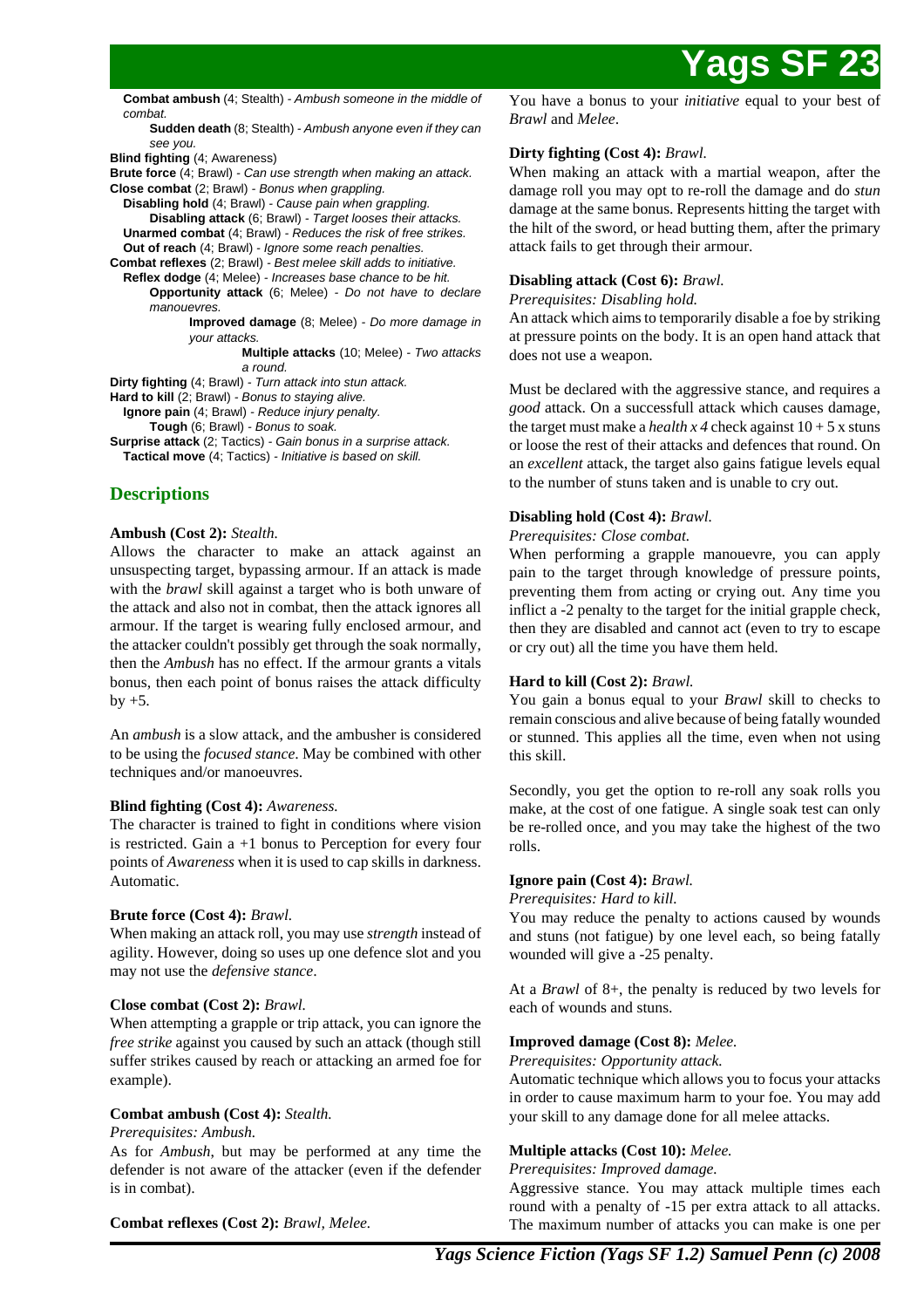five levels of skill (so 2 attacks, or 1 extra attack, at level 10). When declaring use of this technique, the first attack is fast, the second slow and the third is normal.

## **Opportunity attack (Cost 6):** *Melee.*

## *Prerequisites: Reflex dodge.*

Your training enables you to take advantage of opportunities as they present themselves, rather than having to plan ahead. Whenever you make a *good* attack or better, you may choose to use a *manouevre* as long as other requirements (such as stance) are met. Automatic.

## **Out of reach (Cost 4):** *Brawl.*

## *Prerequisites: Close combat.*

You have some experience fighting against opponents who have a greater reach than you. For every four points of *Brawl* skill, you may ignore one point of reach of the defender's weapon when making an attack. This can never give you a bonus, but may reduce the penalties you suffer for attacking someone with a longer reach.

This technique is automatic, and applies whichever melee skill you are using.

## **Reflex dodge (Cost 4):** *Melee.*

### *Prerequisites: Combat reflexes.*

Automatic technique which raises the base target number to hit you by your best melee skill whenever you defend against an attack (i.e., it raises your minimum defence roll, but not the defence roll itself). If you don't declare a defence against that attack, then your base defence is unmodified.

Since your base 'to be hit' number is unaffected by the number of defences you make, or by attacks from missile weapons which halve your dodge, this technique is mostly of use when you are outnumbered or dodging arrows and bullets.

## **Sudden death (Cost 8):** *Stealth.*

*Prerequisites: Combat ambush.*

As for *Ambush*, but applies whenever your target is not defending against your attack, even if they are aware of you. May be used with either an *aggressive* or a *normal* stance.

## **Surprise attack (Cost 2):** *Tactics.*

When you have surprise against someone, you gain a bonus equal to your *Tactics* to all melee attack, defence and damage rolls. For ranged attacks, you have a bonus to your attack roll.

Secondly, you may exert yourself to gain the initiative. When you come to declare your actions for the round, you can gain a level of fatigue and double your initiative score for that round, changing both when you have to declare and when you act.

## **Tactical move (Cost 4):** *Tactics.*

*Prerequisites: Surprise attack.*

You are highly trained in combat, and can understand and react to events much better than people who don't have your training. When determining initiative, you may use your *agility x Tactics* instead of *agility x 4*.

You may also ignore a fumbled initiative roll, simply treating the result as a '1' rather than inaction in the first round.

## **Tough (Cost 6):** *Brawl.*

## *Prerequisites: Ignore pain.*

You gain a bonus to your basic soak against *mixed* and *stun* damage equal to your *Strength*. This applies all the time, even when not using this skill.

If you have a *Brawl* of 8+, then the bonus applies against wound damage as well.

## **Unarmed combat (Cost 4):** *Brawl.*

### *Prerequisites: Close combat.*

You have some experience fighting armed opponents using unarmed attacks. You may ignore the *free strike* caused by not using a martial weapon, though still suffer strikes due to reach or other circumstances. This technique is automatic as long as you are using *Brawl* or a skill associated with it.

## **Firearms Techniques**

## **Summary**

**Concentrated fire** (4: Heavy weapons) - Very effective machine gun fire.

**Heavy fire** (4; Heavy weapons) - Precision shooting at large targets. **Quick load** (2; Firearms) - Quickly load and fire a gun.

**Quick draw** (2; Pistol) - Quickly draw and fire a pistol.

**Multiple targets** (4; Firearms) - Fire at multiple targets.

**Sharp shooter** (4; Firearms) - Double the range increment of firearms.

**Triple shot** (6; Firearms) - Three shots to the head and heart. **Two guns** (6; Pistol) - Fire two guns without penalty.

**Marksman** (6; Rifle) - Greater accuracy with aimed shots.

**Sniper** (8; Rifle) - Firing very accurately at long range. **Controlled fire** (4; Firearms) - Fire controlled bursts at multiple targets.

**Improved automatic fire** (6; Firearms) - Ignore range penalty with automatic fire.

**Selective fire** (6; Firearms) - Select targets with automatic fire.

Fire on the run (4; Firearms) - Firing whilst running.

**Awkward shot** (4; Firearms) - Firing from awkward positions.

## **Descriptions**

## **Awkward shot (Cost 4):** *Firearms.*

#### *Prerequisites: Quick load.*

You can ignore a level of penalty for firing from awkward positions (such as whilst hanging on a rope, clinging to a windowsill, or on an unstable platform).

## **Concentrated fire (Cost 4):** *Heavy weapons.*

When using a *heavy weapon* to lay down automatic fire, damage bonus gained for hitting with multiple bullets can go above  $+10$ . The limit is raised by  $+5$  for every 4 points of skill (e.g. 15 at 4, 20 at 8 etc).

## **Controlled fire (Cost 4):** *Firearms.*

#### *Prerequisites: Quick load.*

When using automatic fire to shoot at a single target, you can fire subsequent bursts at different targets. All targets must be declared at the start of the round, and each extra target gives you a -10 penalty to all bursts fired. The number of extra targets you can fire at is equal to 1 per 4 levels of skill.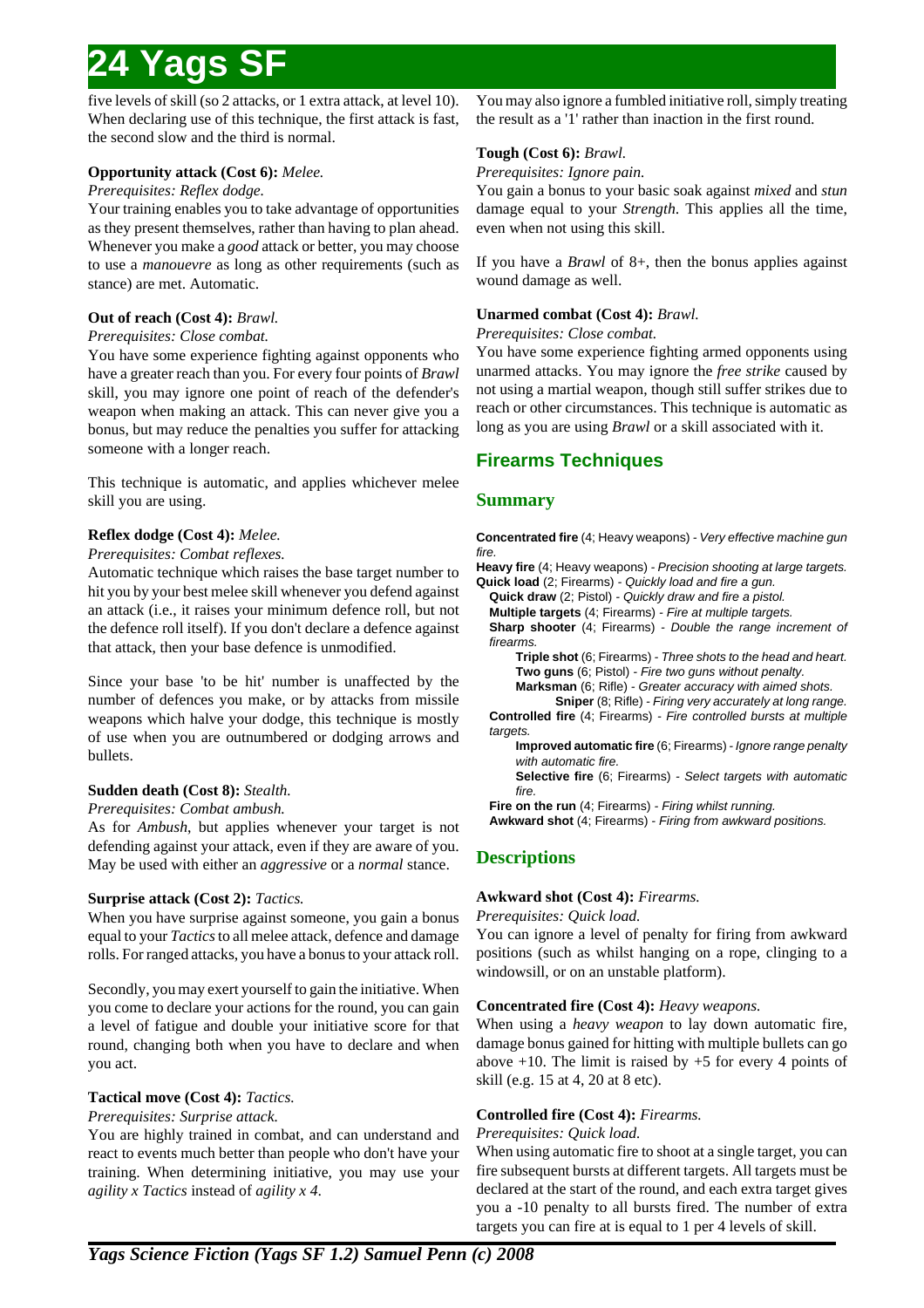### **Fire on the run (Cost 4):** *Firearms.*

*Prerequisites: Quick load.*

You can ignore the usual penalty of doubling target distance when firing a gun whilst running.

## **Heavy fire (Cost 4):** *Heavy weapons.*

When using a *vehicle scale* weapon you can lay down an accurate burst of fire, increasing the *Size* of the weapon by +5 for purposes of what you can damage.

## **Improved automatic fire (Cost 6):** *Firearms.*

### *Prerequisites: Controlled fire.*

Using *automatic fire* against an area normally doubles the effective distance. With this technique, you can ignore this penalty.

## **Marksman (Cost 6):** *Rifle.*

### *Prerequisites: Sharp shooter.*

With the *Marksman* technique you are specialised in firing accurately at long range, often with specialist sniper rifles. If you take an *aimed shot*, then you quarter the distance to the target (rather than thirding it).

## **Multiple targets (Cost 4):** *Firearms.*

## *Prerequisites: Quick load.*

When firing multiple shots (as single shots, not using automatic fire), you may split your shots between multiple targets. For every full four points of skill, you may fire at one additional target each round. Each extra target gives you a -10 penalty to all shots fired, and the targets must be declared at the start of the round.

## **Quick draw (Cost 2):** *Pistol.*

## *Prerequisites: Quick load.*

You can draw and fire a pistol in the same round without any penalty, as long as it is readily available (e.g. in a holster or belt).

## **Quick load (Cost 2):** *Firearms.*

You can change the cartridge on an auto loading gun quickly and reliably. Reduce the load time of a gun by 1, plus a further 1 per full 4 levels of skill.

## **Selective fire (Cost 6):** *Firearms.*

## *Prerequisites: Controlled fire.*

When using automatic fire against an area, the first target of each burst may be chosen from any of the available targets. Targets after that start from the nearest. That target is not selected a second time in the burst, even if they are the next nearest target.

## **Sharp shooter (Cost 4):** *Firearms.*

## *Prerequisites: Quick load.*

You are experienced with firing a gun accurately, and can double the range increment of your weapon when firing. This is separate from, and stacks with, the modifiers to the effective range for aiming or careful shots. Effectively, a careful shot is now effective out to four times the range, and an aimed shot out to six times.

**Sniper (Cost 8):** *Rifle. Prerequisites: Marksman.* When making an aimed shot at medium or long range, you gain the attack bonus of the weapon, and reduce the fumble chance by your *Rifle* skill. The fumble chance can be reduced to less than 1, removing all chance of fumbling.

## **Triple shot (Cost 6):** *Firearms.*

*Prerequisites: Sharp shooter.*

A technique involving three shots targeted at the target's vitals. It is a single attack which may be a *snapshot*, *normal* or *careful* shot. Only one *Triple shot* action may be made each round.

The effective distance to the target is tripled, and on success any wounds caused are tripled. Any *Health* checks must be made at +10 difficulty.

## **Two guns (Cost 6):** *Pistol.*

*Prerequisites: Sharp shooter.* You can fire two guns at once without suffering the penalty of doubled distance.

## **Physical Techniques**

## **Summary**

**Acrobatic talent** (4; Athletics) - Half athletics skill adds to other physical skills. **Climbing** (4; Athletics) - Improved climbing. **Contra gravity** (2; Athletics) **Juggling** (2; Sleight) - Experience with juggling. **Legerdemain** (4; Sleight) - Sleight of hand tricks. **Light Sleeper** (4; Awareness) **Parachuting** (2; Athletics) - Safely using parachutes. **Pick pocket** (4; Sleight) - Stealing items from a person. **Running** (4; Athletics) - Run faster with less fatigue. **Sprinting** (6; Athletics) - Gain less fatigue when sprinting. **Silent running** (4; Stealth) **Skiing** (2; Athletics) - Experienced skier. **Sport** (2; Athletics) - Familiarity with a sport. **Professional sportsman** (4; Athletics) - Good familiarity with a sport. **Champion sportsman** (8; Athletics) - Excellent familiarity with a sport. **Sure footed** (4; Athletics) **Swimming** (2; Athletics) - You can swim. **Underwater swimming** (4; Athletics) - You can swim underwater.

**Zero gravity** (2; Athletics) - Zero-g experience.

## **Descriptions**

## **Acrobatic talent (Cost 4):** *Athletics.*

Your aptitude with athletics enables you to perform better at other physical skills. All melee combat attack and defence rolls, as well as stealth, dance, swim and ride gain an automatic bonus equal to half (round down) of your *athletics* skill. With an *athletics* skill of 8 or more, the bonus is equal to your full skill.

## **Champion sportsman (Cost 8):** *Athletics.*

## *Prerequisites: Professional sportsman.*

An improved familiarity technique, providing expert skill in a given sport. As a prerequisite, you must have the *Sport* technique for the same sport. Having this technique may provide certain advantages whilst playing the game.

**Climbing (Cost 4):** *Athletics.*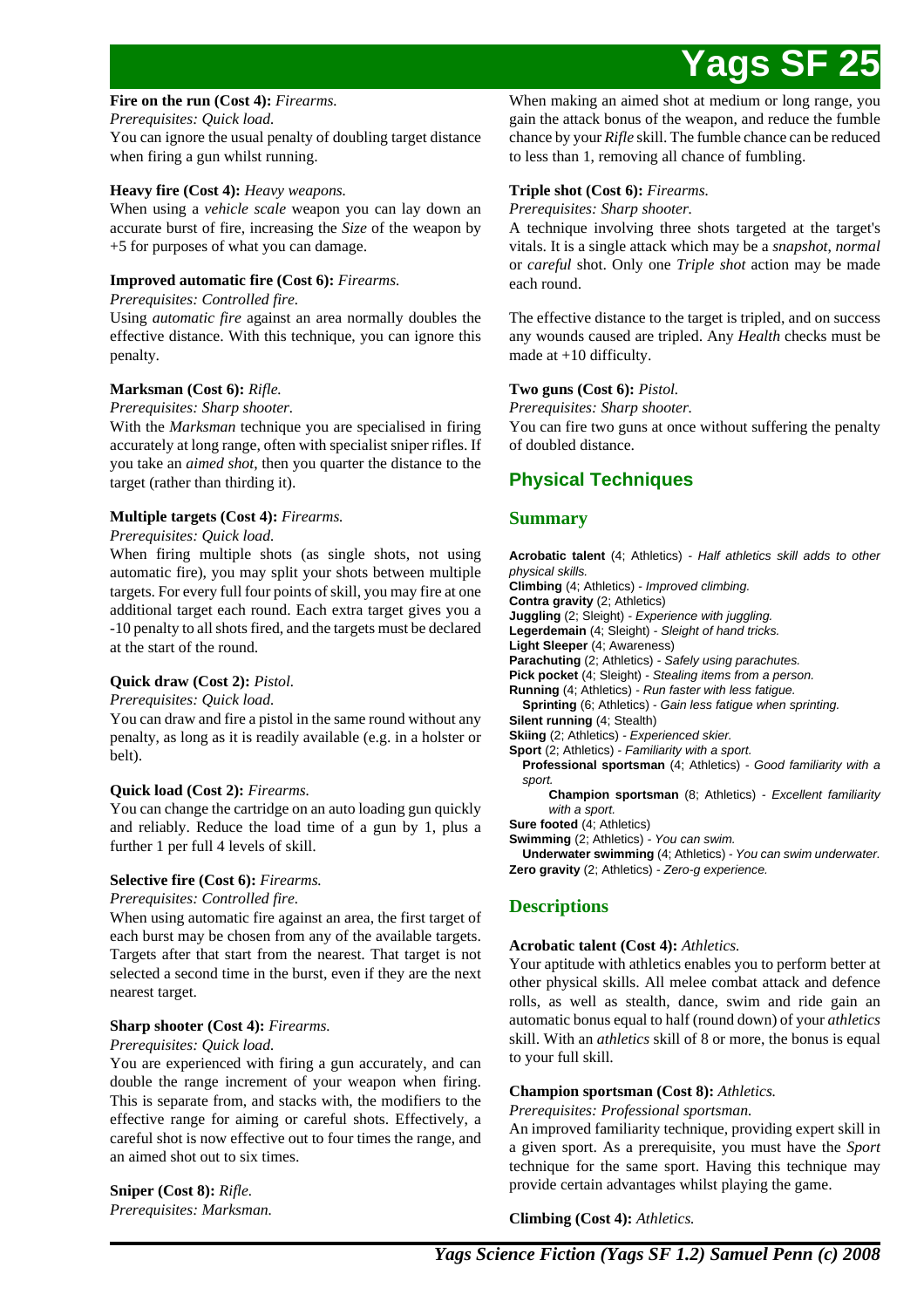Double basic movement whilst climbing.

## **Contra gravity (Cost 2):** *Athletics.*

You have been trained in the use of a grav-belt or battlesuit, and can perform athletic manouevres whilst under contra-gravity conditions. This is similar to the *Zero gravity* technique, but assumes that there is a gravity field, you just happen to be mostly ignoring it.

## **Juggling (Cost 2):** *Sleight.*

You are adept at juggling, and can juggle a number of balls, clubs or other objects with relative ease. If you don't have this technique, you can still juggle, but it is much harder. Without this technique it is a *dexterity x Sleight* check at a difficulty of 10 x number of balls. Add  $+5$  for clubs, and  $+10$ for more complex objects. Halve the difficulty for knowing this technique.

A standard success means you can perform some juggling for a short period of time, a *good* success means you can go on indefinately.

## **Legerdemain (Cost 4):** *Sleight.*

You are skilled at performing magical tricks that involve palming objects. Normally this is a *dexterity x Sleight* check at a difficulty of 20 for a simple trick (palming a coin), 30 for more complex tricks and 40 for really complex ones. An observer can try and figure out how you did it by making a *perception x Awareness* check against your roll. If you fail, then you mess up the trick and it doesn't work, if you both succeed then you pull off the trick but the observer sees how you did it.

Knowing this technique halves the base difficulty, and allows you to obscure the trick, making it harder to spot. Each extra level of success adds  $+10$  to the observer's difficulty to spot it.

## **Light Sleeper (Cost 4):** *Awareness.*

The character is good at reacting to things when asleep. With this technique, awareness rolls are only halved when fully asleep, and unaffected if dozing. Automatic.

## **Parachuting (Cost 2):** *Athletics.*

You have experience with free-falling and parachuting. It is a *very easy agility x Athletics* check to land safely under ideal conditions. Half your skill roll and +1 fumble chance if you don't have this technique.

## **Pick pocket (Cost 4):** *Sleight.*

You are adept at lifting items from a person without them noticing. Use your *dexterity x Sleight* when making the attempt, generally against a static difficulty. If you don't have this technique, the base difficulty is the target's *perception x Awareness*.

## **Professional sportsman (Cost 4):** *Athletics.*

## *Prerequisites: Sport.*

An improved familiarity technique, providing expert skill in a given sport. As a prerequisite, you must have the *Sport* technique for the same sport. Having this technique may provide certain advantages whilst playing the game.

## **Running (Cost 4):** *Athletics.*

You are an experienced long distance runner, and can add your *athletics* score to your total movement each round when running. You also gain less fatigue, and can increase the time between gaining fatigue by a multiple for every 4 points of *athletics* skill (x2 at 4, x3 at 8 etc). This technique does not affect sprinting.

## **Silent running (Cost 4):** *Stealth.*

You can move twice as quickly as normal before receiving a penalty for trying to be stealthy.

## **Skiing (Cost 2):** *Athletics.*

Includes practical experience of skiing, as well as knowledge of identifying poor conditions. Skiing requires an *agility x Athletics* check, which is halved if you don't have this technique, plus you have  $a + 1$  to your fumble chance.

A green run (easy slopes) is difficlty 10, a blue run (intermediate) is 15, red are 20 and black runs are 25. A particular run will require several checks depending on its length (3-5 is normal). Failure results in a fall, or gaining a Fatigue to remain upright. Add +10 to the difficulty to perform the run fast, or +20 to do it very fast.

## **Sport (Cost 2):** *Athletics.*

You are familiar with the rules of a given sport, and have experience with playing it. This technique should be taken once per sport you have experience with. Not having the technique means that you don't have knowledge of the rules (unless it's a very common game), and halve your skill check when playing it.

Example sports would be football, cricket, squash, skiing, darts, snooker, bowling, badminton, rugby, golf etc.

## **Sprinting (Cost 6):** *Athletics.*

*Prerequisites: Running.*

You are an experienced sprinter, and gain fatigue only half as often as other people when sprinting.

## **Sure footed (Cost 4):** *Athletics.*

The character has a good sense of balance, and gets a bonus to athletic rolls when balancing on narrow ledges or when on uneven or unsteady surfaces. In such situations, their agility attribute gets  $a + 1$  bonus.

## **Swimming (Cost 2):** *Athletics.*

You have trained at swimming.

## **Underwater swimming (Cost 4):** *Athletics.*

*Prerequisites: Swimming.*

You have trained at swimming underwater, and only have to make fatigue checks at twice the normal interval.

## **Zero gravity (Cost 2):** *Athletics.*

You are experienced in operating in zero or micro gravity environments. You do not suffer space sickness and can ignore most penalties due to very low gravity environments.

## **Social Techniques**

**Summary**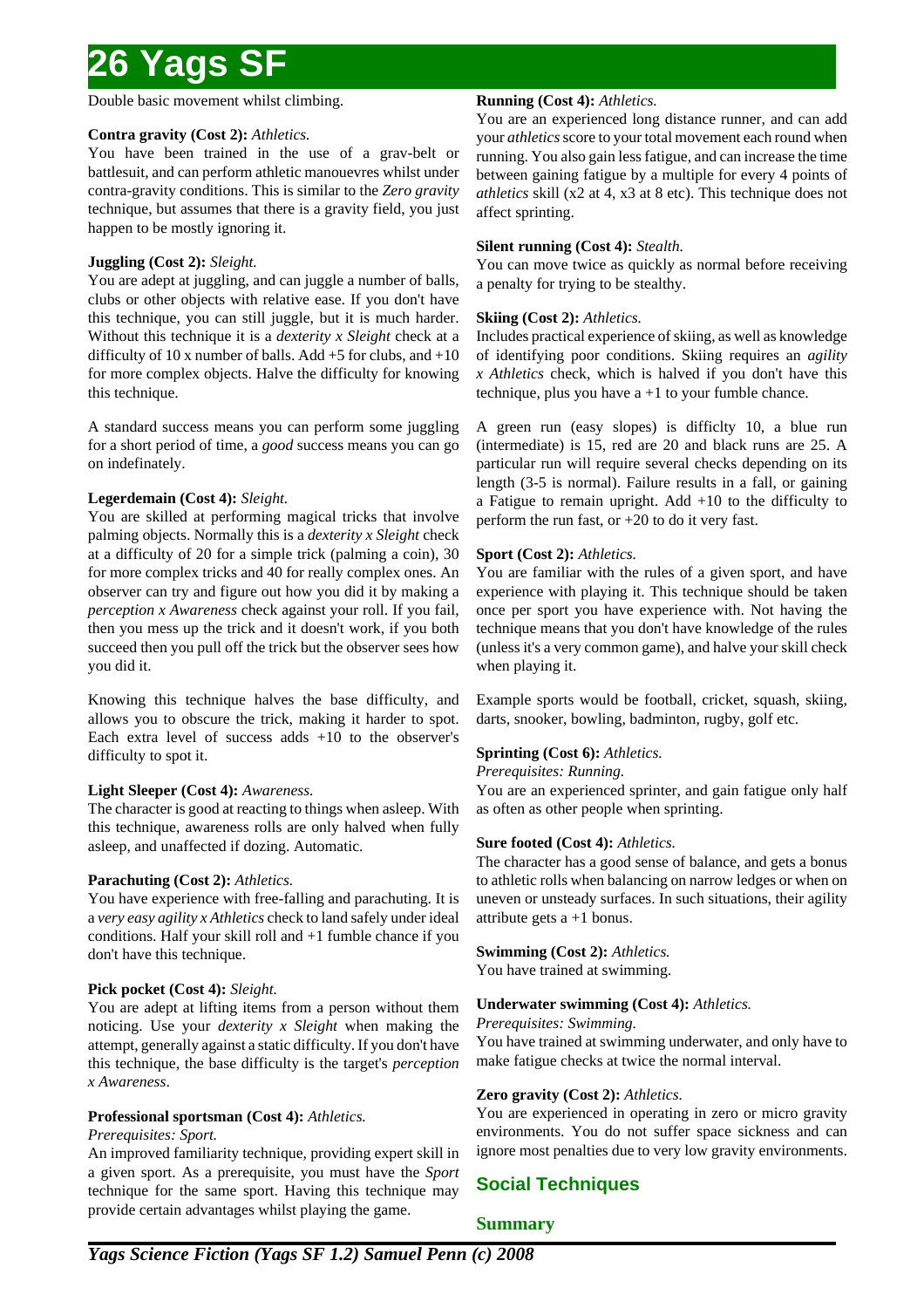**Brainwashing** (4; Psychology) - The art of altering personalities.. **Carousing** (2; Social) **Seduction** (4; Social) **Flirt** (4; Etiquette) **Hidden insult** (6; Etiquette) **Cold reading** (4; Guile) **Courtly dancing** (2; Dance) **Disguise** (2; Guile) **Fashion** (2; Etiquette) **High fashion** (4; Etiquette) **Scandalous fashion** (4; Etiquette) **Folk dancing** (2; Dance) **Misdirection** (4; Guile) - Distract someone to hide what you are doing. **Passionate speaker** (4; Perform) **Poet** (4; Perform) **Propaganda** (4; Psychology) - Selling ideas to a population. **Sensual dancing** (2; Dance) **Shadowing** (4; Streetwise)

## **Descriptions**

## **Brainwashing (Cost 4):** *Psychology.*

You know how to alter a person's personality to make them think and act in a certain way. Outlawed in many civilised societies, it is however sometimes taught by religious cults, terrorist organisations and, it is rumoured, some black ops agencies within the government.

## **Carousing (Cost 2):** *Social.*

The character is a party animal, and gets on very well with people in a party environment. Any circumstance penalties such as the character not being welcome, or people the character wants to talk to being busy, are halved.

## **Cold reading (Cost 4):** *Guile.*

A *cold reading* is when you give a person the impression of knowing far more about them than you actually do. Generally, you start with vague statements which are refined based on the reactions of the target. When using this technique, make an *empathy x Guile* check against either a base difficulty of 10 if the target is cooperative (or has no reason to be suspicious), or against their *will x Guile* if they aren't.

On a *moderate* success, you don't make a fool of yourself, but aren't that impressive. On a *good* success, you can give the impression of knowing more than you should, and an *excellent* success is very impressive.

The difficulty is doubled if you don't have this technique. This technique is useful for conning people, but can be a useful interrogation technique as well.

## **Courtly dancing (Cost 2):** *Dance.*

Courtly dancing involves knowledge of, and the skill to perform, the type of dances favoured amongst the nobility and upper classes. With this technique, as long as you make a moderate skill check, you get  $a+1$  reaction bonus in a courtly situation.

## **Disguise (Cost 2):** *Guile.*

When trying to disguise yourself you may use either *Intelligence* or *Empathy*, and anyone trying to see through the disguise may only use *empathy x Guile* to spot it. People only get a check to notice you if there is a good reason to do

so (you don't have quite the right clothing, or you don't look like anyone they know).

The viewer gets half the original difficulty as a bonus, and even then only if you didn't have sufficient time to plan the disguise.

## **Fashion (Cost 2):** *Etiquette.*

You know what the latest fashions are, and how to make best use of them in order to look *good*. With this technique you are very unlikely to wear something which is either out of date or would cause embarressment (unless of course you don't have a choice).

When you get a chance to dress for the occassion, then you get a +1 to your attribute for social skills against those that would be impressed.

## **Flirt (Cost 4):** *Etiquette.*

*Prerequisites: Carousing.*

Flirt with a person in a socially acceptable manner. This allows the character to make a seduction attempt in polite company, even if the spouse of the enticed is present, without other people really being sure about what is going on. In a court situation, flirting can be common and acceptable, as long as it doesn't actually lead to anything.

## **Folk dancing (Cost 2):** *Dance.*

Folk dancing gives knowledge of the types of dances performed in rural villages and the like, as well as the ability to dance them. This technique provides  $a + 1$  reaction bonus in such situations as long as a moderate skill check is achieved.

## **Hidden insult (Cost 6):** *Etiquette.*

## *Prerequisites: Flirt.*

Insult someone in a way that is polite and difficult to respond to. If done cleverly, the target of the insult may not even be sure that they have been insulted, which makes it doubly difficult for them to respond.

## **High fashion (Cost 4):** *Etiquette.*

#### *Prerequisites: Fashion.*

You are at the cutting edge of fashion, always one step ahead of the crowd. When amongst those that would consider themselves *fashionable*, then any that try to compete against you socially do not get the benefits of the *Fashion* technique, unless they also have *High Fashion*.

## **Misdirection (Cost 4):** *Guile.*

Distract someone so they don't notice something you are doing, such as performing a magic trick, trying to slip out of bonds, or fiddling with computer controls.

## **Passionate speaker (Cost 4):** *Perform.*

You are a gifted orator, and gain a +1 to your *empathy* when giving a speech.

## **Poet (Cost 4):** *Perform.*

You are a skilled poet, having the skill to invent new poems with wit and speed. Gain  $a +1$  intelligence bonus when composing poetry.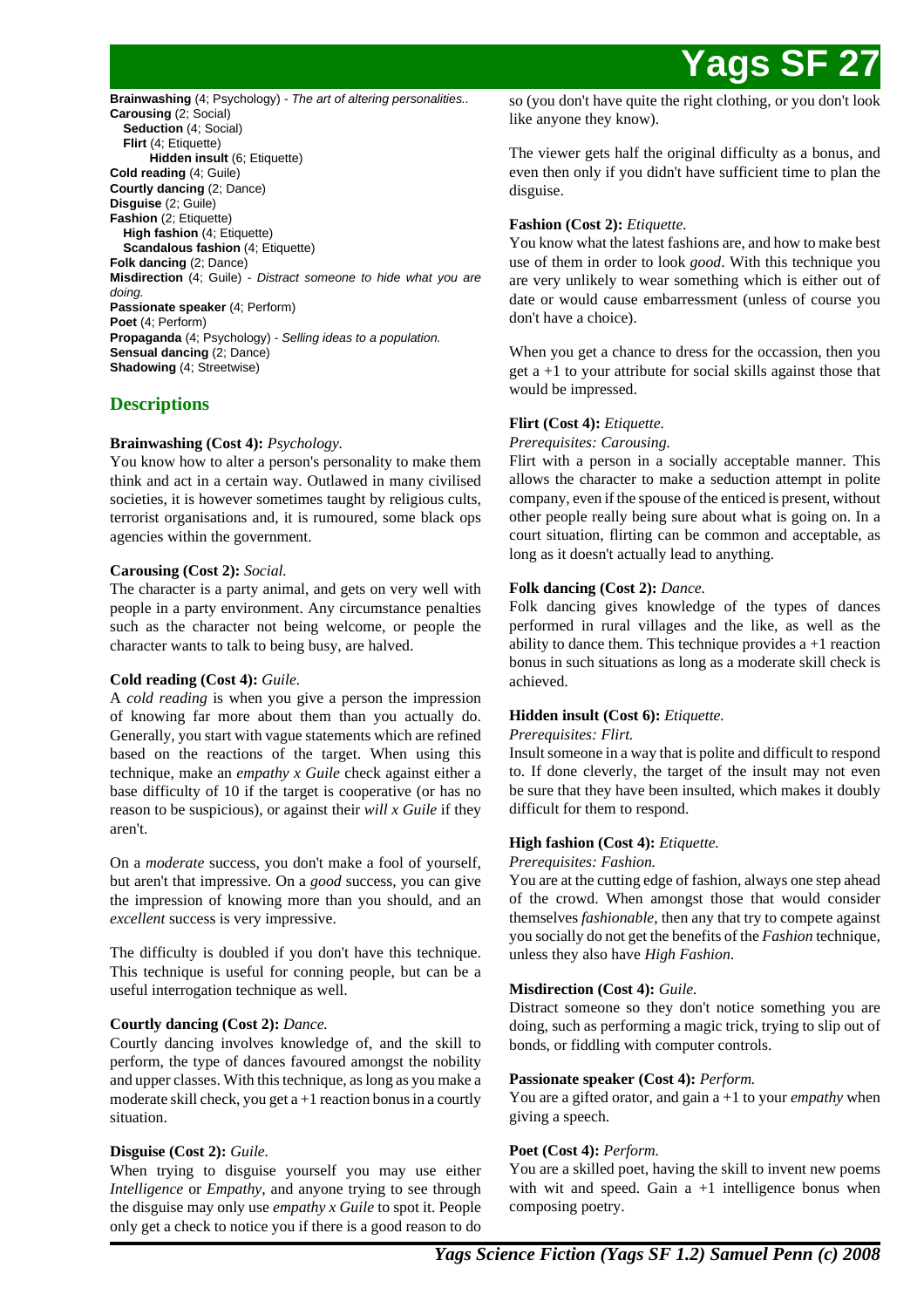**Propaganda (Cost 4):** *Psychology, Marketing.*

You are skilled in the art of persuading entire populations of an idea.

## **Scandalous fashion (Cost 4):** *Etiquette.*

## *Prerequisites: Fashion.*

You are on the bleeding edge of fashion, somehow managing to wear what on others would be scandalous but pulling it off with such style and grace that it actually looks good. This technique does not confer any direct bonus, but you will gain a reputation since your clothing style will be the talk of the town for a while to come.

If you are female, and have the *Good looking* or *Sexy* advantage, then you get a further +1 bonus if trying to seduce or attract someone. It's probably not so much what you're wearing, but what you're not wearing that draws attention.

## **Seduction (Cost 4):** *Social.*

*Prerequisites: Carousing.*

The character is experienced in talking people into going to bed with them. Any circumstance penalties are halved.

## **Sensual dancing (Cost 2):** *Dance.*

This provides the skill of dancing in an erotic and sensual manner, in an attempt to arouse those watching. Provides a +1 reaction bonus to those who find you sexually attractive as long as you make a moderate skill check. This bonus can be applied to later seduction attempts against the same people.

## **Shadowing (Cost 4):** *Streetwise.*

You are trained in following people without being noticed in an urban environment. Unlike pure stealth, where you try not to be seen at all, *shadowing* is about not being noticed. If you have this technique, you may use *Streetwise* instead of *Stealth* or *Awareness* to shadow someone or to spot someone shadowing you.

If you have this technique, and your target doesn't, then you only need to make a skill check if the target is specifically checking to see if they are being followed, or if the situation is difficult. If somebody is following you, and they don't have this technique, then they must use the lowest of their *Stealth* and *Streetwise*.

## **Technical Techniques**

## **Summary**

**Aircraft** (4; Mechanics) - Repairing and building aircraft. **Boats** (2; Mechanics) - Repairing and building boats. **Cars** (2; Mechanics) - Repairing and building cars. **Computer programming** (4; Computer operation)

**Computers** (2; Mechanics) - Experience with repairing computers. **Cryptanalysis** (4; Computer operation)

**Grav tech** (4; Mechanics) - Experience with repairing grav thrusters. **Improved psionic block** (4; Psionic Block) - Use psionic block whilst doing other things.

**Unconscious block** (8; Psionic Block) - Use psionic block unconsciously.

**Medical** (2; Mechanics) - Experience with repairing medical equipment.

**Power plants** (4; Mechanics) - Experience with repairing fusion and fission plants.

**Sensors** (2; Mechanics) - Experience with repairing sensors. **Spaceships** (4; Mechanics) - Experience with repairing spacecraft. **Jump drive** (6; Mechanics) - Experience with repairing jump

drives. **System administration** (2; Computer operation) **Computer intrusion** (4; Computer operation) **Computer forensics** (4; Computer operation) **Computer security** (4; Computer operation)

## **Descriptions**

**Aircraft (Cost 4):** *Mechanics, Engineering.* You have experience with repairing aircraft.

**Boats (Cost 2):** *Mechanics, Engineering.* You have experience with repairing boats.

**Cars (Cost 2):** *Mechanics, Engineering.*

You have experience with repairing cars and other wheeled ground vehicles.

## **Computer forensics (Cost 4):** *Computer operation.*

*Prerequisites: System administration.*

You have experience with examining computer systems for hidden or deleted files, examining logs for signs of messages or other evidence. You can also use this knowledge to hide information on a system so that it cannot be retrieved. Note that though encrypted information can be found, you may not be able to decrypt it.

## **Computer intrusion (Cost 4):** *Computer operation.*

*Prerequisites: System administration.*

Knowledge of how to break security on computer systems, gain passwords and otherwise compromise a system's security. If you have this technique, then you can halve the difficulty of any tasks related to trying to compromise the security of a computer system.

## **Computer programming (Cost 4):** *Computer operation.*

Knowledge of and experience with programming a computer system. Needs to be taken for each type of computer platform that can be programmed. If known, it halves the difficulty of programming related tasks.

## **Computer security (Cost 4):** *Computer operation.*

*Prerequisites: System administration.* Knowledge of how to secure a computer network.

## **Computers (Cost 2):** *Mechanics, Engineering.*

Experience with fixing, maintaining or building the physical aspect of computer systems.

## **Cryptanalysis (Cost 4):** *Computer operation.*

*Prerequisites: Cryptography.*

Knowledge of encryption and decryption software and methodology. Experience with such makes it much easier when trying to access encrypted data. This technique covers practical experience of using cryptographic software, not necessarily the theory.

## **Grav tech (Cost 4):** *Mechanics, Engineering.*

You have experience with fixing and designing grav technology such as reactionless thrusters, artificial gravity and the like.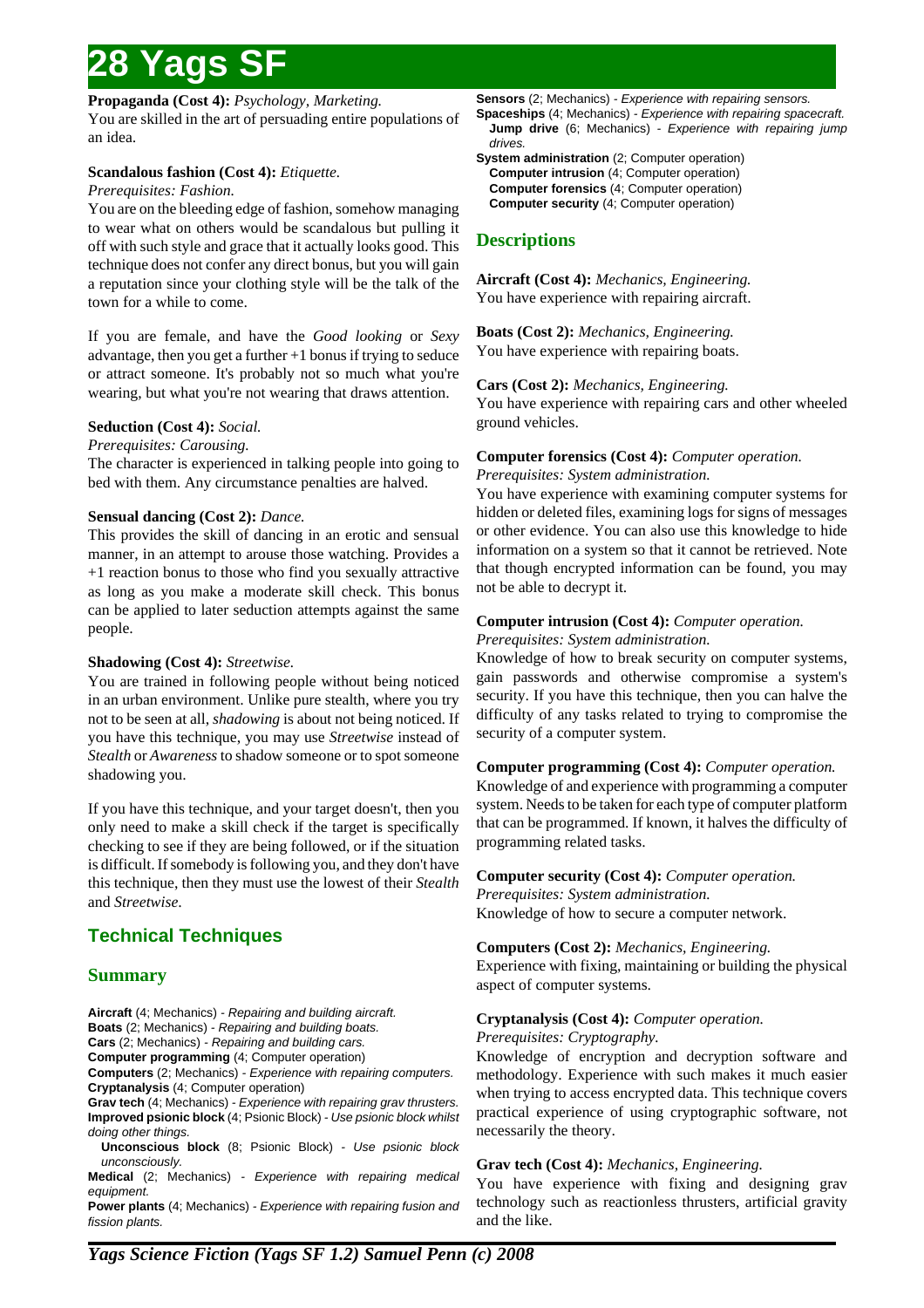#### **Improved psionic block (Cost 4):** *Psionic Block.*

You are experienced enough with using a *psionic block* that you can almost perform it unconsciously. You still have to think about it, but the penalty to other skills is only -10 whilst doing it, and somebody in conversation with you may notice that you seem somewhat distracted.

## **Jump drive (Cost 6):** *Mechanics, Engineering.*

*Prerequisites: Spaceships.* Experience with fixing and building jump drives.

### **Medical (Cost 2):** *Mechanics, Engineering, Computer operation.*

Experience with fixing, maintaining or building medical systems (life support, scanners etc).

### **Power plants (Cost 4):** *Mechanics, Engineering.*

Experience with fixing, maintaining or building power plants.

**Sensors (Cost 2):** *Mechanics, Engineering, Computer operation.*

Experience with fixing, maintaining or building sensor and communication systems.

#### **Spaceships (Cost 4):** *Mechanics, Engineering.*

You are experienced with fixing, maintaining and designing spacecraft - from orbital shuttles to jump capable star cruisers. When used with the appropriate skills, this technique enables you to improvise fixes for spaceships, and make improvements.

#### **System administration (Cost 2):** *Computer operation.*

Provides experience in the maintenance and design of a particular type of computer system. Allows networks to be configured and optimised, users to be managed and file systems and services to be configured.

In the modern world, this would need to be taken once for each of UNIX/Linux, Microsoft Windows, OS/360, VMS etc. All subtypes are covered. Having this technique halves the difficulties of any *Computer operation* tasks when administring a computer system.

## **Unconscious block (Cost 8):** *Psionic Block.*

*Prerequisites: Improved psionic block.*

You are able to keep up a permanent psionic block, even whilst asleep. You suffer no penalty from using it whilst performing other actions, and it will not be noticed by other people.

## **Vehicle Techniques**

There are a small number of basic vehicle skills, and familiarity is required for specific vehicle types. For example, *Pilot* will enable you to fly any type of aircraft, though your skill roll is halved if you aren't familiar with a particular type.

Familiarity is gained by purchasing a technique, so many of the vehicle techniques are for familiarity. If you aren't familiar with a type of vehicle, then you cannot use any techniques with that vehicle.

### **Summary**

**Aircraft familiarity** (2; Pilot) - Familiarity with aircraft. **Driving familiarity** (2; Drive) - Familiarity with a type of vehicle. **Emergency re-entry** (4; Spaceship piloting) - Re-entering atmospheres quickly. **High speed driving** (4; Drive) - Driving fast and safe. **Hotshot pilot** (4; Pilot) - Skilled piloting. **Hotshot space pilot** (4; Spaceship piloting) - Skilled at handling a spaceship. **Ice driving** (4; Drive) - Driving on ice. **Off-road driving** (4; Drive) - Driving in off-road conditions. **Precision shots** (4; Spaceship gunnery) - Efficient targetting of large ships. **Spaceship familiarity** (2; Spaceship systems) - Familiarity with spacecraft systems. Stunt driver (4; Drive) - Skilled piloting. **Top gun** (6; Pilot) - Combat piloting.

## **Descriptions**

### **Aircraft familiarity (Cost 2):** *Pilot.*

This technique needs to be taken to be familiar with anything other than the standard type of aircraft (small low-performance aircraft). This is a different technique for each type of aircraft.

*Large aircraft:* You have experience with flying large aircraft such as cargo planes or jumbo jets.

*Passenger jet:* You have experience with flying small passenger jets, such as a Learjet.

*VTOL:* You are familiar with VTOL aircraft. You need to be familiar with VTOL aircraft in order to avoid penalties when trying to make use of their VTOL capability.

*Supersonic:* You have experience with flying aircraft at supersonic speeds.

*Aerospace:* You have experience with flying aircraft at very high altitudes where the atmosphere is incredibly thin. You require this familiarity to properly control aircraft in such conditions.

#### **Driving familiarity (Cost 2):** *Drive.*

This technique needs to be taken to be familiar with anything other than the standard type of vehicle (small passenger car). There is a different technique for each type of vehicle.

*HGV:* You are familiar with driving large lorries, and do not suffer a penalty when doing so.

*Tracked:* You are familiar with driving tanks, half trucks and other vehicles which use tracks. You do not suffer the familiarity penalty when driving such vehicles.

*Motorbike:* You are familiar with riding motorbikes and similar small unbalanced powered personal vehicles.

*Buggy:* You have experience with driving small powered vehicles such as go-carts, dune buggies or trikes. Anything which is little more than an engine with a seat and basic controls is covered by this.

**Emergency re-entry (Cost 4):** *Spaceship piloting.*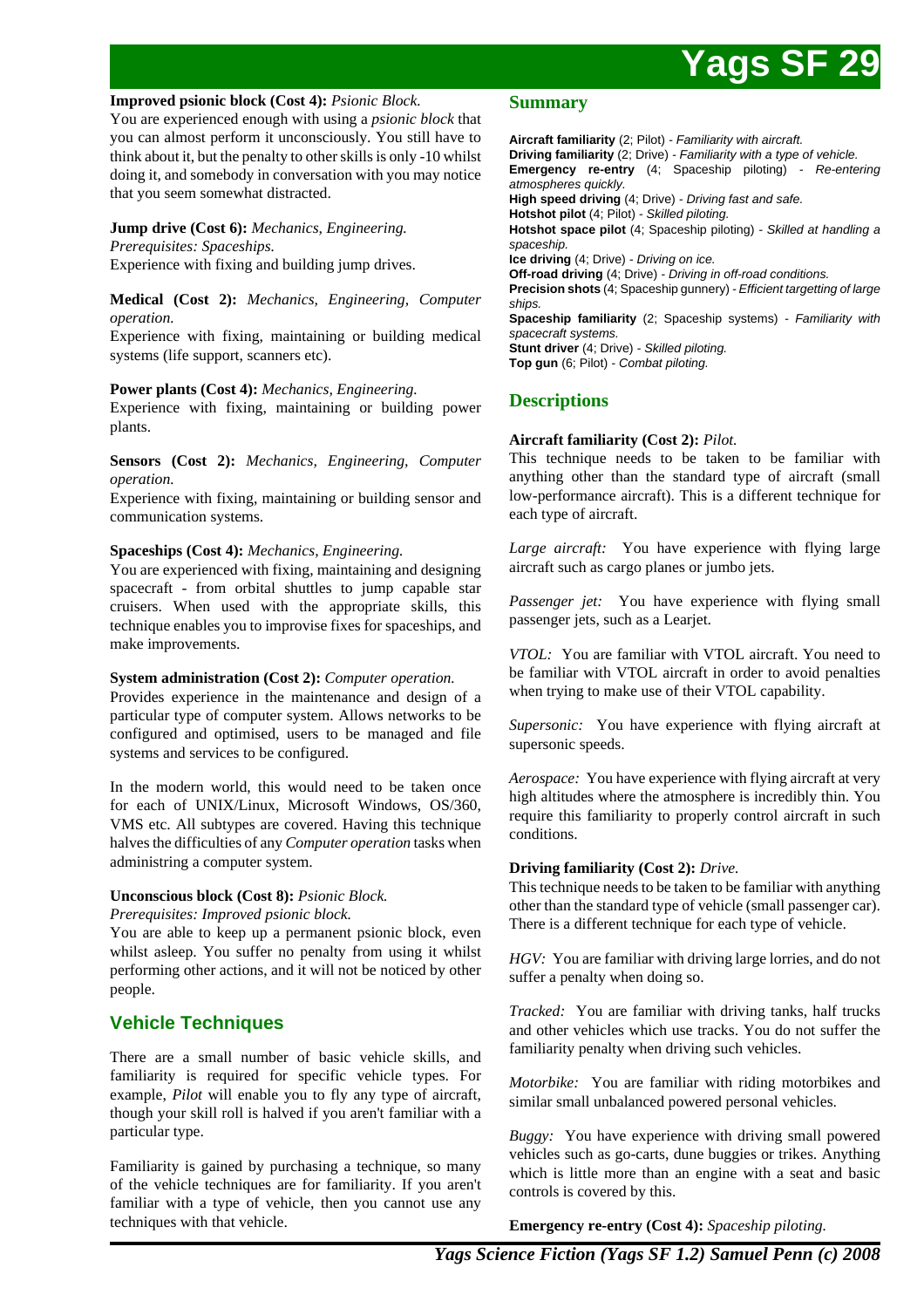You have practised emergency re-entries.

## **High speed driving (Cost 4):** *Drive.*

You have been trained in driving fast in dangerous situations, such as along winding roads and whilst avoiding obstacles. Reduce the difficulty increase for each level of speed by 5 points.

Can only be used if you are *familiar* with the type of vehicle.

## **Hotshot pilot (Cost 4):** *Pilot.*

Add +1 to the effective *Agility* of your aircraft when you are flying it. Only applies if you are familiar with the aircraft you are flying.

## **Hotshot space pilot (Cost 4):** *Spaceship piloting.*

You are highly skilled at handling a spaceship and pushing it to the limit of its ability. You may add +1 *Agility* to the craft.

## **Ice driving (Cost 4):** *Drive.*

You have extensive experience with driving on ice. Halve all extra difficulties for driving on ice (only +5 normally, plus each speed step adds an extra +5 when on ice).

Can only be used if you are *familiar* with the type of vehicle.

## **Off-road driving (Cost 4):** *Drive.*

You are experienced with driving in off-road conditions. You can reduce the penalty for driving in *difficult* or *unsuitable* terrain by one level.

Can only be used if you are *familiar* with the type of vehicle.

## **Precision shots (Cost 4):** *Spaceship gunnery.*

You know how to precisely target large vessels in order to cause maximum damage. When firing, your weapon counts as +5 size levels larger than it actually is per 4 full points of skill that you have.

## **Spaceship familiarity (Cost 2):** *Spaceship systems.*

You have familiarity with handling various types of spacecraft. There is one version of this technique for each type of spacecraft. By default, everyone automatically has familiarity with ships up to 1,000t in displacement designed for private use.

*Medium ships:* Any type of ship from 1,000t to 10,000t in size.

*Large ships:* Any type of ship more than 10,000t in size.

*Cargo Transport:* Familiarity with systems commonly found on transport vessels, such as loading/unloading systems, cargo protection and distribution.

*Passenger ships:* Familiarity with liners and other ships designed for moving large numbers of people in comfort.

*Military ships:* Military and other fighting ships. This includes any ship with military systems and weapons (the presence of advanced sensors, ECM systems, more advanced damage control etc make such vessels different from civilian ones).

*Science vessels:* Science and survey vessels.

*Tugs:* Familiarity with tugs and tenders.

You may require familiarity with several types of ship to be able to operate one - for example a 20,000t military ship would require *Large ships* and *Military ships*. Lack of familiarity will not necessarily mean that you suffer a penalty for everything you do, but large vessels can be overwhelming to operate unless you know how best to delegate responsibility, and make best use of the ships automated systems, and ships of a particular role will require familiarity to make use of ship systems which are unique to that role.

## **Stunt driver (Cost 4):** *Drive.*

Add +1 to the effective *Agility* of your vehicle when you are driving it. Only applies if you are familiar with the vehicle.

## **Top gun (Cost 6):** *Pilot.*

*Prerequisites: Hostshot pilot.*

You are skilled at dogfighting in aircraft. When trying to manouevre for a clear shot, you can fire at half skill with a single success, and full skill with two or more successes.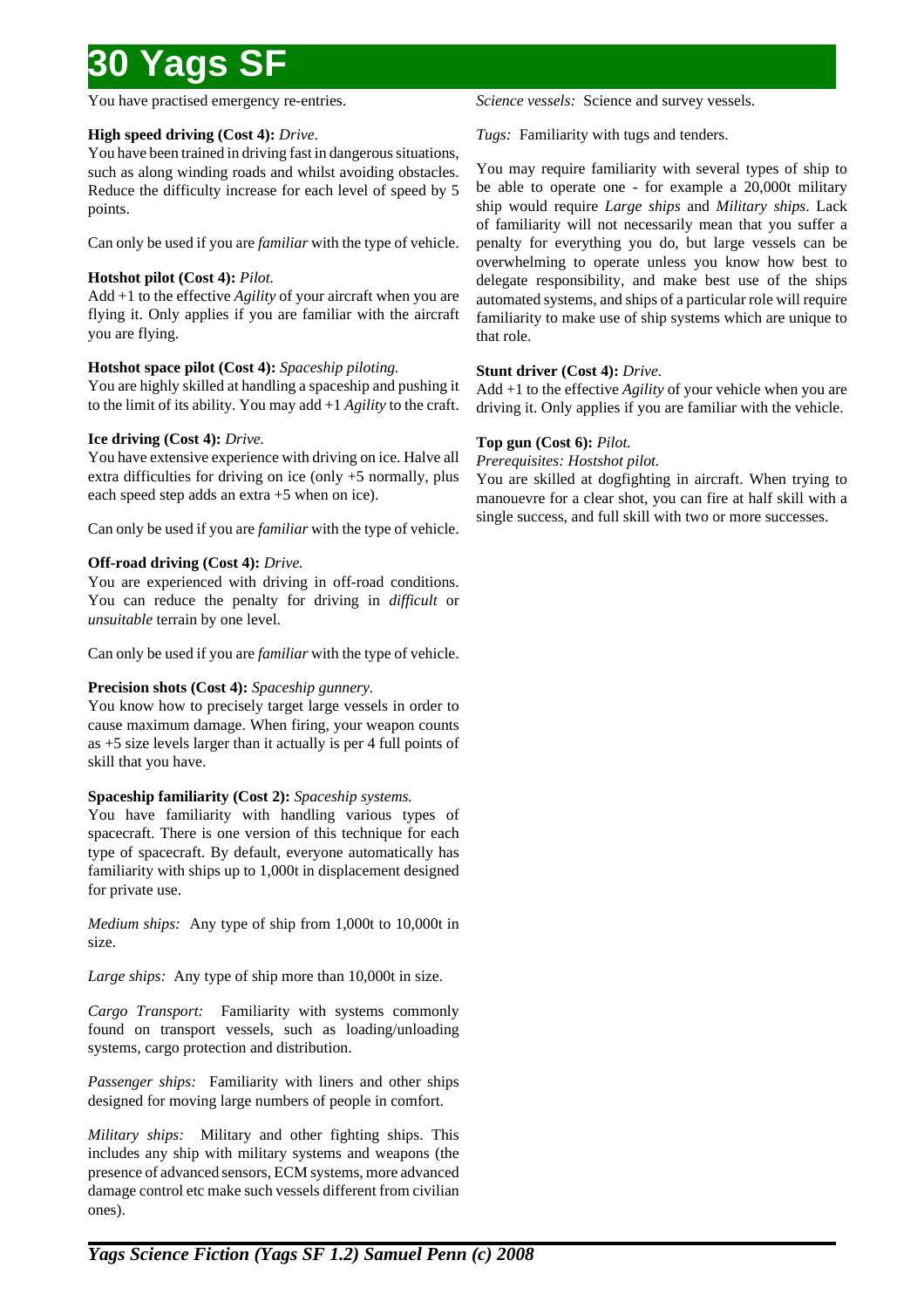# **Experience and Advancement**

Over the course of your adventures, you will gain the opportunity to learn new skills and improve existing ones. Some of this improvement will come directly from adventures, but most of it will be gained during downtime with training and learning.

# **Experience**

Whilst performing exciting acts of heroism (or dastardly acts of greed, your choice), you may get the opportunity to improve an existing skill or learn a new one.

If you currently have no score in a skill, but get the opportunity to try the skill, then you may gain a single point of experience in that skill. This may only be done with skills which could reasonably be improved through exposure in this way. Firing a gun (pistol), trying to find a black market dealer (streetwise) or applying bandages (first aid) are all skills which a little bit of practise can get you started.

If you already have a skill, but it is at a level of 3 or less, then it could also improve. If you use the skill extensively, or use it in an ingenious way, then you can also gain a point of experience in it.

Once a skill reaches a level of 4, it will not improve in this way.

# **Down time**

It is assumed that most characters spend most of their time not actually in 'adventures'. Much of this downtime will be spent performing their normal daily routine jobs, relaxing or training. If the party are merchant traders, then this time will probably be spent shipping routine goods. If they are part of a military organisation, then they are probably on routine duty, training, or catching up on R&R.

During this time, you will have the opportunity to learn new skills or improvement old ones.

# **Training**

It is assumed that most characters spend most of their time not actually in 'adventures'. Much of this downtime will be spent performing their normal daily routine jobs, relaxing or training. If the party are merchant traders, then this time will probably be spent shipping routine goods. If they are part of a military organisation, then they are probably on routine duty, training, or catching up on R&R.

If time is spent training, then a typical training session is assumed to take a month. A month of training will be in a single skill. *Intensive* training may reduce the time to as little as a week (some military training may be like this). Few people can put up with this sort of intensive training for more than a few sessions of this sort of intense effort however. If you want, assume that a month of training consists of some intensive training plus routine downtime.

| Score                   | Check | Gain |  |
|-------------------------|-------|------|--|
| $\overline{0-2}$        | 20    |      |  |
| $3-4$<br>$5-6$<br>$7-9$ | 25    | 3    |  |
|                         | 30    |      |  |
|                         | 35    |      |  |
| $10+$                   | 40    |      |  |

After a session of training, make an *Intelligence* check, at a target difficulty depending on your current score in the skill being trained. If you succeed, then you gain *twice* the experience listed on the table above. If you fail, then you gain the listed experience. If you fail by more than 10, then the amount gained is the listed gain minus 1.

The above assumes that you have a competent trainer. If your trainer is poor quality then add +5 to the difficulty. If you have a good quality trainer, then reduce the difficulty by 5. If you have good training facilities, reduce the difficulty by another 5.

For purely physical skills (e.g. athletics, but not pistol or piloting) you may substitute *Health* for *Intelligence*.

## **Learning Techniques**

*Techniques* may be learnt in a similar fashion. An *Intelligence* check is made at a level equal to 5 times the level of the technique being taught (modified by training quality). On success, the technique is learnt, on failure half the XP is gained. On a bad failure, only 1 XP is gained.

For every XP you already have in the technique, reduce the difficulty by 3.

A specialist training course may teach multiple techniques. In this case, add up the total of all the techniques and treat them as a single roll. The lowest level techniques are always learnt first. No more than 1 technique per 2 levels of *Teach* skill can be taught.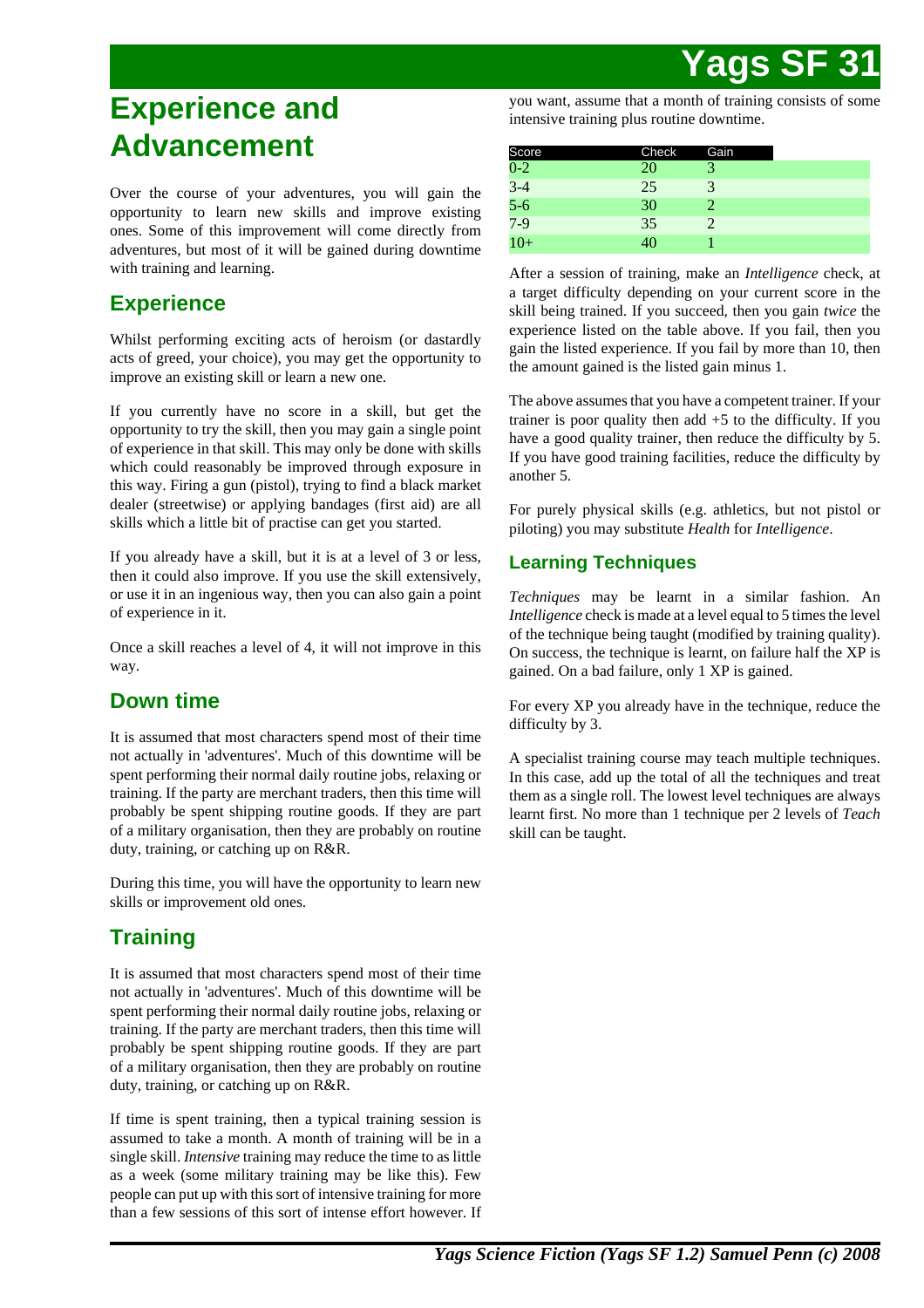# **32 Yags SF Typical NPCs**

The Imperium is populated with a wide range of character types, some of which are listed below. These are examples of a typical member of a profession, and most of them are far less experienced than player characters will be.

Individual NPCs will likely have some hobby and secondary skills as well - only those skills related to the profession are listed. Other skills are unlikely to be higher than 2.

## **Bureaucrat**

|   | Typical paper pusher.                                        |   |               |               |   |                                                                              |  |
|---|--------------------------------------------------------------|---|---------------|---------------|---|------------------------------------------------------------------------------|--|
|   |                                                              |   |               |               |   | Str Hea Agi Dex Per Int Emp Wil                                              |  |
| 3 | $\mathcal{R}$                                                | 3 | $\mathcal{R}$ | $\mathcal{R}$ | 3 |                                                                              |  |
|   |                                                              |   |               |               |   | <b>Talents:</b> Athletics-2; Awareness-2; Brawl-2; Charm-2; Guile-4;         |  |
|   | Sleight- 2; Stealth- 2; Throw- 2;                            |   |               |               |   |                                                                              |  |
|   |                                                              |   |               |               |   | <i>Knowledges:</i> Area lore (Home planet) - 4; Area lore (Home sector) - 4; |  |
|   | Area lore (Imperium) - 4; Speak Ganglic - 4;                 |   |               |               |   |                                                                              |  |
|   | <b>Business:</b> Administration-4; Politics-2; Profession-4; |   |               |               |   |                                                                              |  |
|   | <b>Background:</b>                                           |   |               |               |   |                                                                              |  |
|   |                                                              |   |               |               |   |                                                                              |  |
|   |                                                              |   |               |               |   |                                                                              |  |
|   |                                                              |   |               |               |   |                                                                              |  |

## **Imperial Army**

|   | Poor Bloody Infantry.                                                                                                                                  |        |                |                |               |                                                                                                                                                                                                                               |                                                            |
|---|--------------------------------------------------------------------------------------------------------------------------------------------------------|--------|----------------|----------------|---------------|-------------------------------------------------------------------------------------------------------------------------------------------------------------------------------------------------------------------------------|------------------------------------------------------------|
|   |                                                                                                                                                        |        |                |                |               | Str Hea Agi Dex Per Int Emp Wil                                                                                                                                                                                               |                                                            |
| 4 | 4                                                                                                                                                      | $\sim$ | $\overline{3}$ | $\overline{3}$ | $\mathcal{E}$ | 3                                                                                                                                                                                                                             | 3                                                          |
|   | Sleight-2; Stealth-2; Throw-2;<br>Area lore (Imperium)- 4; Speak Galanglic- 4;<br><b>Combat:</b> Pistol- 2; Rifle- 4; Tactics- 2;<br><b>Techniques</b> |        |                |                |               | <b>Talents:</b> Athletics-4; Awareness-3; Brawl-4; Charm-2; Guile-2;<br><i>Knowledges:</i> Area lore (Home planet) - 4; Area lore (Home sector) - 4;<br>Military: Combat engineering- 2; Drive- 2; First aid- 2; Survival- 2; | Combat reflexes[Melee] (2), Hard to kill[Brawl] (2), Quick |
|   | $load[Firearms]$ (2), Sharp shooter[ <i>Firearms</i> ] (4).<br><b>Background:</b>                                                                      |        |                |                |               |                                                                                                                                                                                                                               |                                                            |
|   | quite good compared to many planetary armies.                                                                                                          |        |                |                |               |                                                                                                                                                                                                                               | An infantryman in the Imperial Army. Their training is     |
|   | Light Infantry (TL11)<br>Typical TL11 light infantryman.<br>$P_{\text{tot}}$ $\sum_{n=1}^{\infty} P_{\text{tot}}$                                      |        |                |                | 1 a.          |                                                                                                                                                                                                                               |                                                            |

| Str                                                                                |                                                             |   | Hea Agi Dex Per Int |               |   | Emp Wil                                                                                 |                                                            |  |  |  |  |
|------------------------------------------------------------------------------------|-------------------------------------------------------------|---|---------------------|---------------|---|-----------------------------------------------------------------------------------------|------------------------------------------------------------|--|--|--|--|
| 3                                                                                  | 4                                                           | 3 | $\mathcal{E}$       | $\mathcal{E}$ | 3 | 3                                                                                       | 3                                                          |  |  |  |  |
| Talents: Athletics- 4; Awareness- 3; Brawl- 4; Charm- 2; Guile- 2;                 |                                                             |   |                     |               |   |                                                                                         |                                                            |  |  |  |  |
|                                                                                    | Sleight- 2; Stealth- 2; Throw- 2;                           |   |                     |               |   |                                                                                         |                                                            |  |  |  |  |
|                                                                                    |                                                             |   |                     |               |   | <i>Knowledges:</i> Area lore (Home planet)-4; Area lore (Home sector)-2;                |                                                            |  |  |  |  |
|                                                                                    | Area lore (Imperium) - 2; Speak Galanglic - 4;              |   |                     |               |   |                                                                                         |                                                            |  |  |  |  |
|                                                                                    | <i>Combat:</i> Pistol- 2; Rifle- 4; Tactics- 2;             |   |                     |               |   |                                                                                         |                                                            |  |  |  |  |
|                                                                                    |                                                             |   |                     |               |   | <b><i>Military:</i></b> Combat engineering - 2; Drive - 2; First aid - 2; Survival - 2; |                                                            |  |  |  |  |
|                                                                                    | <b>Techniques</b>                                           |   |                     |               |   |                                                                                         |                                                            |  |  |  |  |
|                                                                                    |                                                             |   |                     |               |   |                                                                                         | Combat reflexes[Melee] (2), Hard to kill[Brawl] (2), Quick |  |  |  |  |
|                                                                                    | $load[Firearms]$ (2), Sharp shooter[ <i>Firearms</i> ] (4). |   |                     |               |   |                                                                                         |                                                            |  |  |  |  |
|                                                                                    | <b>Background:</b>                                          |   |                     |               |   |                                                                                         |                                                            |  |  |  |  |
|                                                                                    |                                                             |   |                     |               |   |                                                                                         | An infantry soldier in a planetary army. Reasonably well   |  |  |  |  |
|                                                                                    |                                                             |   |                     |               |   |                                                                                         |                                                            |  |  |  |  |
| trained, but their training lacks the huge resources available<br>to the Imperium. |                                                             |   |                     |               |   |                                                                                         |                                                            |  |  |  |  |
|                                                                                    |                                                             |   |                     |               |   |                                                                                         |                                                            |  |  |  |  |
|                                                                                    |                                                             |   |                     |               |   |                                                                                         |                                                            |  |  |  |  |
|                                                                                    |                                                             |   |                     |               |   |                                                                                         |                                                            |  |  |  |  |

## **Mercenary**

| Typical mercenary soldier. |  |  |                                 |  |
|----------------------------|--|--|---------------------------------|--|
|                            |  |  | Str Hea Agi Dex Per Int Emp Wil |  |
|                            |  |  | 3 4 3 3 3 3 3 3                 |  |
|                            |  |  |                                 |  |

*Talents:* Athletics- 3; Awareness- 3; Brawl- 4; Charm- 2; Guile- 2; Sleight- 2; Stealth- 3; Throw- 2;

*Knowledges:* Area lore (Home planet)- 4; Area lore (Home sector)- 4; Area lore (Imperium)- 4; Speak Galanglic- 4;

*Combat:* Heavy weapons- 2; Pistol- 3; Rifle- 4; Tactics- 3;

*Military:* Combat engineering- 2; Drive- 2; First aid- 2; Survival- 2; **Techniques**

Combat reflexes[*Melee*] (2) , Hard to kill[*Brawl*] (2) , Quick load[*Firearms*] (2) , Sharp shooter[*Firearms*] (4) .

#### **Background:**

Infantry soldier who is a member of a mercenary unit. Some mercenary units are closer to special forces, others are little better than third world armies. Most mecenary units rely on their greater level of technology, since most of the 'Good Wars' they fight are against low tech and disorganised planetary forces.

## **Nobody**

|               | Completely unskilled person.                   |               |               |   |   |                                                                           |                                                         |  |
|---------------|------------------------------------------------|---------------|---------------|---|---|---------------------------------------------------------------------------|---------------------------------------------------------|--|
|               |                                                |               |               |   |   | Str Hea Agi Dex Per Int Emp Wil                                           |                                                         |  |
| $\mathcal{R}$ | 3                                              | $\mathcal{R}$ | $\mathcal{R}$ | 3 | 3 | 3                                                                         |                                                         |  |
|               |                                                |               |               |   |   | <i>Talents:</i> Athletics- 2; Awareness- 2; Brawl- 2; Charm- 2; Guile- 2; |                                                         |  |
|               | Sleight-2; Stealth-2; Throw-2;                 |               |               |   |   |                                                                           |                                                         |  |
|               |                                                |               |               |   |   | <i>Knowledges:</i> Area lore (Home planet)-4; Area lore (Home sector)-4;  |                                                         |  |
|               | Area lore (Imperium) - 4; Speak Galanglic - 4; |               |               |   |   |                                                                           |                                                         |  |
|               | <b>Background:</b>                             |               |               |   |   |                                                                           |                                                         |  |
|               |                                                |               |               |   |   |                                                                           | A person with no skills worth talking about. Completely |  |

### **Police**

average in all ways.

|                    |                                   | A typical law enforcement officer.           |  |                                                                              |                                                            |
|--------------------|-----------------------------------|----------------------------------------------|--|------------------------------------------------------------------------------|------------------------------------------------------------|
|                    |                                   |                                              |  | Str Hea Agi Dex Per Int Emp Wil                                              |                                                            |
| 3                  | $\mathcal{R}$                     | $3 \quad 3 \quad 3 \quad 3$                  |  | $\mathcal{R}$                                                                | 3                                                          |
|                    |                                   |                                              |  | Talents: Athletics-2; Awareness-2; Brawl-3; Charm-3; Guile-3;                |                                                            |
|                    | Sleight- 2; Stealth- 2; Throw- 2; |                                              |  |                                                                              |                                                            |
|                    |                                   |                                              |  | <i>Knowledges:</i> Area lore (Home planet) - 4; Area lore (Home sector) - 4; |                                                            |
|                    |                                   | Area lore (Imperium) - 4; Speak Ganglic - 4; |  |                                                                              |                                                            |
|                    | <i>Combat: Pistol-4;</i>          |                                              |  |                                                                              |                                                            |
|                    |                                   |                                              |  | <i>Police:</i> Drive-2; Forensics-1; Intimidation-2; Law-2; Streetwise-2;    |                                                            |
| <b>Techniques</b>  |                                   |                                              |  |                                                                              |                                                            |
|                    | Ouick load[ $Firearms$ ] (2).     |                                              |  |                                                                              |                                                            |
| <b>Background:</b> |                                   |                                              |  |                                                                              |                                                            |
|                    |                                   |                                              |  |                                                                              | Police will have some basic combat training, knowledge of  |
|                    |                                   |                                              |  |                                                                              | the law and investigative experience. They are not trained |
|                    |                                   |                                              |  |                                                                              |                                                            |
|                    |                                   |                                              |  |                                                                              | soldiers, and rely on SWAT teams to deal with really       |
|                    | dangerous situations.             |                                              |  |                                                                              |                                                            |
|                    |                                   |                                              |  |                                                                              |                                                            |

## **SWAT**

|            |   | Special Weapons and Tactics.   |                                                              |                |   |                                                                              |  |
|------------|---|--------------------------------|--------------------------------------------------------------|----------------|---|------------------------------------------------------------------------------|--|
|            |   |                                |                                                              |                |   | Str Hea Agi Dex Per Int Emp Wil                                              |  |
| 3          | 4 | 4                              | 4                                                            | $\overline{3}$ | 3 | 3                                                                            |  |
|            |   |                                |                                                              |                |   | <b>Talents:</b> Athletics- 3; Awareness- 4; Brawl- 4; Charm- 2; Guile- 2;    |  |
|            |   | Sleight-2; Stealth-4; Throw-2; |                                                              |                |   |                                                                              |  |
|            |   |                                |                                                              |                |   | <i>Knowledges:</i> Area lore (Home planet) - 4; Area lore (Home sector) - 4; |  |
|            |   |                                | Area lore (Imperium) - 4; Speak Ganglic - 4;                 |                |   |                                                                              |  |
|            |   |                                | <b>Combat:</b> Pistol-4; Rifle-6; Tactics-4;                 |                |   |                                                                              |  |
|            |   |                                | <i>Police:</i> Drive-2; Intimidation-2; Law-2; Streetwise-2; |                |   |                                                                              |  |
| Techniques |   |                                |                                                              |                |   |                                                                              |  |

*Yags Science Fiction (Yags SF 1.2) Samuel Penn (c) 2008*